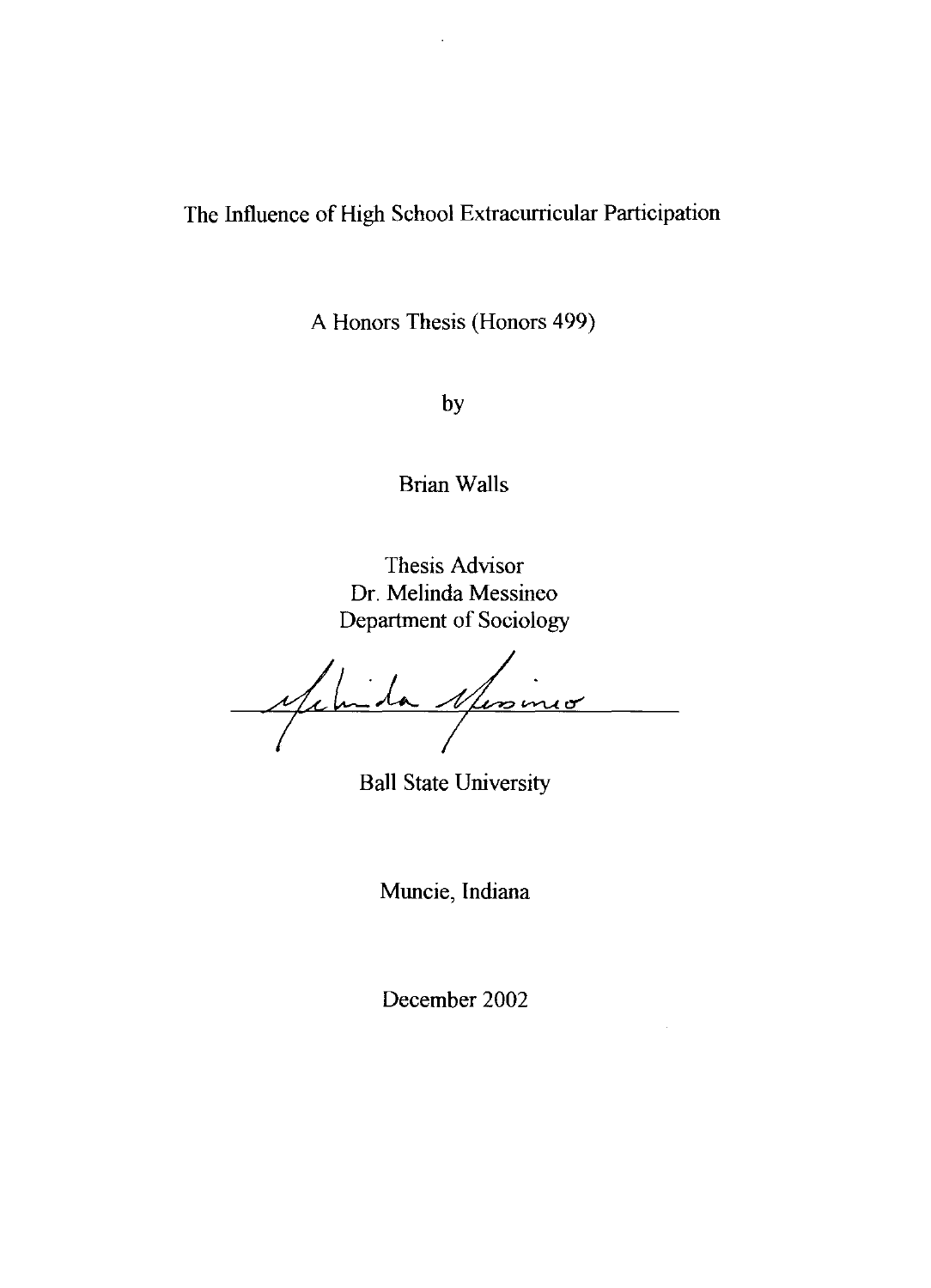My sincere gratitude to Dr. Melinda Messineo, my thesis advisor, for her role in the completion of this project. Dr. Messineo's continued guidance, persistence, and invaluable suggestions throughout the duration of this thesis have helped me realize the goal of completing this project. Thank you Dr. Messineo for all you have done.

 $\bar{\bar{z}}$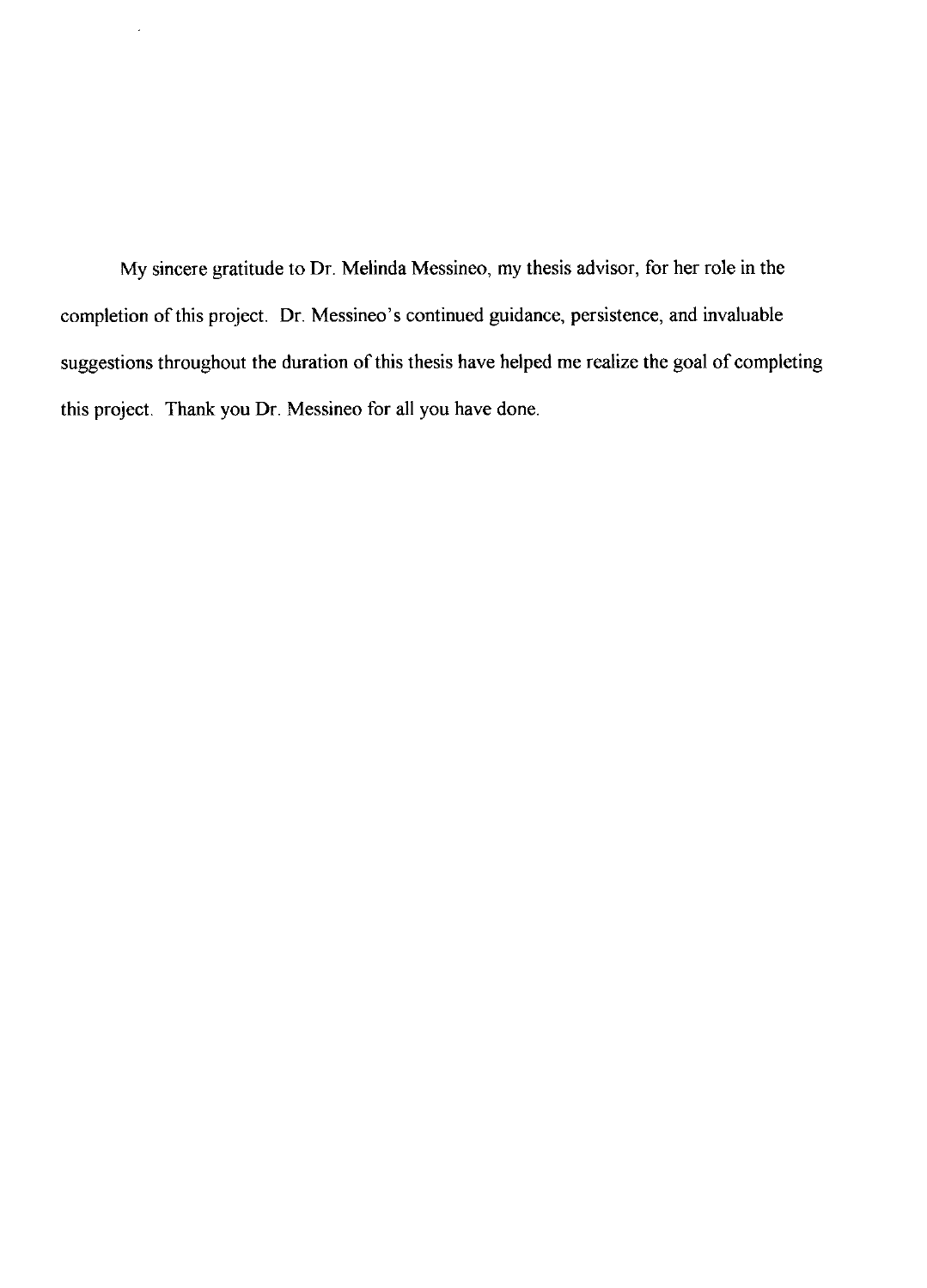### **Abstract:**

Many factors contribute to the development and socialization of America's youth including family, community, church, peers, and schools. This paper examines the relationship between high school extracurricular participation and college grade point average. In order to determine whether selected high school extracurricular activities contribute to current academic success in college, 221 students at a medium-sized Midwestern university participated in this study. The degree of extracurricular participation during high school was measured using an anonymous, voluntary, self-administered questionnaire. Extracurricular participation was broken down into separate areas of athletic and non-athletic. Data were collected on sex, race, age, class, athletic and non-athletic participation, and college grade point average. Analyzed data compared current grade point average with previous high school extracurricular participation. The findings suggest that involvement in non-athletic related extracurricular activities has a positive effect on GPA while athletic involvement does not. Additionally, based on information gathered and analyzed, recommendations are offered for future research, as well as a discussion of benefits and limitations to this study.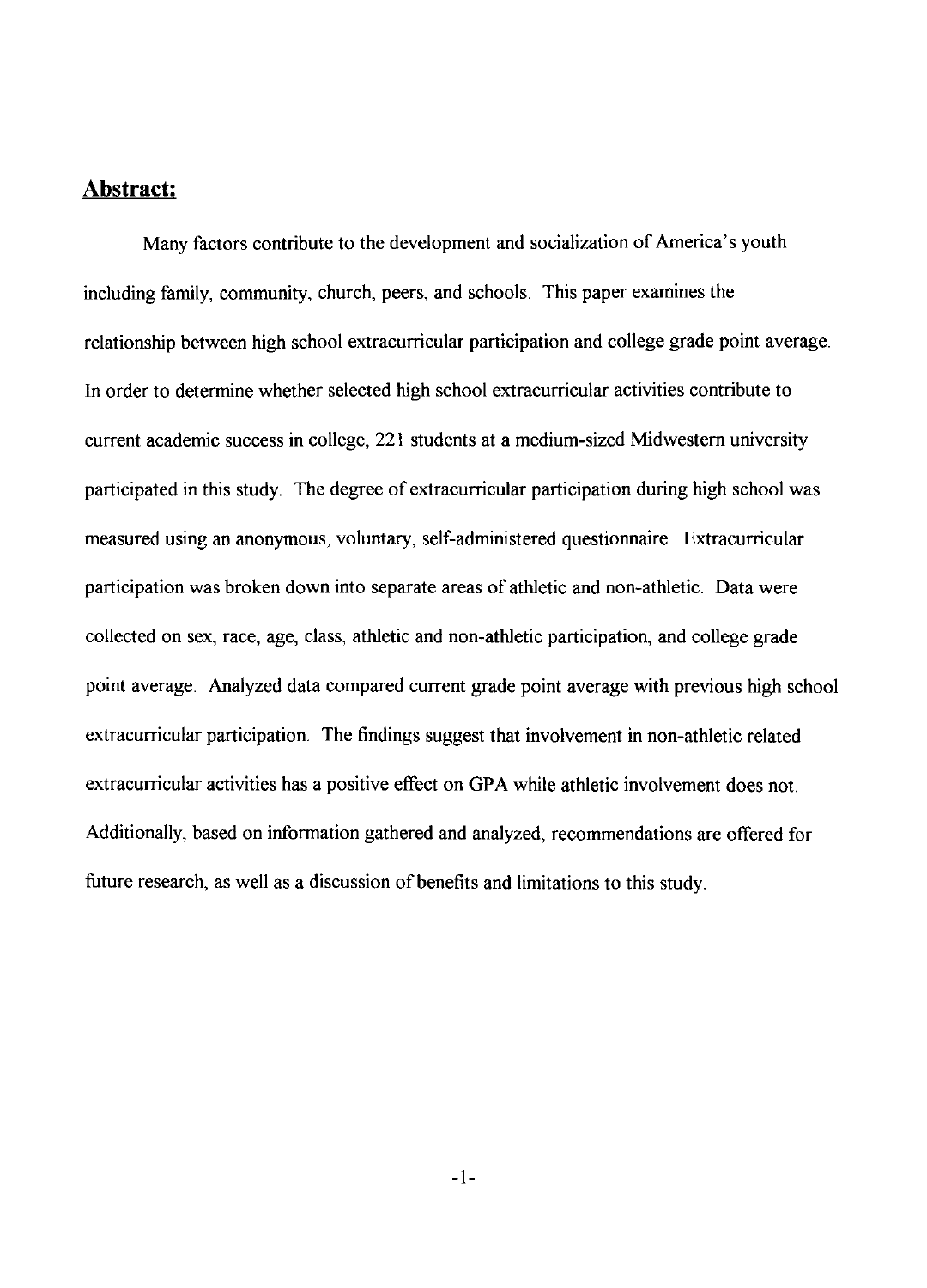### **Introduction:**

Over the past 20 years high schools, especially public high schools, have suffered through large budget cuts. The administrators of these schools have been left with meager resources and forced to divide the money in the most efficient ways possible. As a result, funding for many extracurricular activities has been cut or faces potential reduction. While the cuts are justified by the need to protect academic programs, one can not help but wonder what is being lost in the process. The purpose of this research is to examine the relationship between high school extracurricular participation and future success in order to better understand the potential ramifications of reduced extracurricular funding.

#### **Literature Review**

Every day high school students across the country are participating in a wide variety of extracurricular activities: interscholastic and intramural programs; service and school government clubs; art, science, and drama clubs; and academic and vocational clubs. Usually conducted outside the normal school day, the activities are voluntary, and students do not receive grades for their participation. Considering all the activities in which high school students take part, it is surprising how relatively little research has been done to understand the potential costs and benefits that may accompany a student's high school participation.

The first major sociological studies that examined the relationship between student extracurricular activities and academic performance were not begun until the late 1950's when James S. Coleman first criticized the value of interscholastic athletic programs (Yiannakis, McIntyre, Melnick, and Hart, 1976). Coleman's study of interscholastic athletic programs

-2-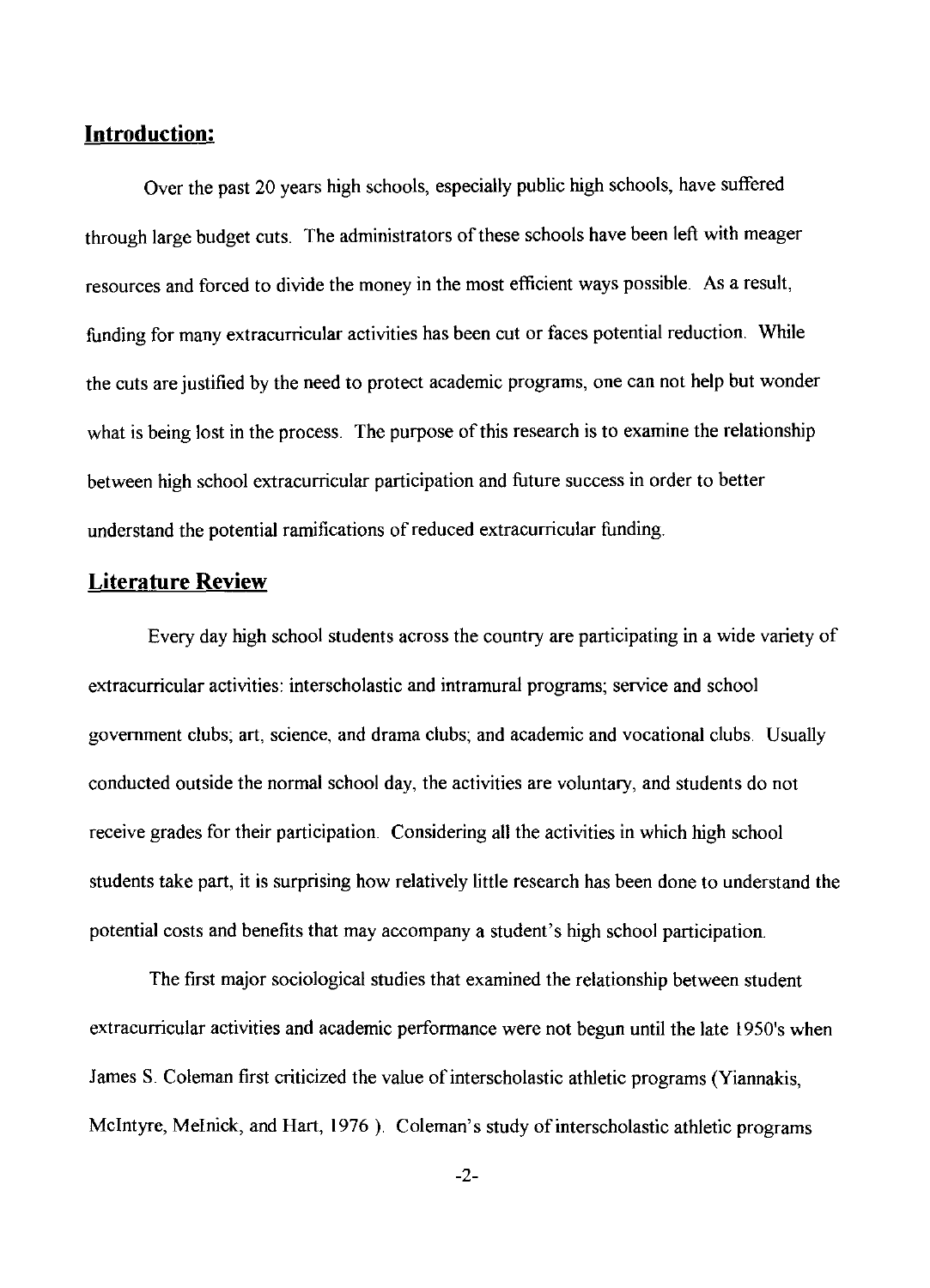became critical as a result of the perceived effects on funding for academics. He saw the money being taken from the academic sector and being used to fund the athletic functions of the schooL Coleman's research found no relationship between student athletic participation and their academic success suggesting that athletes do not receive better grades than the nonathletes. Fueled by Coleman's first study in the late 1950's, many scholars began to show an interest in the social dimensions of interscholastic athletics (Yiannakis, et al. 1976). However, the majority of these studies were limited in that they strictly examined the relationship between athletic participation and future development; leaving out other extracurricular activities such as student government or honor societies. Perhaps this phenomena of studying just athletics has some relationship to the explosion that occurred in professional athletics at about this time. Professional athletics became universally recognized, for the first time in American history, as a business first and a game second.

The relationship between athletic involvement and academics has continued to be the topic of considerable debate (Braddock, 1981). Those who are opposed to interscholastic athletics claim that a student's participation exerts a detrimental impact on academics because it diverts an excessive amount of both human and financial resources away from the primary objective of the schools (Gordon, 1957). On the other hand, supporters of athletic participation assert the involvement by students has a beneficial impact on academic achievement (Otto, 1975; Picou, 1978). For example, Otto and Alwin (1977) found that participation in sports by males during their senior year in high school had a positive relationship concerning educational and occupational ambitions after socioeconomic status,

-3-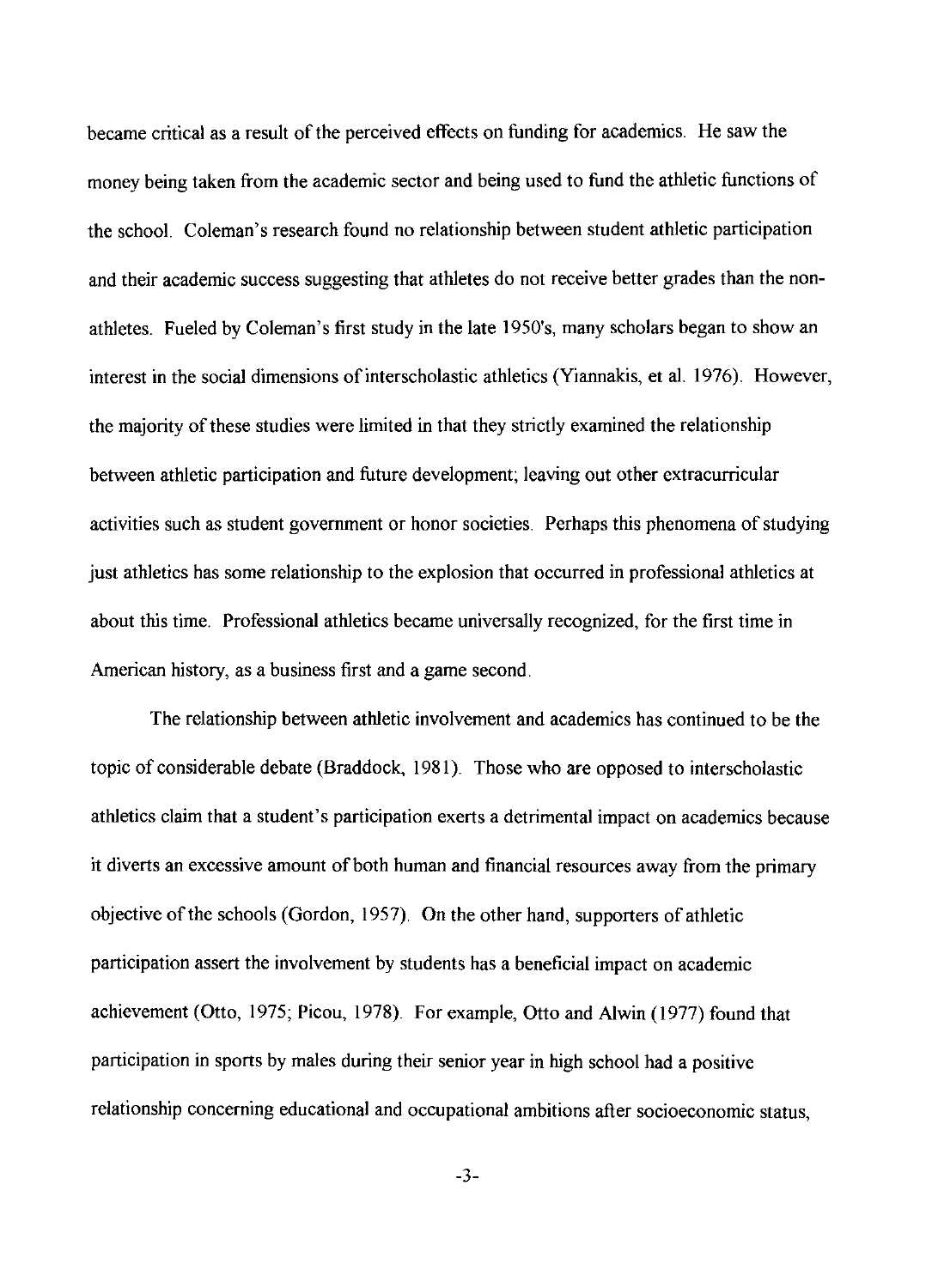IQ, and school grades were controlled for. Also, according to Fejgin (1994), students who are involved in competitive sports in high school obtain higher grades, have higher self-esteem, and have higher educational aspirations compared to their non-athlete counterparts.

Two major theories that have been applied to the study of extracurricular participation and academics are the Developmental Theory and the Zero-Sum Theory. The Developmental Theory, when applied to extracurricular participation, is based in the notion that participation in extracurricular activities is central to the "character building" and "socializing" of young men and women (Rees, Howell, & Miracle, 1990). This theory is central to the idea that education may be achieved by the schools outside the classroom in forums such as the soccer field or the debate tournament. The Zero-sum theory views athletic participation by students as a diverting factor from academics that in fact is responsible for a negative influence (Coleman, 1961). According to Coleman's 1961, study titled The Adolescent Society, the adolescent culture is a fragile unit in which a commitment to academic, athletic, or social values represents a loss in the other two. This theory implies that a commitment to athletics is a factor which is subtracting from a commitment to academics and thus is subtracting from future success.

According to a 1995 study by Ralph McNeal, different kinds of extracurricular activities have varying abilities to control school dropout rates. McNeal concluded that participants in athletics, fine-arts activities, and academic organizations were an estimated 1.7, 1.2, and 1.15 times, respectively, less likely to drop out of school than those who did not participate (McNeal 1995). For example, "the probability of an individual who participates in

-4-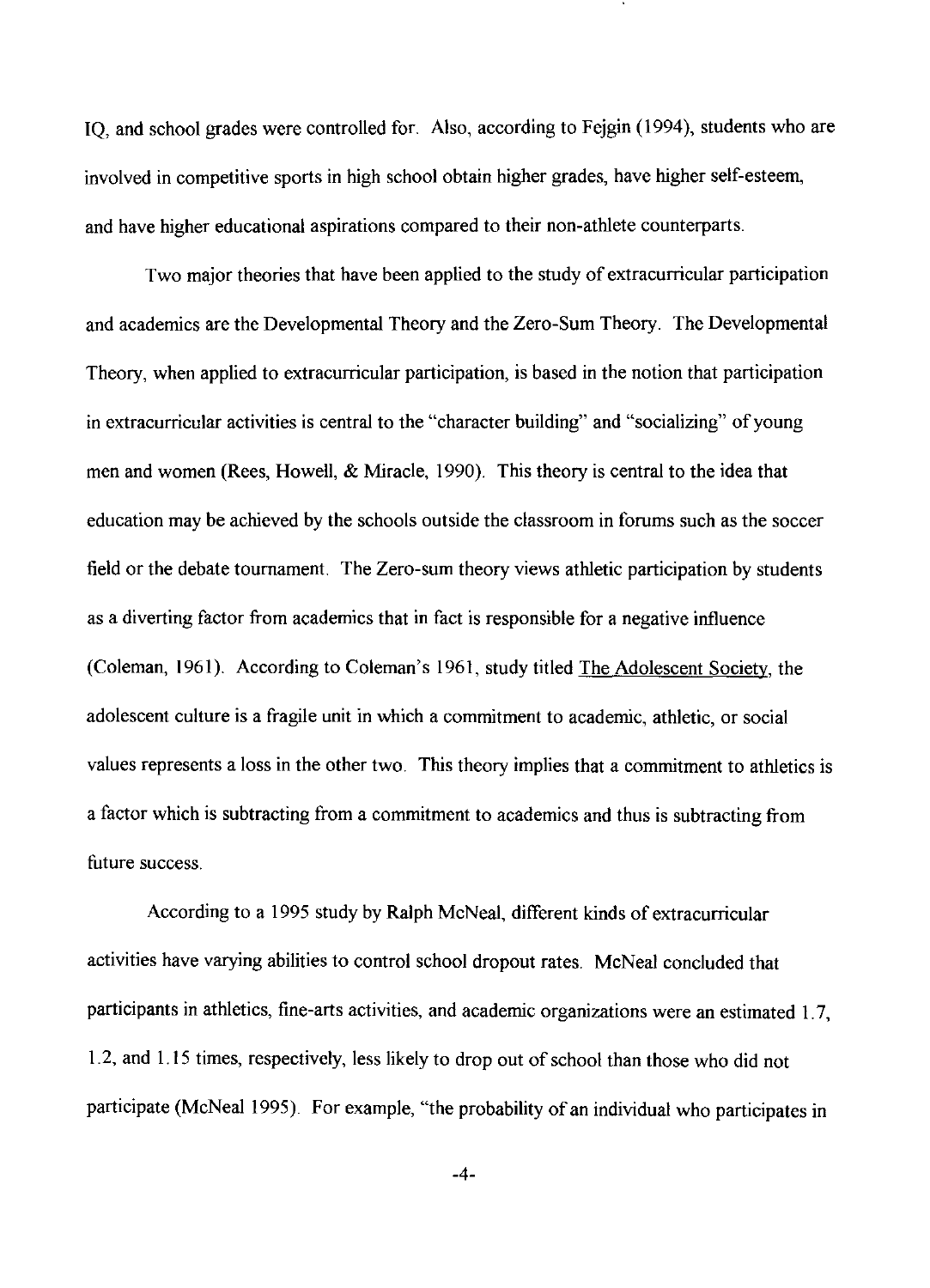school-sponsored athletics of dropping out of school is reduced by 40 percent compared with an individual who does not participate" (McNeal 1995).

In 1996, Susan Gerber's study Extracurricular activities and academic achievement, found that participation in athletics is not damaging to a student's academic performance. Additionally, she discovered that participation in school related activities was more closely correlated with academic achievement than was participation in non-school sponsored activities, such as a part-time job.

Finally, *The Role of Sports in Youth Development,* an organization which encourages funding for extracurricular activities that support the academic mission of schools, has found that the involvement in sports by young people produces multiple benefits for the student athlete. When sports are at their best, they promote greater academic success, promote responsible social behaviors, confidence in one's physical abilities, an appreciation of personnel health and fitness, and strong social bonds with the individuals who take part in the sports with them. Generally, the work ethic developed on the field carries over to the classroom as the student athlete learns "lifelong lessons as important as those taught in the classroom." (NFHS, 2002).

The most serious flaw in the study of extracurricular participation and its relationship in connection with high school students future achievement is the omission of research concerned with the effects of non-athletic activities (Otto  $&$  Alwin, 1977). Other common omissions in the study of extracurricular participation include the absence of information concerning factors such as race, age, type of activity involved in, length of involvement, and

-5-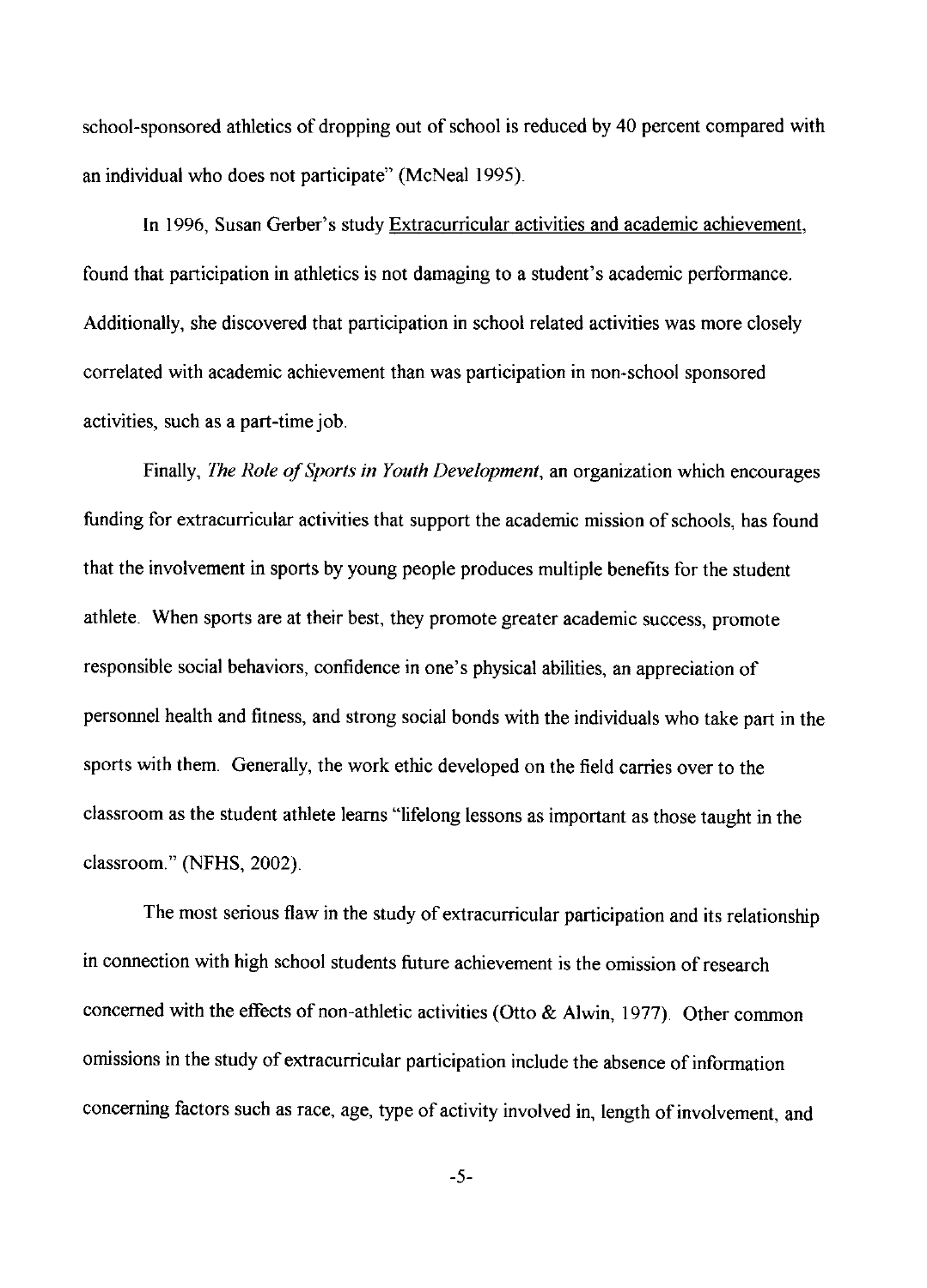the social and political context of the involvement (Taylor & Chiogioji, 1988). This study attempts to address some of these concerns while adding additional empirical data to the debate over the relationship between extracurricular participation and academic success.

### **Hypotheses:**

This research was conducted with the goal of adding to the existing literature in regards to the following four hypotheses: The first hypothesis  $(H_1)$  asserts that there is a positive relationship between extracurricular participation and academic success.  $H_1$  is supported by the majority of the existing literature on this subject. The second hypothesis  $(H<sub>2</sub>)$ states that there will not be a significant difference in the level of success that can be expected based upon the specific extracurricular activity an individual was involved in. Essentially  $H_2$ is going to examine whether there is a difference between athletic participation and nonathletic participation. The goal of the third hypothesis  $(H_3)$  is to determine if there is any difference between sports that are categorized as "team" and sports that are categorized as "individual." The existing literature does not support nor deny a relationship in these terms and H<sub>3</sub> states that individuals who participate in "team" sports are more likely to succeed than individuals who participate in "individual" sports. The reason for this hypothesis centered around the idea that "team" sports participation would be more likely to develop the teamwork skills which are useful in college. The fourth hypothesis  $(H<sub>4</sub>)$  is concerned with any discrepancies there may be between extracurricular involvement of males and extracurricular involvement of females.  $H_4$  states that females will be more likely to participate and thus will be more likely to gain the rewards of extracurricular participation.  $H_4$  is supported in part by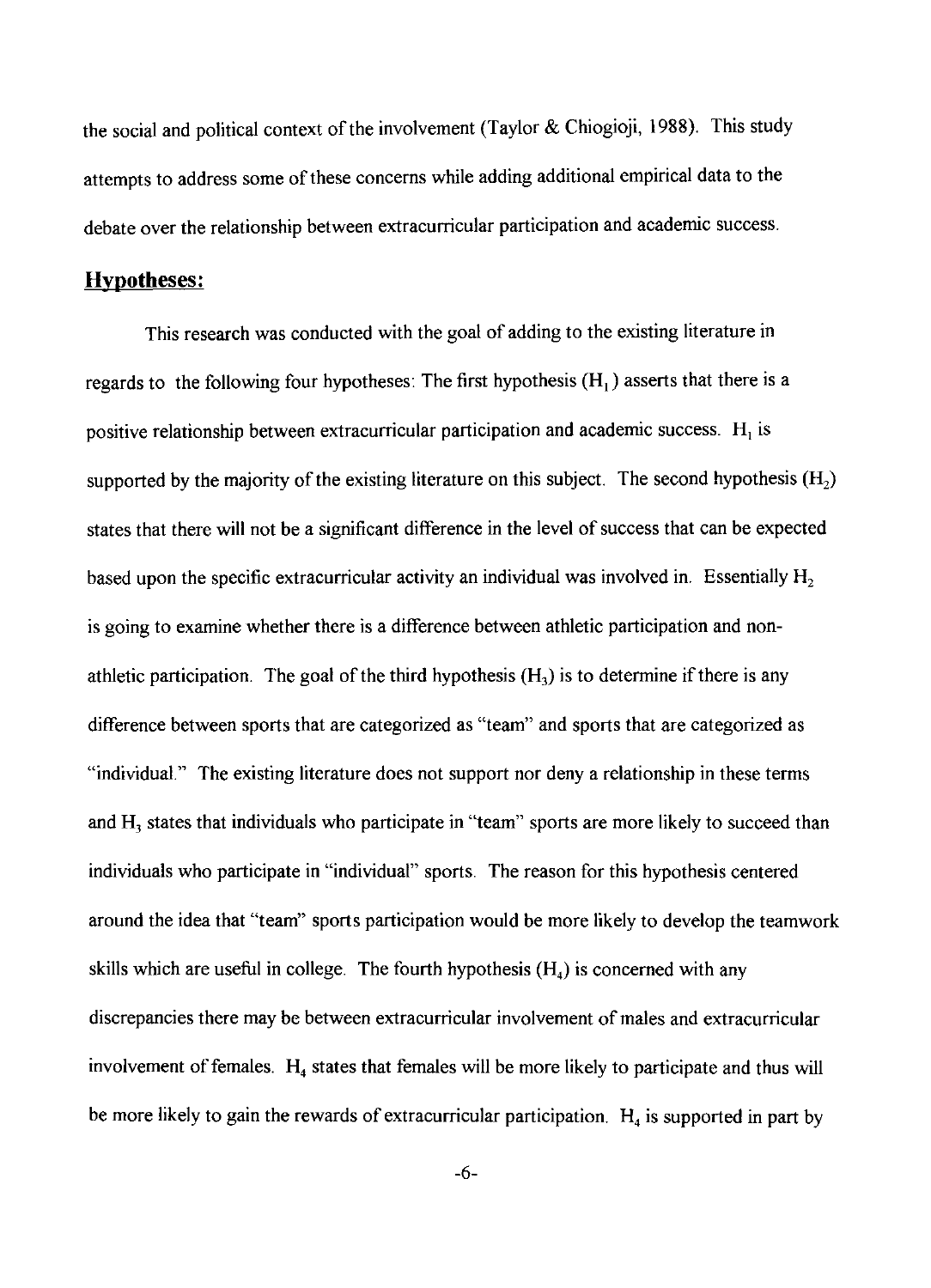Braddock's 1981 study which concluded that males are more likely to participate in athletics, but that females are more likely to participate in non-athletic activities. This hypothesis is important to study because Braddock's research was completed in 1981, only nine years after the implementation of Title IX. Today we have the benefit of studying the affects of Title IX some 30 years after its inception.

## **Demographics of Study:**

The degree of extracurricular participation while in high school was measured using an anonymous, voluntary, self-administered questionnaire. The questionnaire contains a wide variety of questions designed to provide responses about the students current academic standing and their extracurricular experience during their high school years (see Appendix A). Extracurricular participation was broken down into two separate areas; athletic and nonathletic.

The present responses from the questionnaire were obtained with permission of the Ball State University Institutional Review Board (see Appendix B). The study includes 221 participants, of which 147 were females (67%) and 74 were males (37%). The sample population is mostly Caucasian/white with 203 respondents (92%) while all other races combined account for 18 of the respondents (8%). The age of the respondents ranged from 17 through 35 years of age with the most common age being 18 and accounting for just over 41 percent of the responses.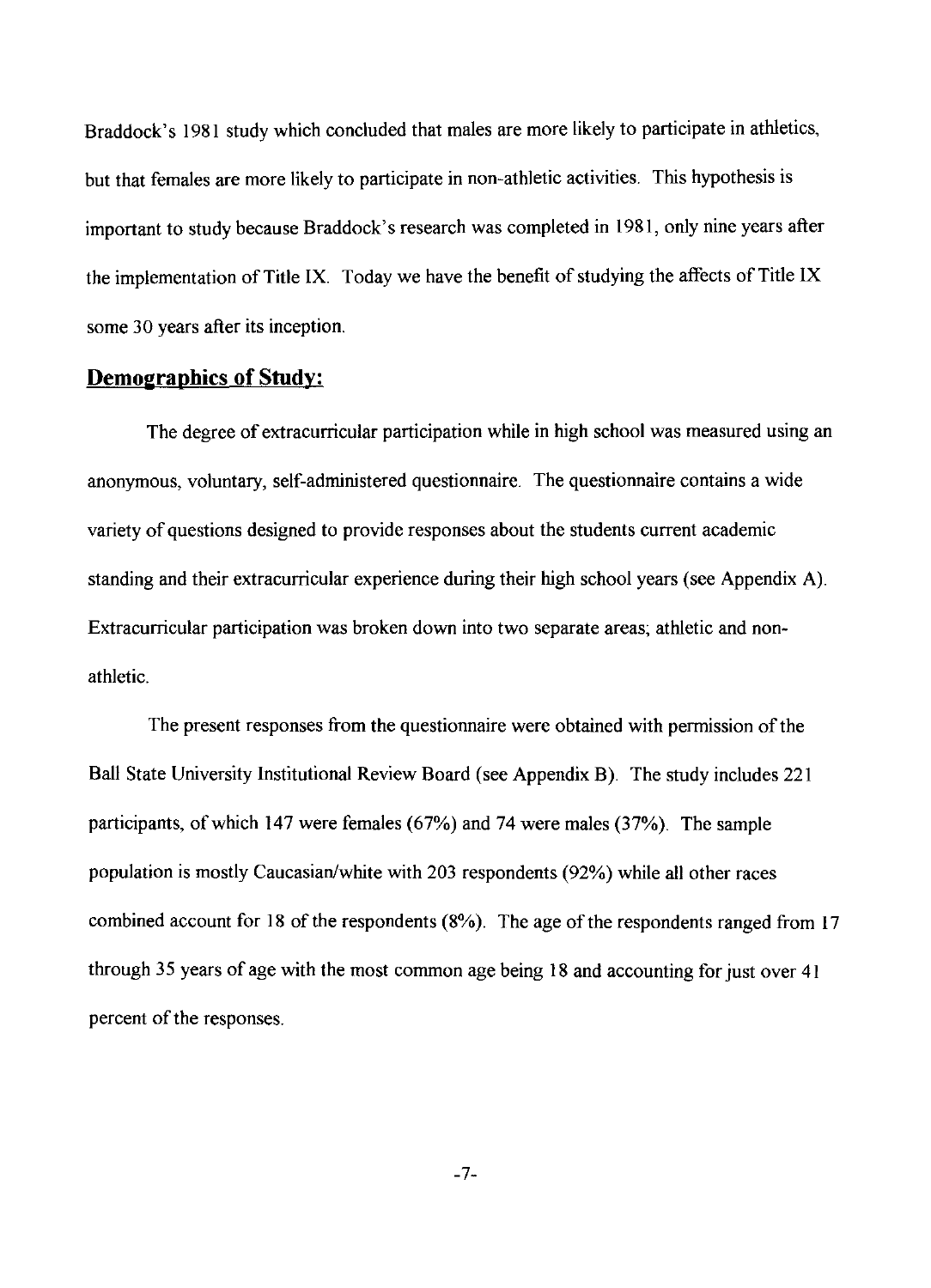## **Table 1 Respondent's Sex**

|        | Frequency | Percent |
|--------|-----------|---------|
| Male   | 74        | 33.5    |
| Female | 147       | 66.5    |
| Total  | 221       | 100.0%  |

### **Table 2 Respondent's RacelEthnicity**

|                 | Frequency | Percent   |
|-----------------|-----------|-----------|
| White/Caucasian | 203       | 91.9      |
| Other           | 18        | 8.1       |
| Total           | 221       | $100.0\%$ |

### **Table 3 Respondent's Age**

| Age   | Frequency | Percent |
|-------|-----------|---------|
| 17    | ı         | 0.5     |
| 18    | 91        | 41.2    |
| 19    | 44        | 19.9    |
| 20    | 24        | 10.9    |
| 21    | 34        | 15.4    |
| 22    | 16        | 7.0     |
| 23    | 6         | 2.7     |
| 24    | 1         | 0.5     |
| 25    | 2         | 0.9     |
| 26    |           | 0.5     |
| 35    |           | 0.5     |
| Total | 221       | 100.0%  |
|       |           |         |

In order to better gain an understanding of the type of student that was responding to the survey, it was important to have questions pertaining to each students year in college and also their grade point average (GPA). The majority of the students represented in the present study were Freshman and accounted for 118 of the 221 responses (53%). The remaining respondents were mostly Sophomores, Juniors, and Seniors which accounted for 14, 10, and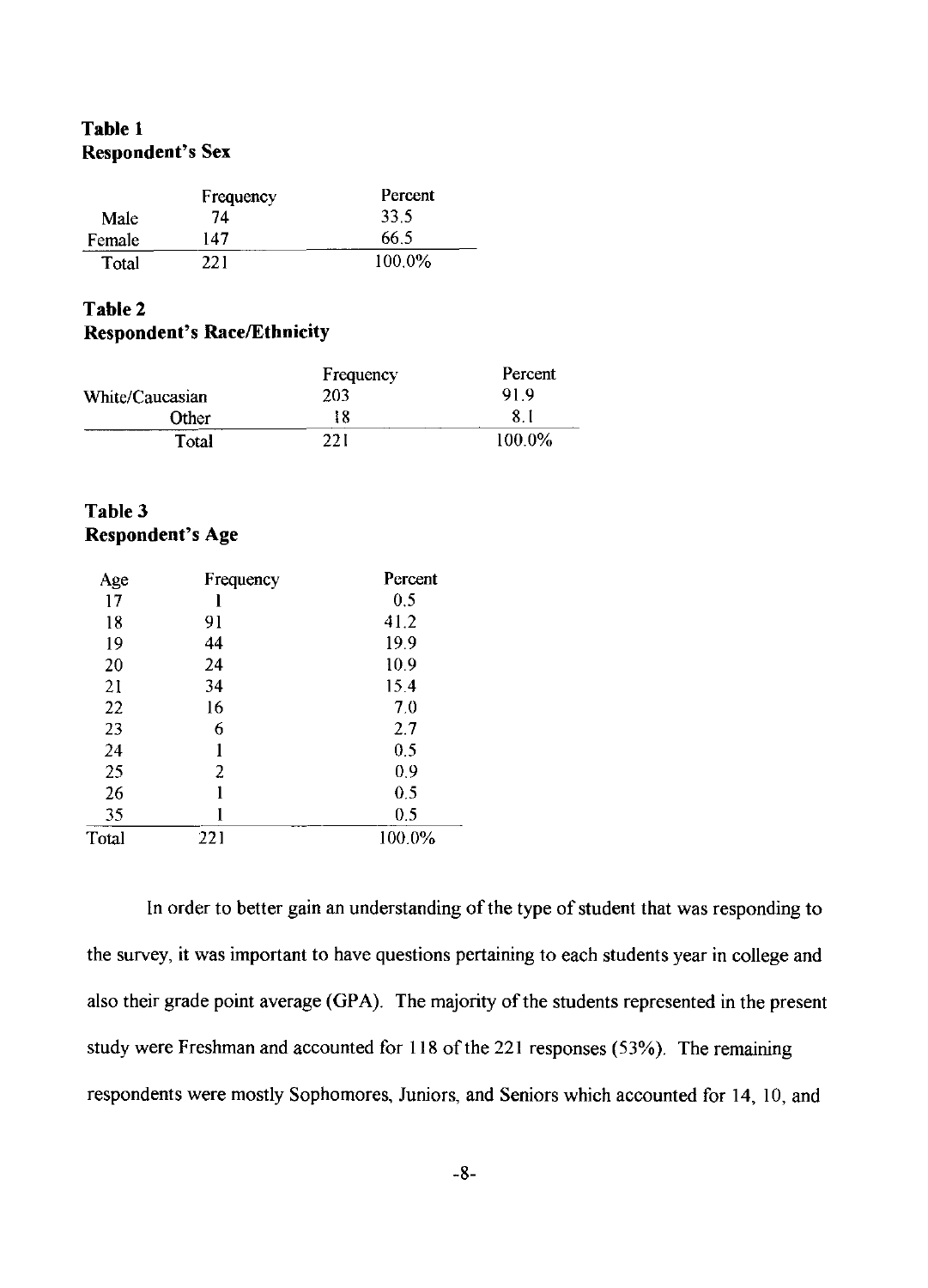22 percent, respectively, of the remaining students. There was one graduate student who also took part in the survey.

The respondents were asked to distinguish their GPA by responding to one of four categories. The categories for respondent's GPA were listed as follows: 3.5-4.0, 3.0-3.4, 2.5- 2.9, and 2.0-2.4. Additionally the survey asked the respondents, if necessary, to round up to the category nearest their GPA. For example, if an individual's GPA is 2.95, then it was request that they mark the box for 3.0-3.4. The survey also asked that first-semester Freshman use their high school GPA because they have yet to establish a GPA at Ball State University. The majority of students fell in the GPA category of 3.0-3.4 (49%), while only six students (3%) responded that their GPA was 2.0-2.4.

## Table 4 Respondent's Year in College

|              | Frequency | Percent |
|--------------|-----------|---------|
| Freshman     | 118       | 53.4    |
| Sophomore    | 31        | 14.1    |
| Junior       | 22        | 10.0    |
| Senior       | 49        | 22.0    |
| Grad Student |           | 05      |
| Total        | 221       | 100.0%  |

## Table 5 Respondent's Grade **Point** Average (GPA)

|             | Frequency | Percent |
|-------------|-----------|---------|
| $3.5 - 4.0$ | 62        | 28.1    |
| $3.0 - 3.4$ | 99        | 44.8    |
| $2.5 - 2.9$ | 54        | 24.4    |
| $20-24$     |           | 27      |
| Total       | 221       | 100.0%  |

The focus of this study, as stated earlier in the hypothesis section, is to determine if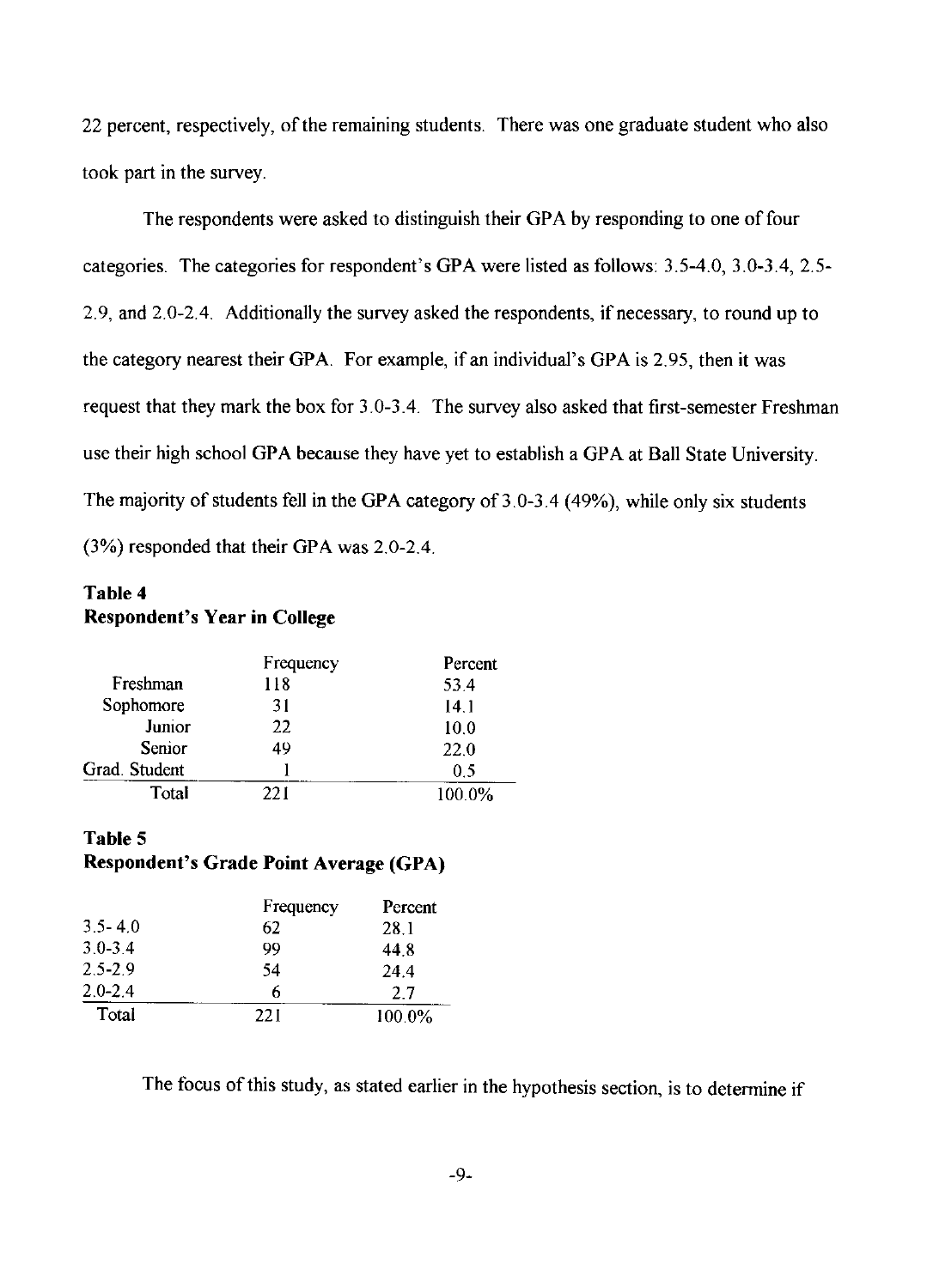there is a relationship between extracurricular participation in high school and success as a college student. To achieve this goal, the study was developed in a way to gain as much understanding of each student's extracurricular participation as possible. To meet this end, questions were asked of each student pertaining to what type of extracurricular involvement they had and to what degree that involvement was.

The following two tables reflect collapsed data which demonstrates each respondent's participation in both athletic and non-athletic activities. Table 6 shows that the majority of respondents, 122 (55%), participated in a combined 1-7 years of athletics while in high school. Further, 52 students (nearly 24%) participated in a combined 8-14 years of athletics at the high school level. An individual who participates in 8-14 sports in their high school career averages two to three and a half sports per year, a busy load for the average student. It is important to note that the sports listed on the survey (see Appendix A) are the sports that are officially recognized by the Indiana High School Athletic Association (IHSAA). The exception to this is cheerleading which was placed under the category of "sports" for many reasons including; the teamwork involved, the competition that exists to first make the team and then to compete against other schools, and the athletic nature of the activity. It is also important to note that the term "year" as used in the context of this research is used to indicate a full season of participation. For example, if an individual participated in a full season of football, basketball, baseball, and choir that would be considered four years of participation. That is why it is possible for some students to have accumulate more than 20 "years" of participation while in high school.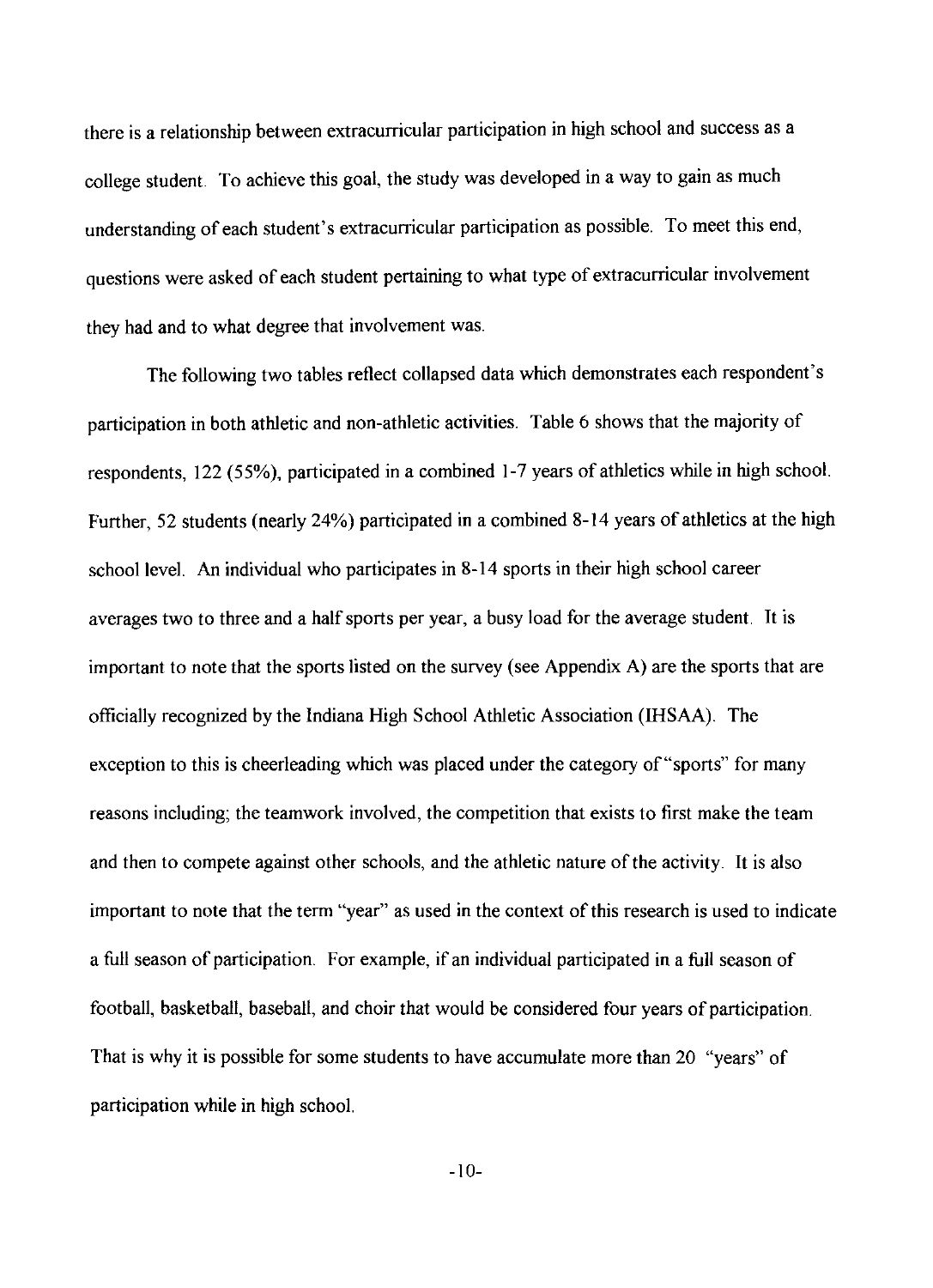Table 7 is designed to show the total involvement of all "non-athletic" activities that a student may participate in while in high school. This category includes any school sponsored activities that are not officially recognized as sport by the IHSAA. The type of activities included here are too numerous to list, but some examples may include things such as; Student Government, National Honor Society, Science Club, Drama Club, Marching Band, Choir, or Yearbook staff. As Table 7 demonstrates, 137 respondents (62%) were involved with at least one non-athletic organization during their high school careers.

## Table 6 Total Years of Sports Participation

|               | Frequency | Percent |
|---------------|-----------|---------|
| no sports     | -39       | 17.6    |
| 1-7 years     | 122       | 55.3    |
| 8-14 years    | -52       | 23.5    |
| $15-21$ years | 8         | 3.6     |
| Total         | 221       | 100.0%  |

## Table 7 Total Years of Non-Athletic Participation

|               | Frequency | Percent |
|---------------|-----------|---------|
| no clubs      | 29        | 13 1    |
| $1-8$ clubs   | 137       | 62.0    |
| $9-16$ clubs  | 51        | 23.1    |
| $17-24$ clubs |           | 18      |
| Total         | 221       | 100.0%  |

## Results:

The findings of this study are supported by the majority of the contemporary research in this subject matter. I ran an analysis comparing those individuals with no extracurricular participation versus individuals with at least one year of extracurricular participation. These results yielded only two respondents who had zero extracurricular participation. This result is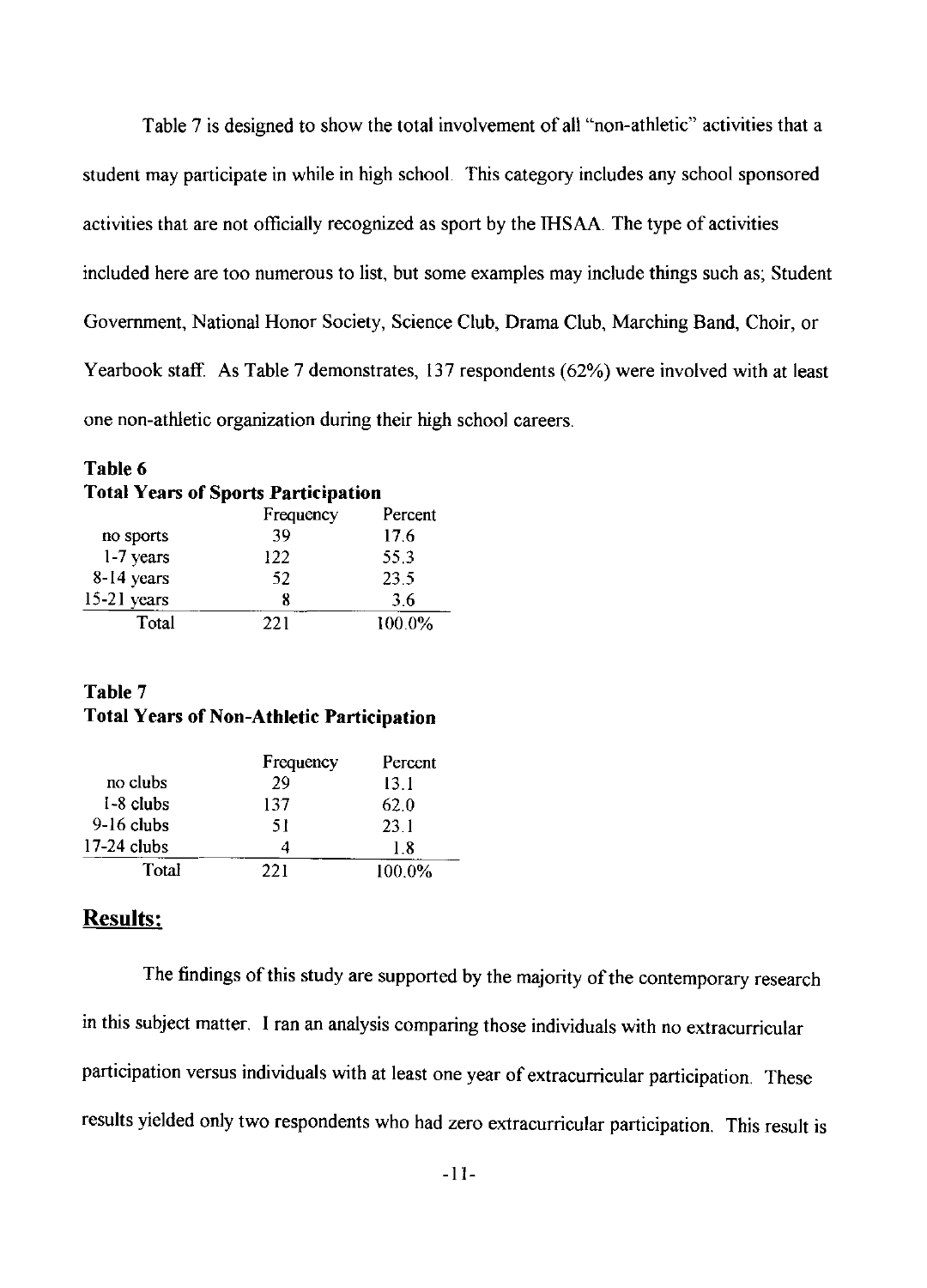not unexpected in that the respondents were all college students and as such it is highly likely for each respondent to have participated in at least one extracurricular activity during their high school career in anticipation of the application process required for college admission. This fact becomes especially clear when considering the emphasis college admissions officers place on having a "well rounded" student who excels in not only the classroom, but also some other activity in which he/she may be interested. With these facts in place, it became clear that the degree of participation, not simply participated or did not participate, would be the key in determining the influence of extracurricular participation.

Table 8 presents the respondent's total participation in extracurricular activities; both athletic and non-athletic. The most common category for this variable is 0-10 years of total participation representing nearly 53 percent of those students in the survey. However, a large portion of the sample, 85 students, participated in a total of 11-20 years of extracurricular activities. Finally, there were 19 students (nearly 9%) who participated in 21 or more years of extracurricular activities while in high school.

#### **Table 8**

#### **Total Years of Both Athletic and Non-Athletic Participation**

|                                   | Frequency | Percent |
|-----------------------------------|-----------|---------|
| 0-10 years of participation       | 117       | 52.9    |
| 11-20 years of participation      | 85        | 38.5    |
| 21 or more years of participation | 19        | 86      |
| Total                             | 221       | 100.0%  |

After looking at the data in Table 8, the next step is to see if there is a relationship between the total number of years of extracurricular participation and college GP A. The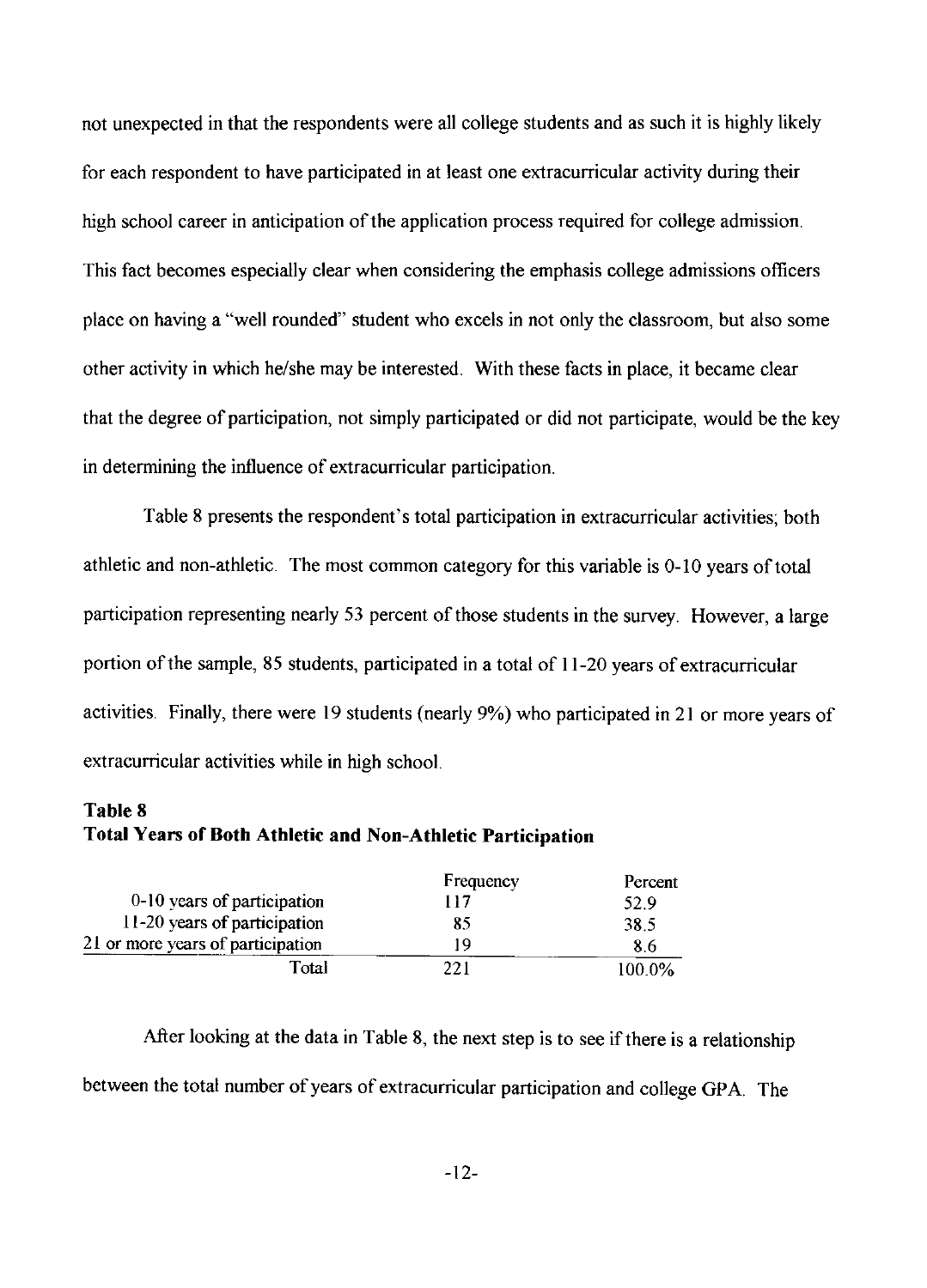results are presented in Table 9.

|             | $0-10$ years of<br>involvement | $11-20$ years of<br>involvement | 21 or more years<br>of involvement | Total  |
|-------------|--------------------------------|---------------------------------|------------------------------------|--------|
| GPA 3.0 or  | 79                             | 65                              | 17                                 | 161    |
| higher      | 49.1%                          | 40.4%                           | 10.6%                              | 100.0% |
| GPA 2.0-2.9 | 38                             | 20                              | 2                                  | 60     |
|             | 63.8%                          | 33.3%                           | 3.3%                               | 100.0% |
| Total       | 117                            | 85                              | 19                                 | 221    |
|             | 52.9%                          | 38.5%                           | 8.6%                               | 100.0% |

#### Table 9 **Total** Years of Both **Athletic and Non-Athletic Participation and GPA**   $\overline{C}$

 $P < 086$ 

The data illustrated in Table 9 indicates that there is a relationship between extracurricular participation and success in college. The category of 0-10 years of involvement indicates that 67.5% of those students are in the GPA category of 3.0 or higher. The next row down, 11-20 years of involvement, demonstrates a nine percent increase in the same GPA category. Finally, the third row, 21 or more years of involvement, indicates that nearly 90 percent of these students are in the highest GPA category. Additionally, almost one third of all respondents for this survey who have a GPA of 2.9 or less, participated in less than 10 years of extracurricular activities. This data is significant at the. 08 level and indicates that participation in extracurricular activities to some degree has a positive influence on academic success. Based on these factors it is concluded that  $H<sub>1</sub>$  is supported.

Now that it is decided that extracurricular participation does have some affect, and that affect is positive, the research leads us to  $H_2$ . The objective of  $H_2$  is to consider which activities lead to the best desired outcome; success in college. The hypothesis for this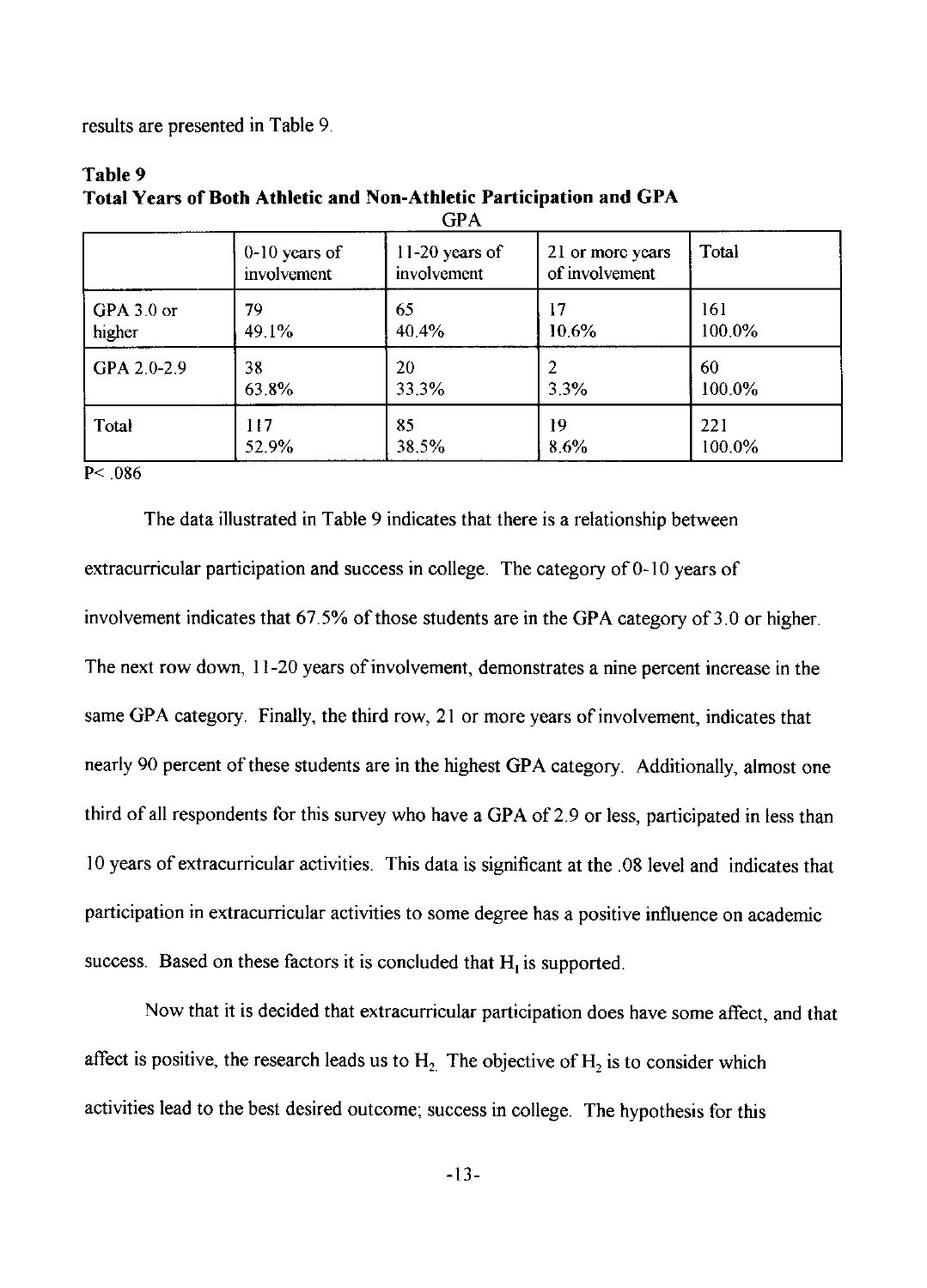question was that there would not be a significant difference in the success of the students represented in the survey based upon their preference for extracurricular activities. That is, the respondent's GPA would not be related to the respondent's choice of athletic or non-athletic participation. Tables 10 and II illustrated the findings.

Table 10 GPA Recoded and Sports Participation Reduced to Four Categories

|              | No sports<br>part. | $1-7$ years of<br>sport part. | 8-14 years of<br>sport part. | 15-21 years of<br>sport part. | Total        |
|--------------|--------------------|-------------------------------|------------------------------|-------------------------------|--------------|
| GPA $3.0$ or | 30                 | 86                            | 38                           | 4.3%                          | 161          |
| higher       | 18.6%              | 53.4%                         | 23.7%                        |                               | 100.0%       |
| GPA 2.0-2.9  | 9<br>15.0%         | 36<br>60.0%                   | 14<br>23.3%                  | 1.7%                          | 60<br>100.0% |
| Total        | 39                 | 122                           | 52                           | 8                             | 221          |
|              | 17.7%              | 55.2%                         | 23.5%                        | 3.6%                          | 100.0%       |

Total Voors of Sport Darticipation

 $P < .673$ 

### Table II GPA Recoded and Total Non-Athletic Participation Reduced to Four Categories

|                      | No Clubs    | $1-8$ clubs  | 9-16 clubs  | $17-24$ clubs | Total         |
|----------------------|-------------|--------------|-------------|---------------|---------------|
| GPA 3.0 or<br>higher | 14<br>8.7%  | 100<br>62.1% | 43<br>26.7% | 2.5%          | 161<br>100.0% |
| GPA 2.0-2.9          | 15<br>25.0% | 37<br>61.7%  | 13.3%       | $0.0\%$       | 60<br>100.0%  |
| Total                | 29<br>13.1% | 137<br>62.0% | 51<br>23.1% | 1.8%          | 221<br>100.0% |

Total Amount of Non-Athletic Particination

P< .003

After finding some support for  $H_1$  and after reviewing the data presented in Tables 10 and 11, it becomes clear that  $H_2$  is not supported.  $H_2$  expected there to not be a significant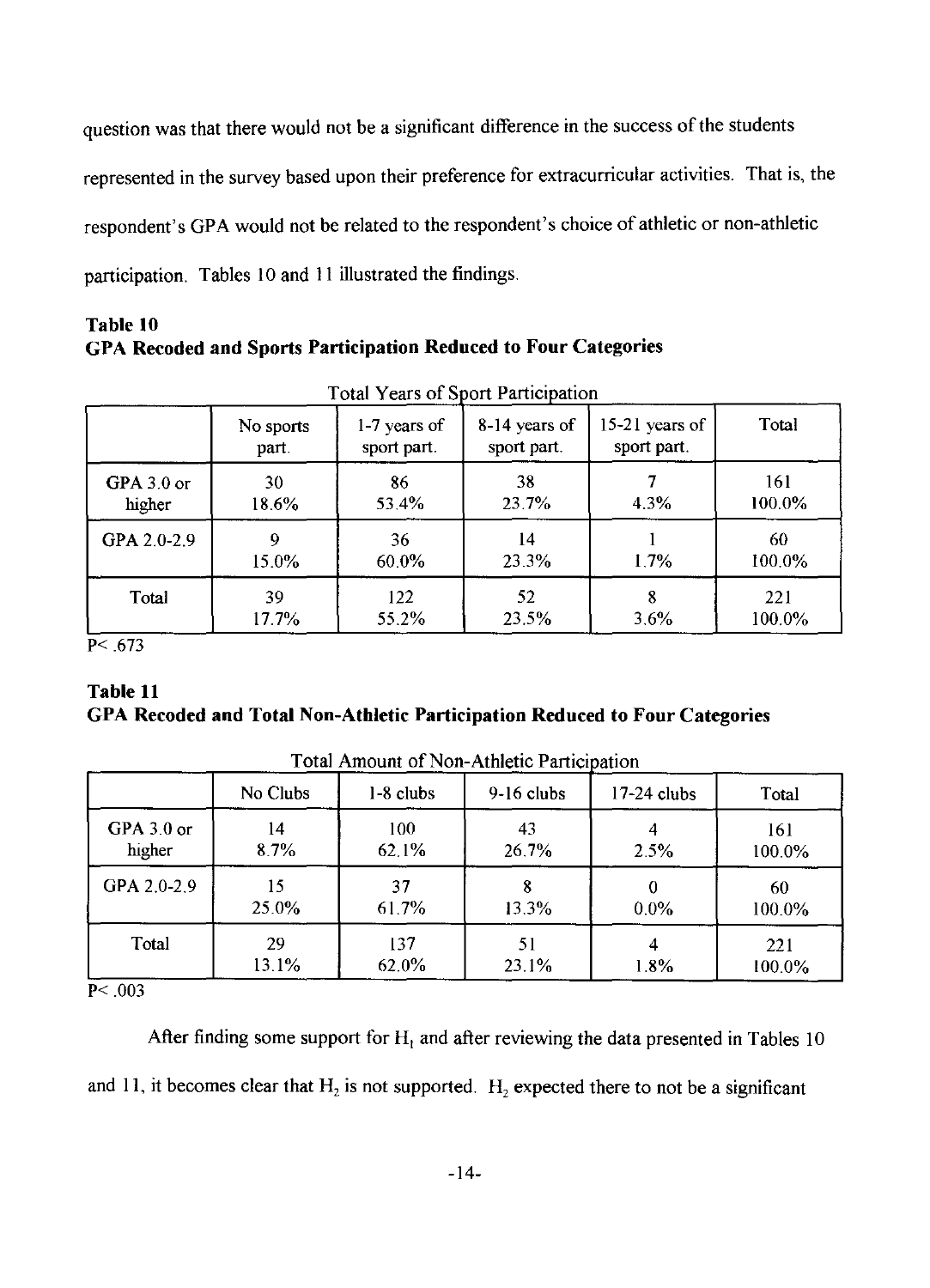difference in the GPA of respondents based upon each respondents choice for extracurricular participation. Table 10 illustrates the GPA for respondents based upon their level of participation in athletic activities. The data in Table 10, when examining each column, indicates there is little change in GPA depending on the degree of participation in athletic activities. For example column one, which includes all individuals who did not have any athletic participation, of all the respondents in the GPA category of3.0 or higher, 18.6 percent of those individuals had no involvement in sports participation while a comparable percentage, 15 percent, of all respondents in the GPA category of 2.0-2.9 also had no involvement in athletics while in high school.

The results presented in column three of Table 10 show further evidence that dismisses H<sub>2</sub>. Of all respondents in the GPA category of 3.0 or higher, 23.7 percent of these individuals had a degree of participation that measured 8-14 years. A very comparable percentage, 23.3 percent, of all respondents with a GPA of 2.0-2.9 were involved in the same number of athletic activities. The validity of  $H_2$  is called further into question after learning that the comparison in Table 10 is only significant at the  $p<.67$  level, which essentially means that these results could be expected two out of three times based solely on randomness.

The further lack of support for H<sub>2</sub> comes to light after reviewing the data presented in Table 11. Keeping in mind that  $H_1$  was supported, the data illustrated in Table 11 basically show the opposite of what  $H_2$  expected; a difference in the GPA of respondents based upon their particular choice of extracurricular participation. The null  $H_2$  is most strongly supported by the data in both column three and column four of Table 11. **In** column three the data

-15-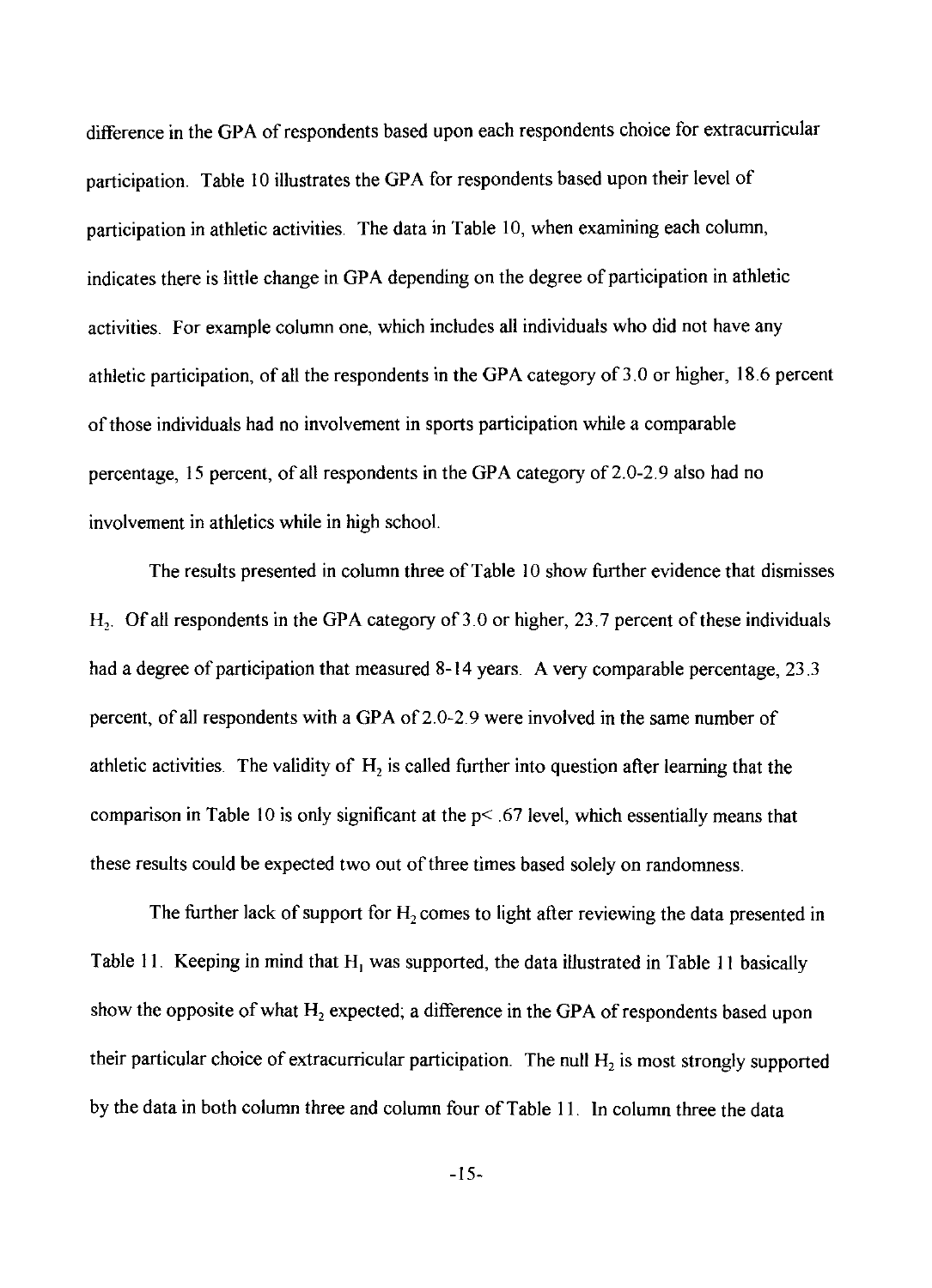indicates that of all respondents in the GPA category of 3.0 or higher, 26.7 percent of these individuals where involved in non-athletic activities for 9-16 years. At the same time only 13.3 percent of all respondents with the same degree of club participation fell in the GPA category of 2.0-2.9. Column four in Table 11 illustrates that all of the respondents who had the highest degree of club involvement were in the GPA category of  $3.0$  or higher. The relationships illustrated in Table 11 is given further weight because it is significant at the p< .003 level.

Tables 10 and 11 clearly indicate that there is in fact some relationship between the respondent's GPA and the choice they made concerning which type of extracurricular participation to be involved in. This raises an interesting question concerning whether students who are more academically inclined choose certain activities to be involved in or whether it works the other way around and the activities that certain students become involved in help them obtain a higher GPA.

The next hypothesis to evaluate is  $H<sub>3</sub>$ . The goal of this hypothesis is to determine whether certain athletic activities result in a higher GPA.  $H_3$  states that respondents who participate in "individual" sports will receive a higher GPA than those respondents who participated in "team" sports. While all high school sports are essentially team sports, for the purpose of this study each sport was evaluated on the amount of teamwork that is necessary to excel in each sport.

The sports which are categorized as "team" for the purposes of this research includes aU sports in which team work is essential for that team to perform at the highest level. The list

-16-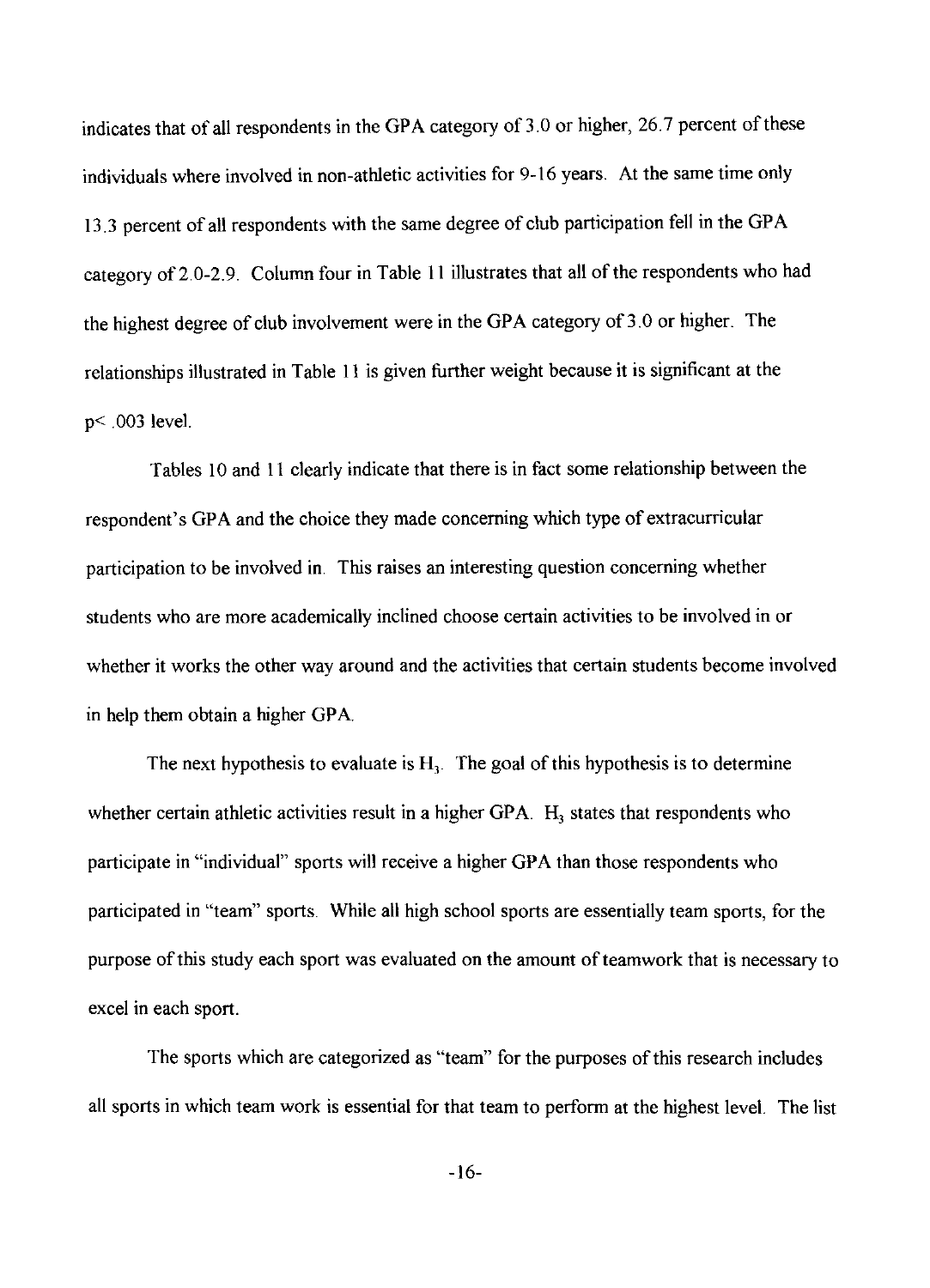of team sports used for the purpose of this study is as follows: basketball, baseball, football, soccer, volleyball, softball, and cheerleading. The common thread connecting all of these sports together is that there is a basic level of teamwork which is needed for even the best player on each team to succeed.

The remaining sports: wrestling, track and field, cross country, golf, gymnastics, swimming and diving, and tennis, are all categorized as "individual" sports. The logic for categorizing these particular sports as individual is based in the amount of teamwork which is necessary to excel. While obviously these sports require some degree of teamwork, they also promote individual performance. For example, each year the Indiana High School Athletic Association hosts state championships for both wrestling teams and for individual wrestlers. The concept of having both a team championship and an individual championship is the common thread that ties these "individual" sports together.

In order to better visualize the degree of participation in team and individual athletics, team participation was recoded into two variables as shown in Table 12. The first category includes individuals whose total participation in team sports is 0-7 years. The second category includes all individuals with 8-16 years of team involvement.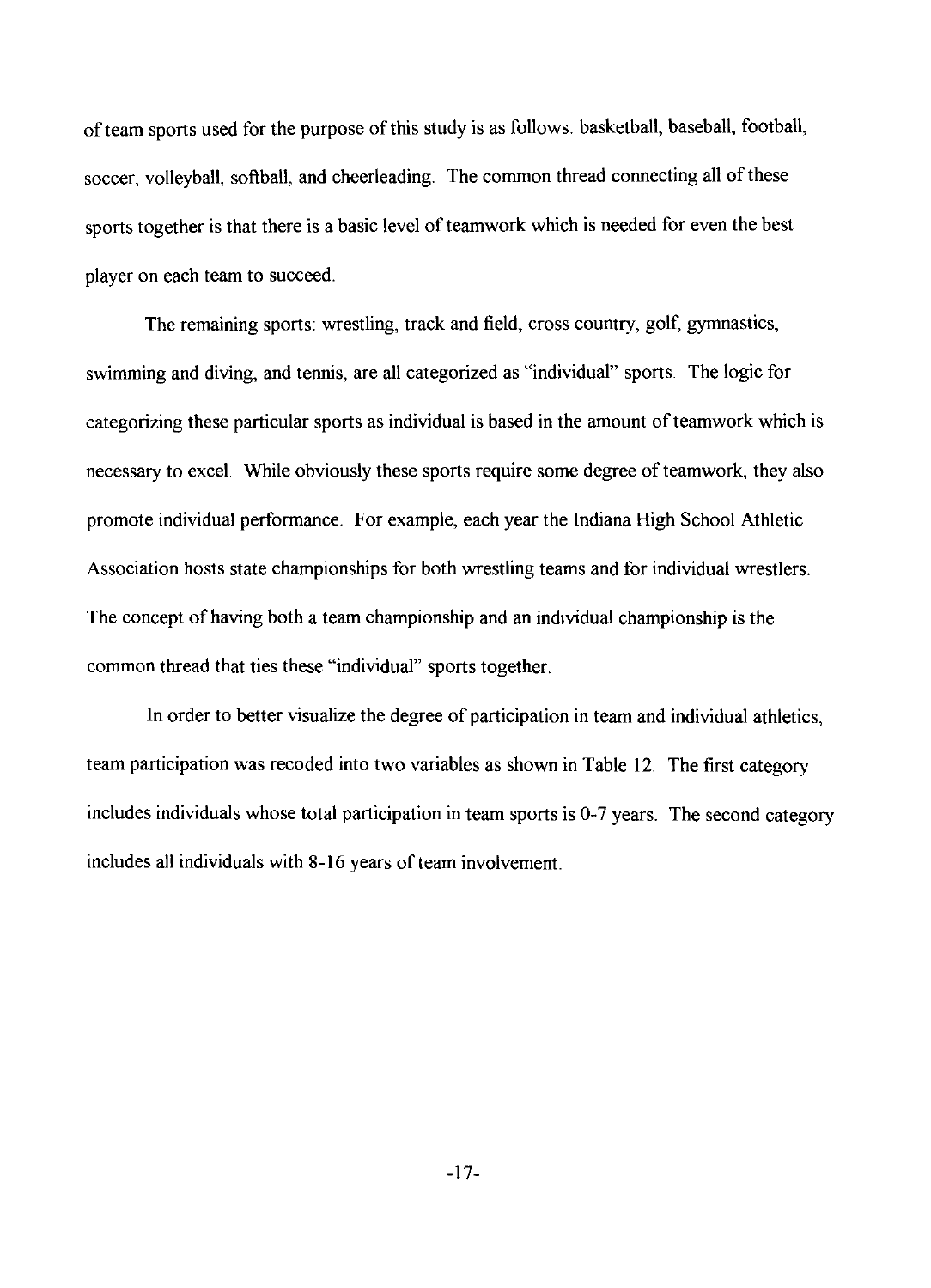## **Table 12 Total Involvement in Team Athletics**

|                   | 0-7 years of team<br>sport participation | 8-16 years of team<br>sport participation | Total  |
|-------------------|------------------------------------------|-------------------------------------------|--------|
| GPA 3.0 or higher | 140                                      | 21                                        | 161    |
|                   | 87.0%                                    | 13.0%                                     | 100.0% |
| GPA 2.0-2.9       | 54                                       | 6                                         | 60     |
|                   | 90.0%                                    | 10.0%                                     | 100.0% |
| Total             | 194                                      | 27                                        | 221    |
|                   | 87.8%                                    | 12.2%                                     | 100.0% |

#### Total Participation in Team Sports recoded into two Categories

P< 539

### **Table 13 Total Involvement in Individual Sports**

Total Involvement in Individual Sports recoded into two Categories

|                   | 0-4 years individual<br>sport participation | 5-10 years individual<br>sport participation | Total  |
|-------------------|---------------------------------------------|----------------------------------------------|--------|
| GPA 3.0 or higher | 143                                         | 18                                           | 161    |
|                   | 88.8%                                       | 11.2%                                        | 100.0% |
| GPA 2.0-2.9       | 52                                          | 8                                            | 60     |
|                   | 86.7%                                       | 13.3%                                        | 100.0% |
| Total             | 195                                         | 26                                           | 221    |
|                   | 88.2%                                       | 11.8%                                        | 100.0% |

 $P < 0.659$ 

The data presented in Tables 12 and 13 lead to the conclusion that sports classified as either team or individual do not have an exceptional impact upon the performance of respondent's GPA. As table 12 indicates, 13 percent of respondents who participated in 8-16 years of team sports have a GPA of 3.0 or higher. A relatively close percentage, 10 percent, of respondents with the same level of team sport participation have a low GPA of 2.0-2.9. This data indicates that team sports have either no impact or very little impact upon the academic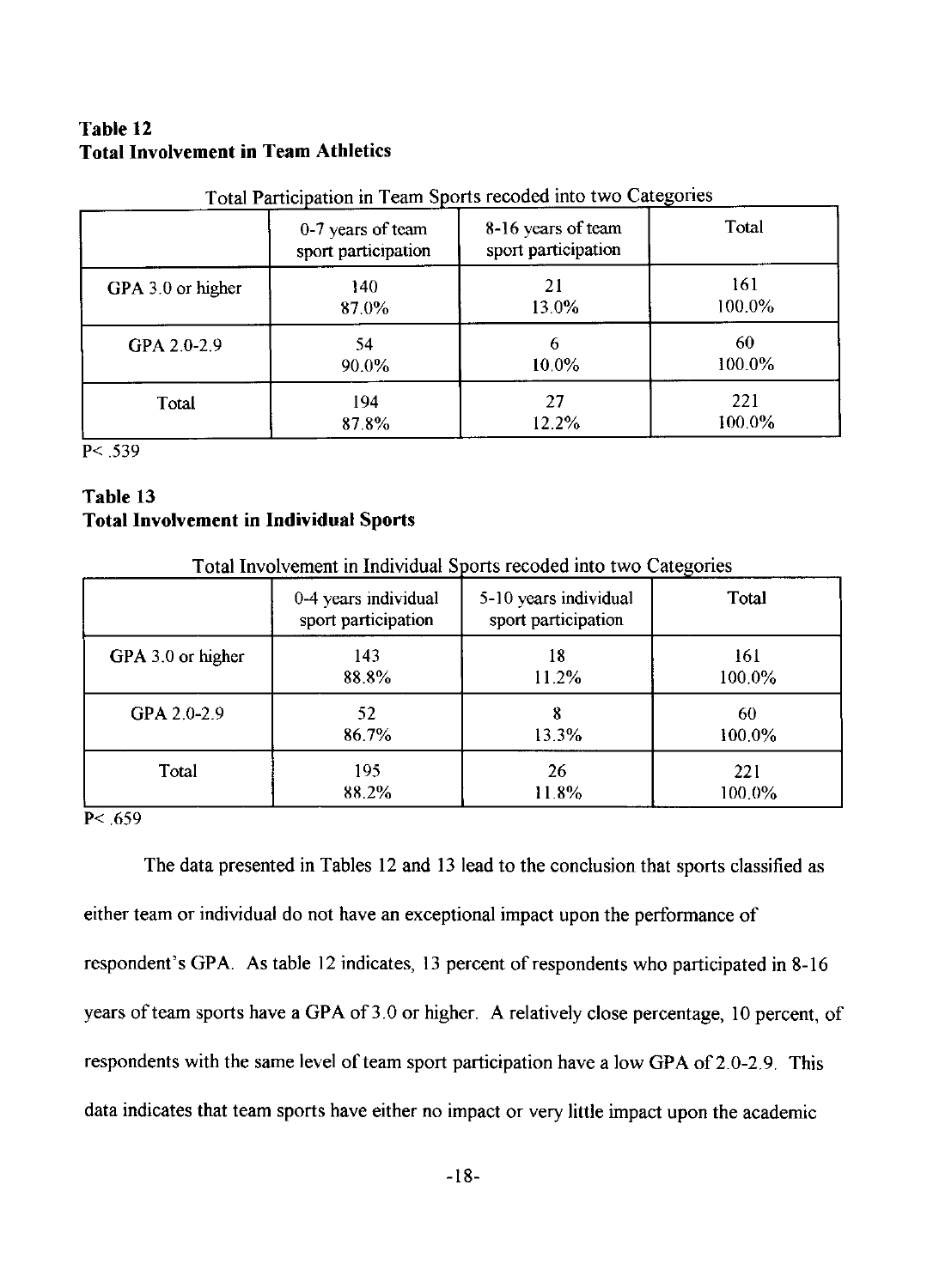perfonnance of respondents.

The data presented in Table 13 tells a very similar story. Of the respondents with 5-10 years of involvement in individual sports 11.2% of these individuals have a GPA of 3.0 or above while a similar total, 13.3 percent, have a GPA of 2.0-2.9. The results of this data communicates that the type of athletic activity the respondent was involved in does not make much, if any, difference in their college GPA's. These results are not unexpected after concluding earlier that  $H_2$  was not supported. According to the findings in Table 11, it is the involvement in non-athletic activities that makes the most prominent difference in college GPA's.

The final hypothesis to be tested for the purposes of this research is  $H_4$ . This hypothesis is interested in detennining whether there is a difference in the levels of participation among male and female high school students in regards to their overall extracurricular participation. The existing literature on this subject indicates that females may be slightly more likely to join extracurricular activities while in high school placing a somewhat stronger importance on the non-athletic participation (Gerber 1996).

Researching any discrepancies in participation habits of males and females is valuable for policymaking decisions. If the data can show that, for example, females are more likely to join non-athletic activities then this infonnation could prove valuable to school corporations when they are developing their extracurricular opportunities. First schools will want to consider issues of equality and equal access. Second, if there is a relationship between GPA and non-athletic participation then schools may be more inclined to promote and develop non-

-19-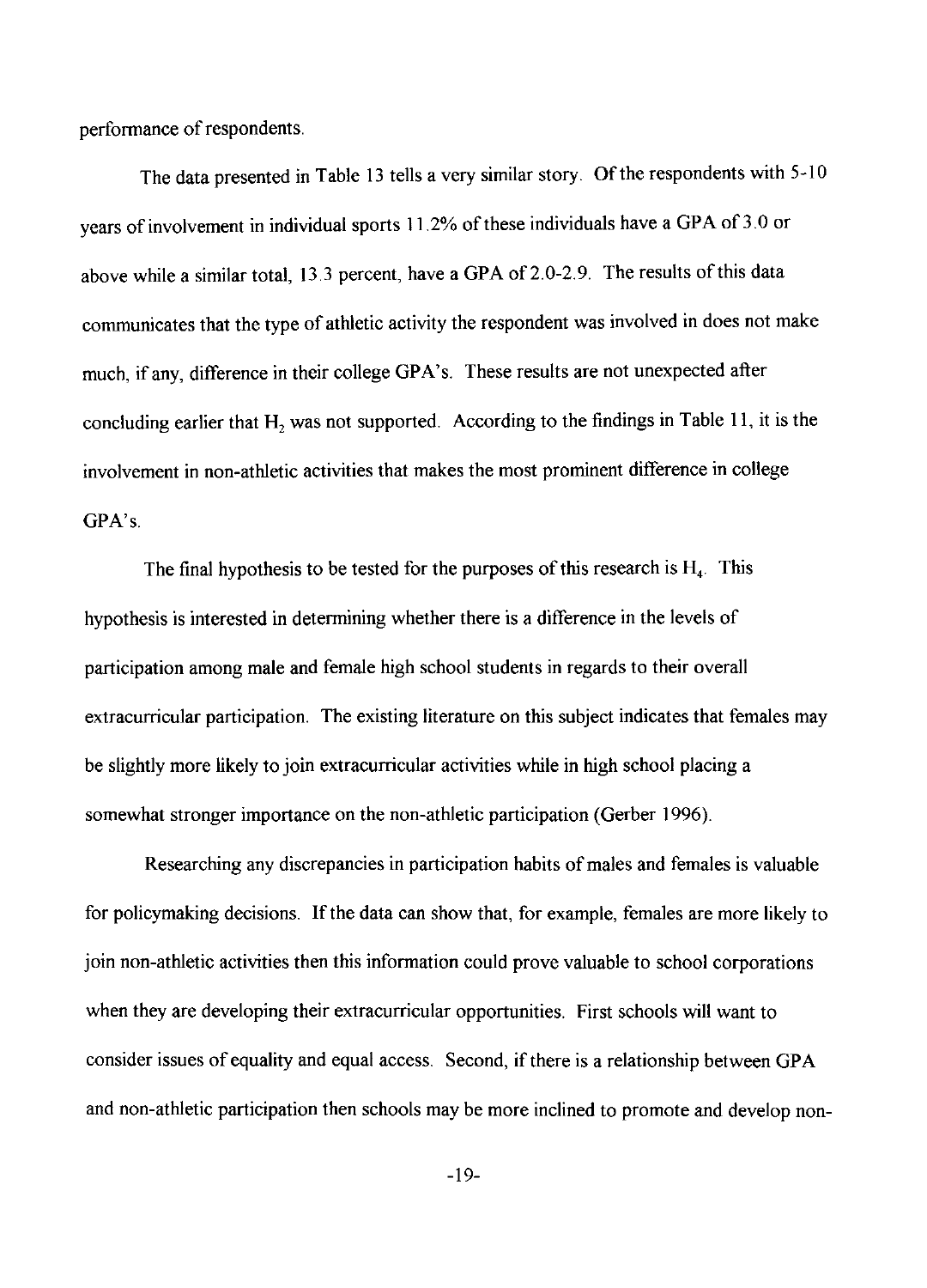athletic activities that perhaps are more appealing to male students.

As H<sub>1</sub> stated and Table 11 helped illustrate, non-athletic extracurricular participation has a positive relationship when concerning college GPA's. There are many factors that may be at work here, but for the simplicity of this section it will be assumed that non-athletic extracurricular participation directly results in a higher GPA. Table 14 will illustrate the relationship between male and female overall extracurricular participation.

### **Table 14 Relationship Between Male and Female Extracnrricular Participation**

|                | $0-10$ years of<br>involvement | $11-20$ years of<br>involvement | 21 or more years<br>of involvement | Total        |
|----------------|--------------------------------|---------------------------------|------------------------------------|--------------|
| Males          | 40<br>54.1%                    | 30<br>40.5%                     | 5.4%                               | 74<br>100.0% |
| <b>Females</b> | 77                             | 55                              | 15                                 | 147          |
|                | 52.4%                          | 37.4%                           | 10.2%                              | 100.0%       |
| Total          | 117                            | 85                              | 19                                 | 221          |
|                | 52.9%                          | 38.5%                           | 8.6%                               | 100.0%       |

|  |  |  | <b>Total Years of Involvement</b> |
|--|--|--|-----------------------------------|
|  |  |  |                                   |

P< .480

As the data in Table 14 indicates, there is perhaps only a slight difference in the degree of participation between male and female students. Iflooking at column one of Table 14, it is clear that about 50 percent of both males and females participated in 0-10 years of extracurricular activities. For involvement consisting of 11-20 years, males are slightly more likely to participate, but not by very much. The most compelling data in Table 14 may be found in row three which displays respondents who participated in 21 or more years of extracurricular activities. This data indicates that females are nearly twice as likely to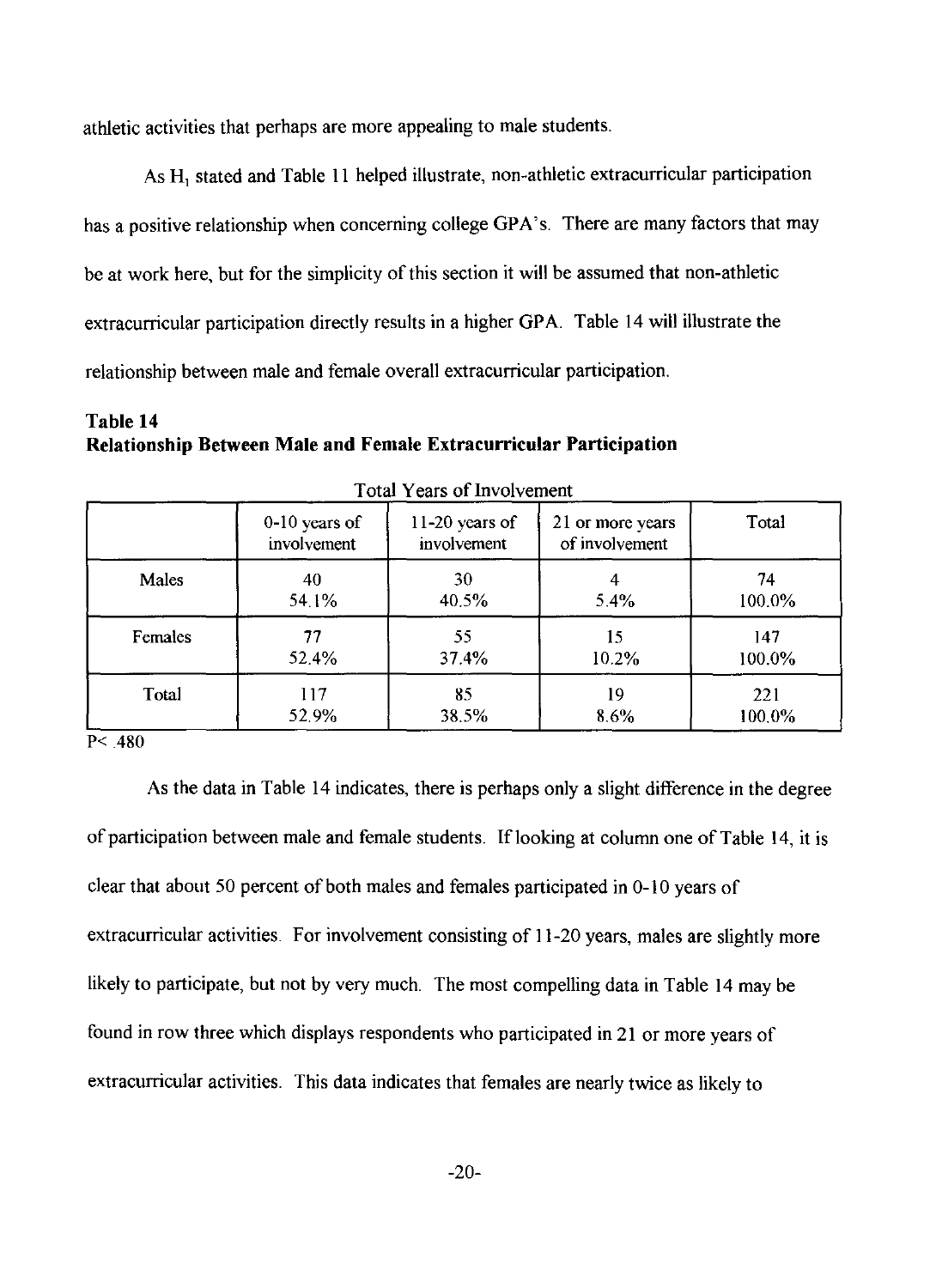participate in what would be considered by most as an extreme degree of participation; 21 or more years. However, the conclusions that may be drawn from this apparent discrepancy are limited in that the sample size is small, consisting of a total of only 19 respondents.

After reviewing the data presented in Table 14, the conclusion has been reached that we failed to reject the null. That is, there does not appear to be a significant difference in the degree of participation that exists between males and females concerning their extracurricular participation while in high school. However, for a definitive answer, a larger population would need to be studied.

#### **Discussion:**

The focus of this research has been to contribute to the existing literature in regards to four main issues. The first issue addresses the relationship between extracurricular participation and academic success. The two major theories, as discussed in the literature review, concerning academics and extracurricular activities are the Developmental Theory and Zero-Sum Theory. The results of this research in regards to the  $H<sub>1</sub>$  are most closely tied to the Developmental Theory. The Developmental Theory believes in the "character building" and "socializing" of young men and women (Rees, et. al.). This character building and socializing ability is an essential part of an individual's academic success in college. A college student needs more then an aptitude to do well on tests. He/she must also be able to work well with others, show leadership, and take on responsibilities that at times may seem overwhelming. The Developmental Theory would agree that high school extracurricular participation helps many students develop these traits before entering college; traits that a high school can not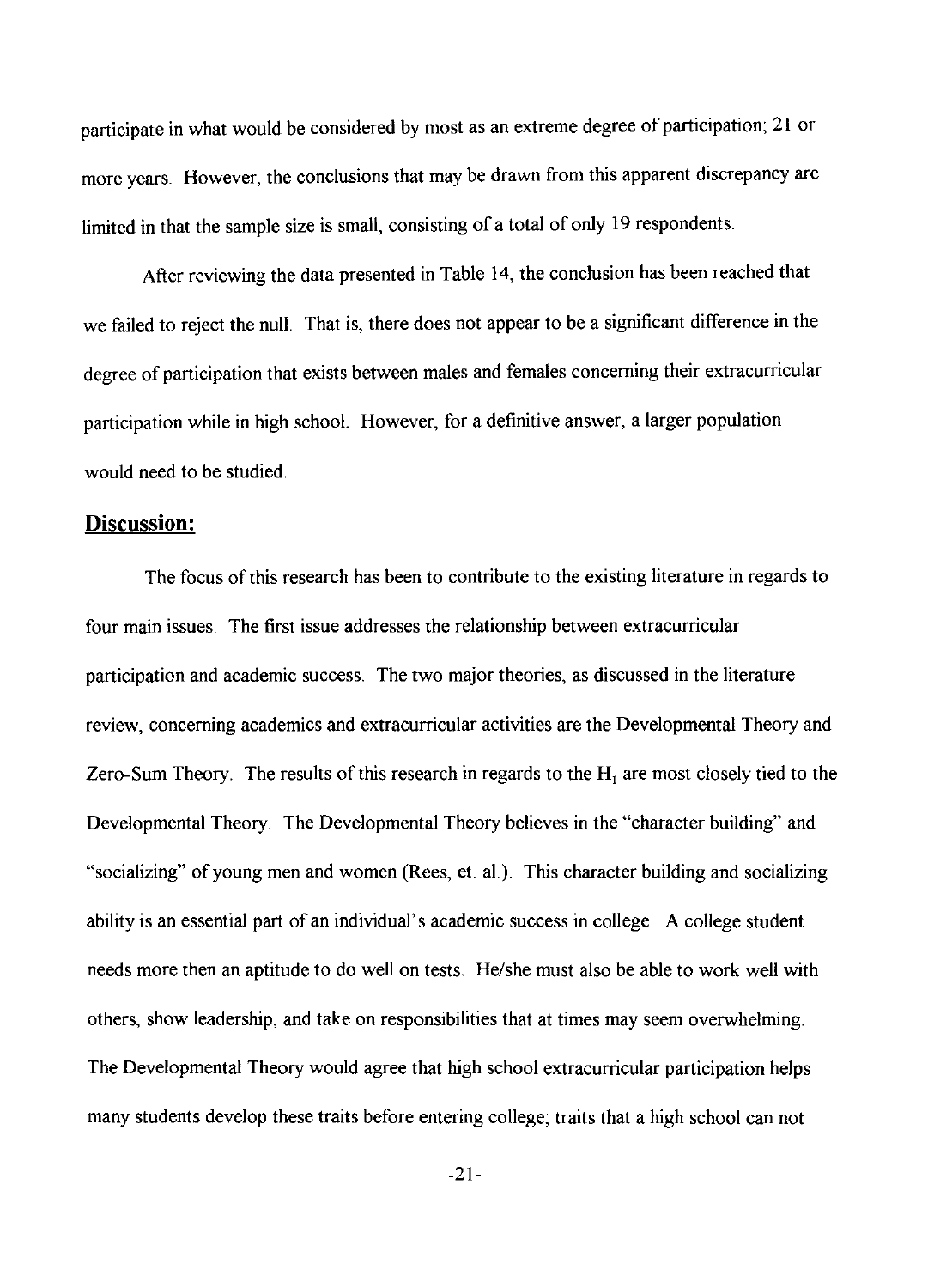teach based solely on academics.

The second issue this research addressed built upon the first and centered on whether a particular type of extracurricular participation plays a significant factor in helping high school students achieve academic success in college. The results from this study support a positive relationship concerning participation in non-athletic activities and college GPA, however, this research failed to show a significant relationship between athletic participation and college GPA. Some researchers may conclude from this finding that athletics play a negative roll in high schools because they fail to promote academic achievement and are taking money away from the school corporation which could be used to develop better academic programs. The same researchers who fail to acknowledge the importance of athletics in high school would also probably relate athletics to the Zero-Sum Theory. The Zero-Sum Theory supports the idea that participation in athletics is detrimental to the development of the student academically and socially (Gordon 1957).

This application of the Zero-Sum Theory may be flawed, however, if based solely on the same type of empirical data presented in this study. By the time many students reach high school, their academic ability is already well established. Many marginal students are attending class only under the threat of juvenile detention reported by either their guardians or the school administration. The opportunity to participate in school sponsored athletics maybe the only thing many of these young students identity as positive. Future research could test this idea and determine how many students stay enrolled because of these extracurricular activities. Without the promise of the opportunity to showcase their athletic ability, many

-22-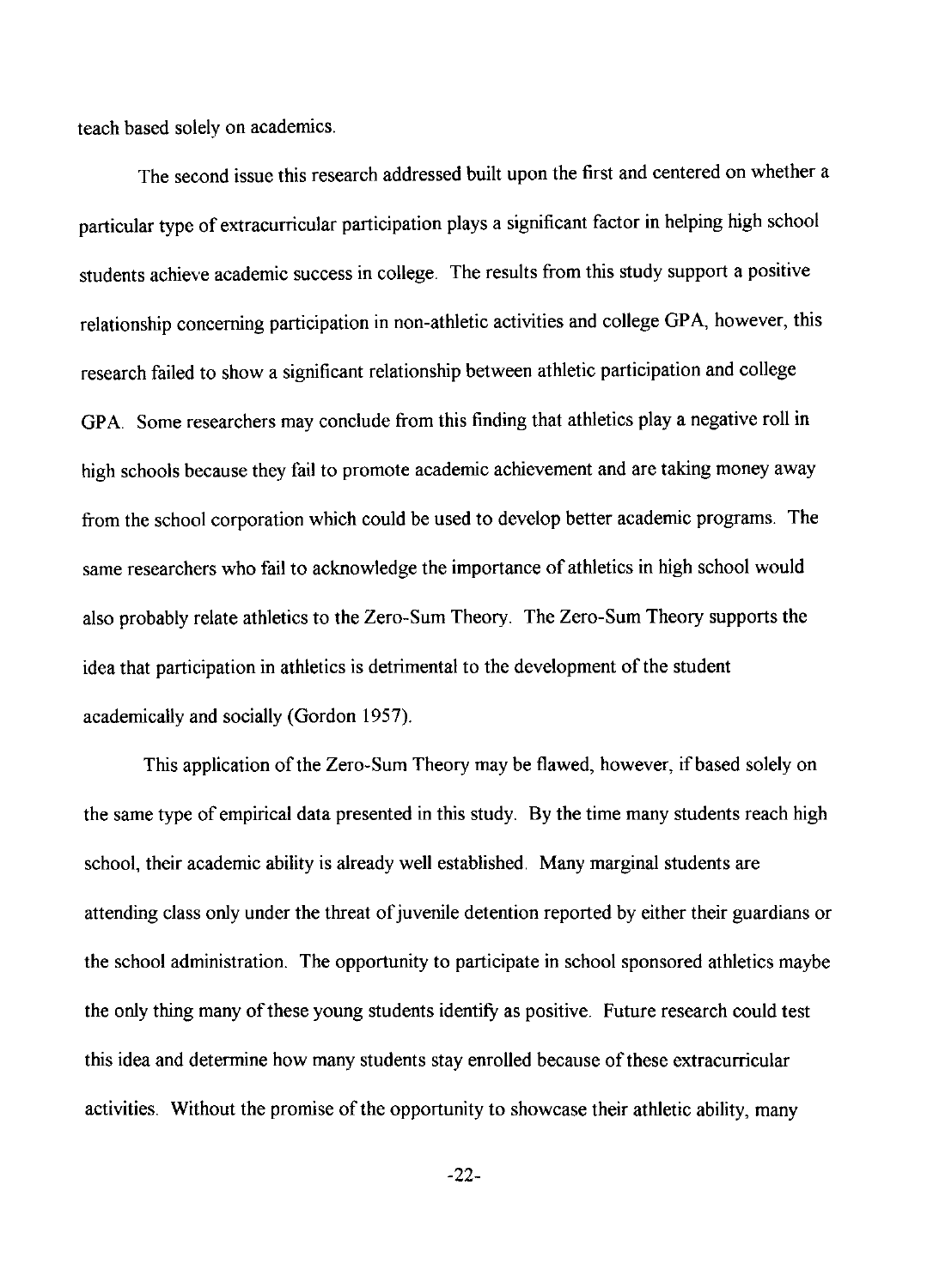young students may not stay in school long enough to develop the academic and social skills which the Zero-Sum Theory holds so important. While the data from this research does not support a relationship between athletic participation and college GPA, the research does not show a negative relationship. The results may be skewed by the fact that all of the sample has demonstrated some degree of success by going to college. While not known, it would be valuable to study whether sports involvement encouraged these students to attend college.

The third purpose of this research was to add to the literature in regards to studying the relationship between college GPA and high school involvement in team and individual sports. Most previous studies have either been wide sweeping and looked only at the impact of all sports or have been focused on a particular sport, usually football or basketball. This research aimed at separating the sports and categorizing them as team or individual.

This categorization would help to determine whether certain sports are more advantageous to the promotion of a higher college GPA. The underlying idea for this study was that students who participate in team sports would be more likely to succeed than students who participate in individual sports. The reason for this centered around the idea that team sports participants would be more likely to develop the teamwork skills which are useful for college success. However, the data presented in this study failed to show a difference in the likely of college success when concerning respondent's choice for particular types of athletic involvement. Again, the characteristics of the sample may be obscuring some of the findings.

While this data does not support the expected findings that team sports participants are more likely to succeed than individual sports participants, perhaps there is more to study here.

-23-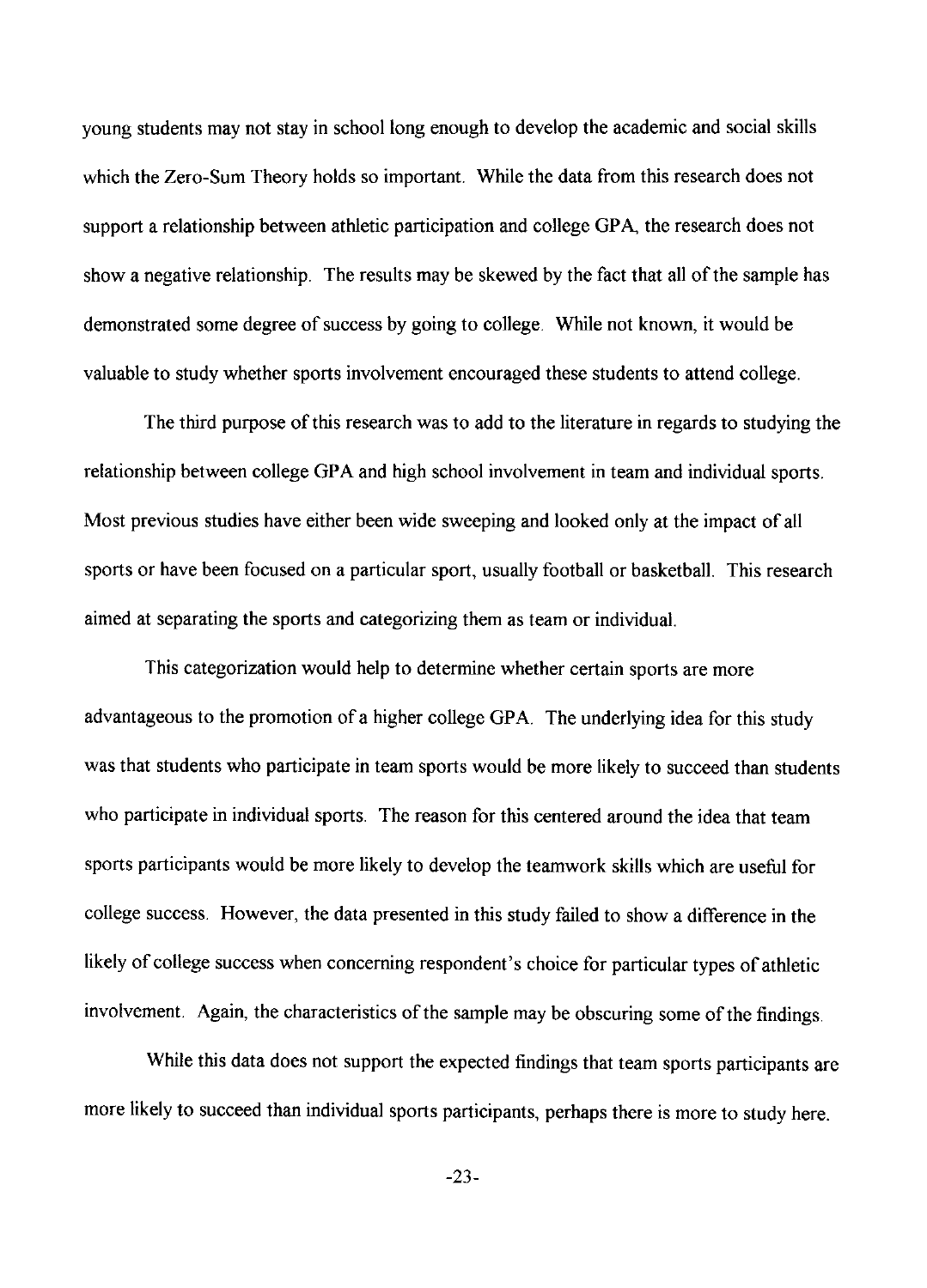An interesting research project, with enough time and funding, may be to look at each sport individually and make evaluations about success in college. Is there one sport that produces more or less achievement by its participants than all others? Perhaps some sports are much more demanding both physically and mentally and the student athlete is so worn out from practice that they can not concentrate in school. When high school athletics reach this point, they have crossed a dangerous path in which it may be hard to step back across. For instance, consider the De La Salle high school football team in California which has not lost a game in over ten years. A very considerable feat, but it would be interesting for future research to study such schools in order to better determine if these schools are promoting sports to such an extreme extent that they are sacrificing their academic integrity.

The final issue discussed in this research concerned the participation habits of males and females in extracurricular activities. In 1981 Braddock concluded that females are more likely to participate in non-athletic activities and that males were more likely to participate in athletic activities. If Braddock's conclusion holds true for this research, then it may be deduced that females are more likely to benefit from extracurricular participation then males are, based on females involvement in non-athletic activities. However, a lot has changed since Braddock's 1981 study; namely Title IX and women's involvement in athletics.

Title IX was the landmark legislation passed in 1972 which gave women equal access to participate in any program that receives federal financial aid. A main objective of Title IX was to require all public schools and universities to give women the same access to sports programs that had historically only been given to men. At the time of Braddock's 1981

-24-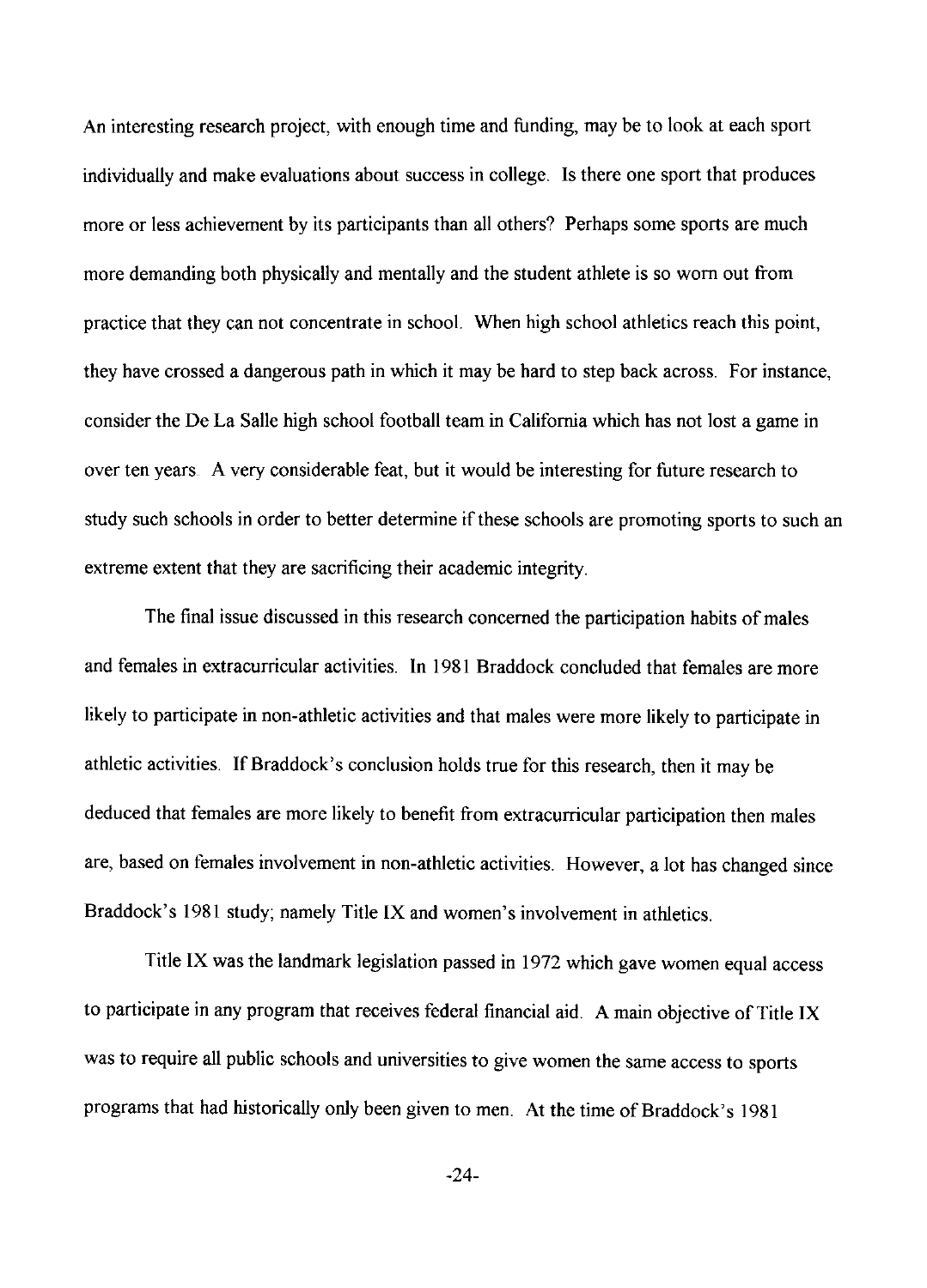research, Title IX had only been in existence for nine years. By 2002, some 30 years after its inception, an entire generation has had increased access.

In an effort to build upon Braddock's study, the present study was concerned with determining whether the relatively new availability of high school athletics has prompted some young women to become even more involved in extracurricular activities. While the data presented in Table 14 does not strongly support the notion that females are more likely than males to participate in extracurricular activities, this would be a very interesting subject to follow. Today there is an entire generation of women who have grown up without the structured discrimination that existed prior to Title IX. As these women continue to have children it will be interesting to study how the daughters of these women take advantage of the equal rights they have be given.

### **Conclusion:**

This research has centered around four hypotheses and it has been concluded that the first hypothesis is supported while the remaining three hypotheses were not.  $H<sub>1</sub>$  stated that there is a positive relationship between extracurricular participation and academic success in college. These results were supported by the data presented in Table 9.  $H_2$  stated that there would not be a significant difference in the level of success that can be expected based upon the specific extracurricular activity an individual was involved in.  $H_2$  was not supported and the research indicated that there is a significant difference in college GPA based upon the particular type of extracurricular involvement the individual participated in. This result was most strongly supported by the results presented in Tables 10 and 11. Table 11 showed a

-25-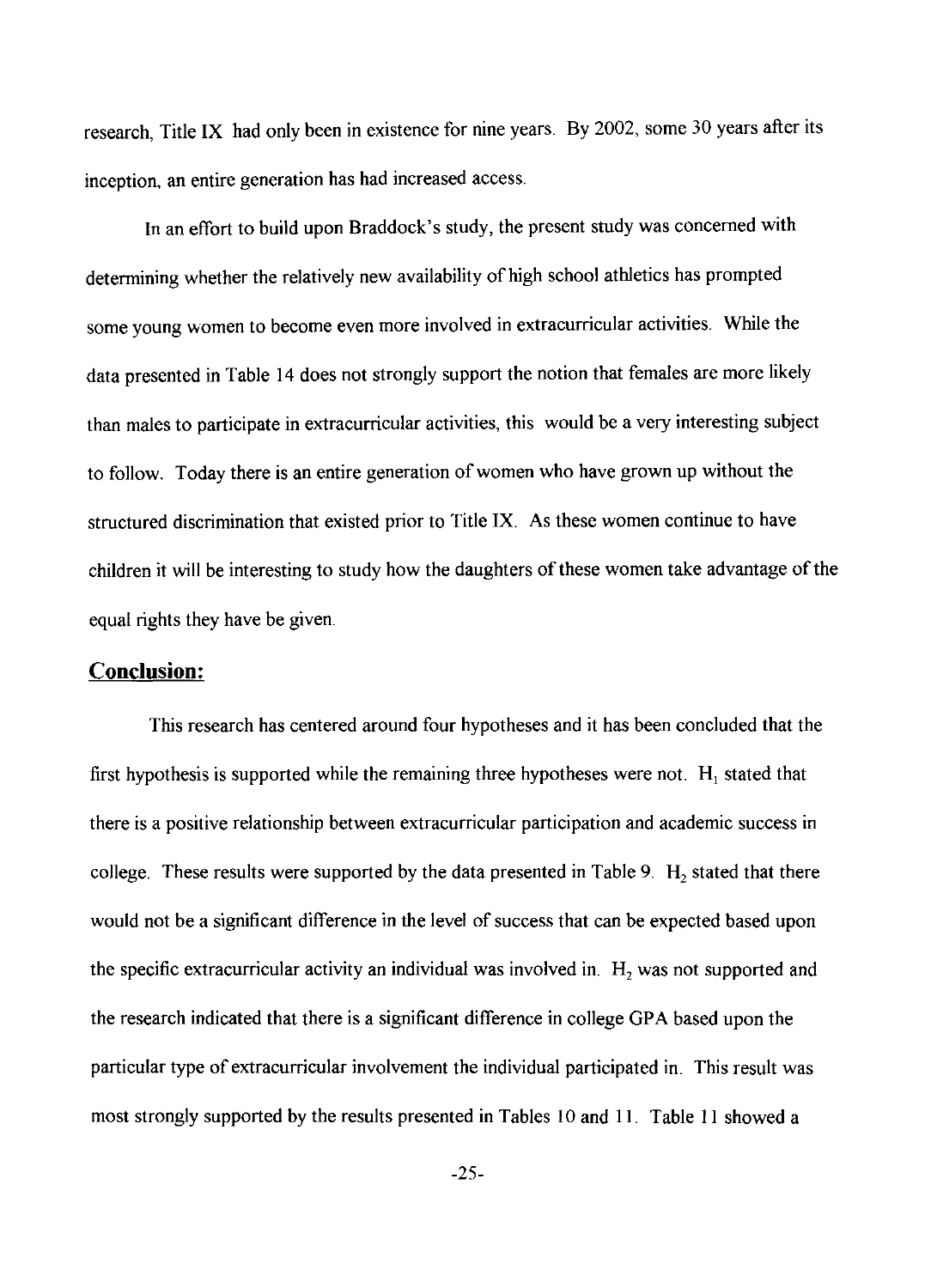positive relationship between non-athletic participation and college GPA, while Table 10 showed no relationship between athletic participation and college GPA.

For both  $H_3$  and  $H_4$  I failed to reject the null for the purposes of this research. H<sub>3</sub> was concerned with discovering empirical data concerning whether participation in sports categorized as team and sports categorized as individual make a difference in GPA. H<sub>3</sub> was not supported. The data illustrated in Tables 12 and \3 show little significant difference in the college GP A of respondents based upon what type of sport they participated in while in high school.

 $H_4$ , like  $H_3$  and  $H_2$ , was not supported.  $H_4$  was concerned with any differences that may exist between the degree of participation by males and females. Although the data illustrated in Table 14 showed some difference in the degree of participation, that difference was very little and nearly insignificant all together;  $p$  < .480. However, this may be a very interesting field to study in the future and the research that is being conducted presently on this subject will serve as a good starting point for tracking participation differences between males and females in the future.

As the budgets for school administrators becomes increasingly tighter, it is paramount that these administrators have full access to documented research that shows any relationship, either positive or negative, concerning which school sponsored activities help the school achieve its goal of providing a complete. The goal of this research has been to contribute to the existing literature that is at each school administrator's disposal when making budget cuts. This type of research is increasingly important at a time when art, music, wrestling, football,

-26-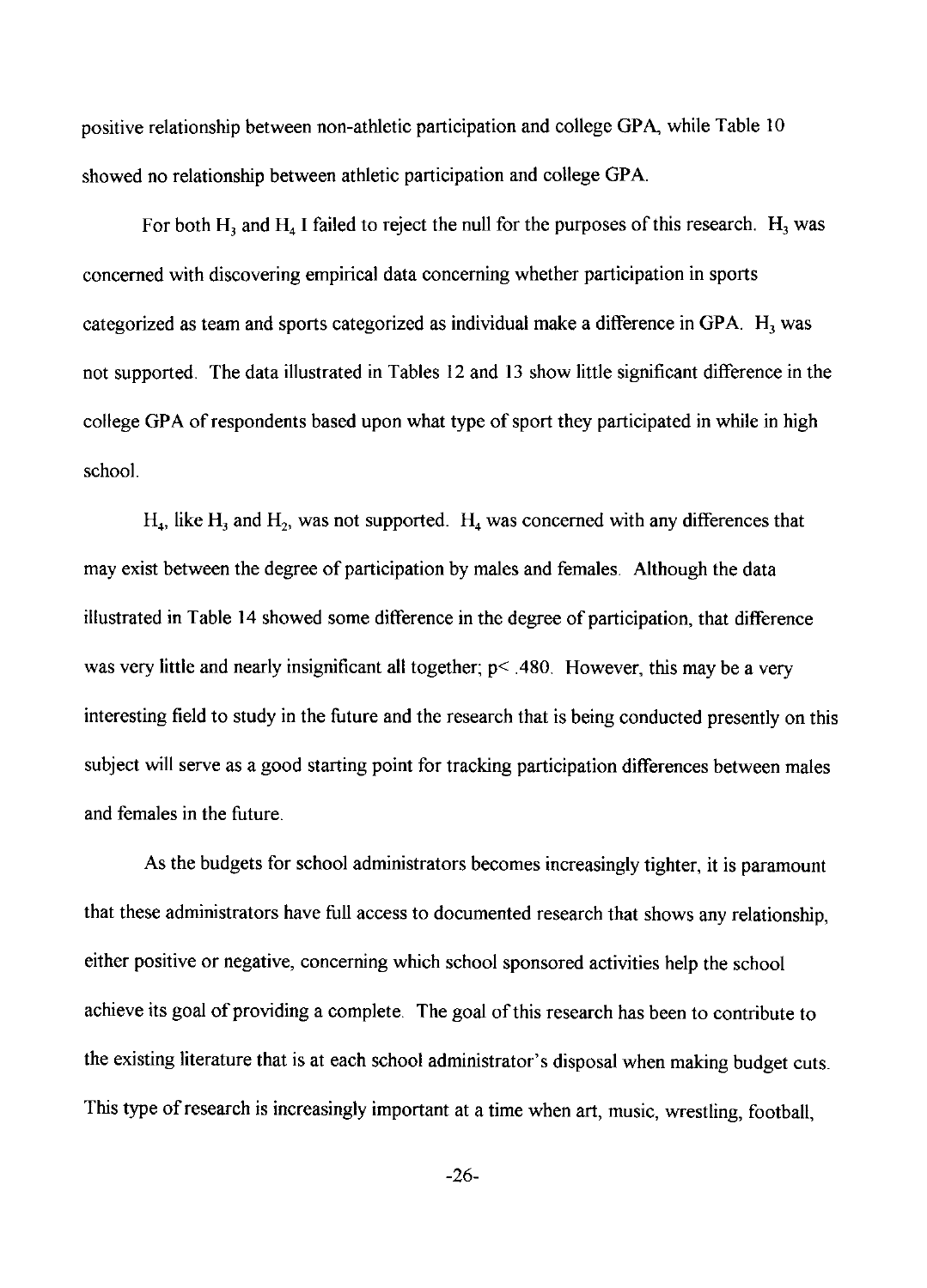and many other programs around the country are being cut at the expense of the academic mission of the schools. Further research on this topic is needed before school administrators inadvertently are forced to cut programs that may be supporting the underlying foundation of the academic missions of every schooL Is there enough evidence to say that, for example, students who participate in music programs are more likely to succeed in other subjects because of a predisposition to succeed or is it more likely that a student's participation in a music program enhances their education and helps them succeed in other subject matters? I would conclude that at the present time there is not enough evidence to strongly support either conclusion, however, I feel that the evidence tips in favor of the latter; that extracurricular participation helps enhance the student's education and hence the goals of the schooL

Perhaps the most accurate assessment of the importance of extracunicular activities, particularly athletics, was stated in Ann Hall and Dorothy Richardson's 1982 book titled *Fair Ball.* "Many of the values we admire in our sportswomen and sportsmen: honesty, fair play, hard work, discipline, and dedication are the very social values we wish to see inculcated on everyone. Sport, therefore, is highly significant in the socialization of our young people" (Hall and Richardson, 1982).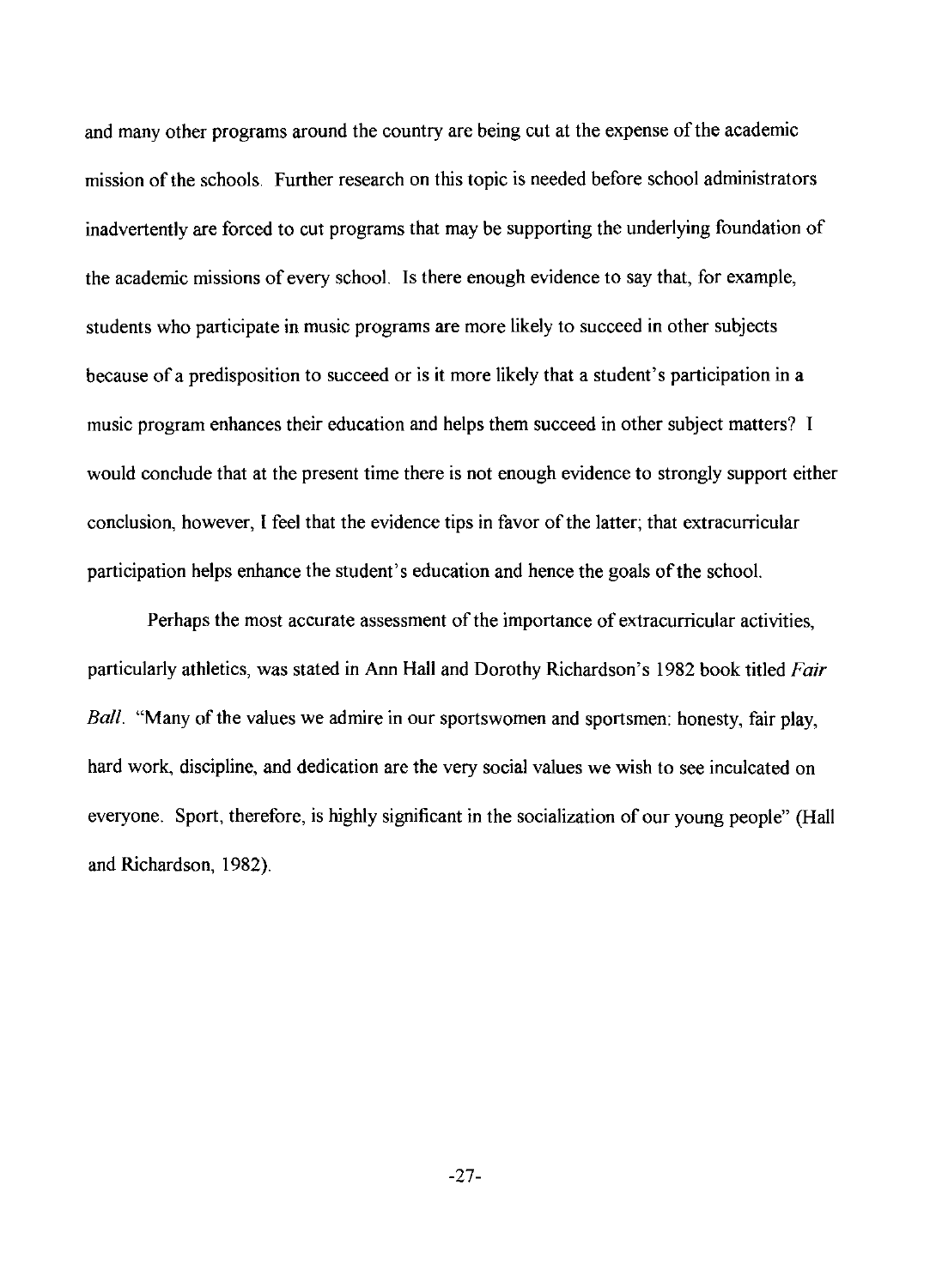## **References**

- Braddock, J.H. (1981). Race, athletics, and educational attainment: Dispelling the myths. Youth and Society, 12, 355-360.
- Chiogioji, E. and Taylor I. (1988). Early adolescence a critical period for physical education. Journal of Physical Education, Recreation, and Dance, 60, 16.
- Coleman, I.E. (1961). The Adolescent Society. New York: Free Press of Glencoe.
- Fejgin, N. (1994). Participation in high school competitive sports: A subversion of school mission or contribution to academic goals? Sociology of Sport Journal, 11, 211-230.
- Gerber, S. (1996). Extracurricular activities and academic achievement. Journal of Research and Development in Education, 30, 42-50.

Gordon, CW. (1957). The Social System of the High School. New York: Macmillian.

- Hall, A and Richardson, D. (1982). *Fair Ball.* Ottawa Free Press.
- McNeal, R. (1995). Extracurricular activities and high school dropouts. Sociology of Education, 84, 553-562.
- National Federation of State High School Associations (NFHS). 2002. http://W\vw.nths.org/case.htm
- Otto, L.B. (1975). Extracurricular activities in the educational attainment process. Rural Sociology, 40, 162-176.
- Otto, L.B. & Alwin, D.F. (1977). Athletics, aspirations, and attainments. Sociology of Education, 42, 102-113.
- Picou, S. I. (1978). Race, athletic achievement, and educational aspirational hypothesis. Social Science Quarterly, 55, 768-776.
- Rees, CR., Howell, F.M, & Miracle, AW. (1990). Do high school sports build character? A quasi-experience on a national sample. The Social Science Journal, 27, 303-315.
- Yiannakis, A., McIntyre, T.D., MeInick, M.J., and Hart, D.P. (1976). Sport Sociology: Contemporary Themes. Kendall/Hunt Publishing Company: Dubuque, Iowa.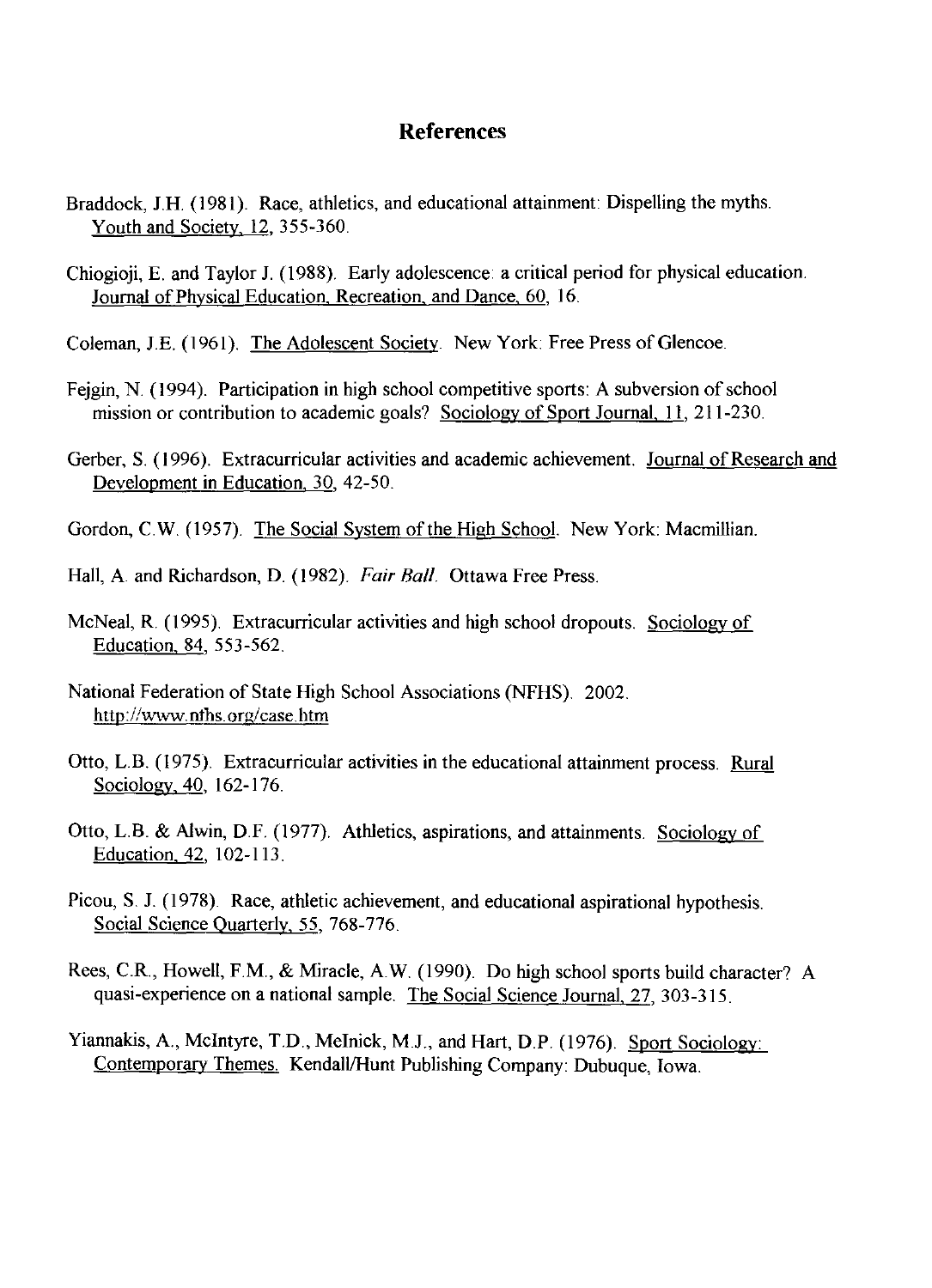## Frequencies

### **Frequency Table**

### **How many times a week do you workout?**

|       |                        | Frequency | Percent | <b>Valid Percent</b> | Cumulative<br>Percent |
|-------|------------------------|-----------|---------|----------------------|-----------------------|
| Valid | 7 or more times a week |           | 3.2     | 3.2                  | 3.2                   |
|       | 4 to 6 times per week  | 55        | 24.9    | 24.9                 | 28.1                  |
|       | 1 to 3 times per week  | 88        | 39.8    | 39.8                 | 67.9                  |
|       | less than once a week  | 45        | 20.4    | 20.4                 | 88.2                  |
|       | less than once a month | 26        | 11.8    | 11.8                 | 100.0                 |
|       | Total                  | 221       | 100.0   | 100.0                |                       |

#### **Did you participate in basketball?**

|       |              | Frequency | Percent | Valid Percent | Cumulative<br>Percent |
|-------|--------------|-----------|---------|---------------|-----------------------|
| Valid | not selected | 160       | 72.4    | 72.4          | 72.4                  |
|       | selected     | 61        | 27.6    | 27.6          | 100.0                 |
|       | ™otal        | 221       | 100.0   | 100.0         |                       |

#### **How many years participate in basketball?**

|       |       | Frequency | Percent | <b>Valid Percent</b> | Cumulative<br>Percent |
|-------|-------|-----------|---------|----------------------|-----------------------|
| Valid | .ÕO   | 160       | 72.4    | 72.4                 | 72.4                  |
|       | 1.00  | 20        | 9.0     | 9.0                  | 81.4                  |
|       | 2.00  | 17        | 7.7     | 7.7                  | 89 1                  |
|       | 3.00  | 3         | 1.4     | 1.4                  | 90.5                  |
|       | 4.00  | 21        | 9.5     | 9.5                  | 100.0                 |
|       | Total | 221       | 100.0   | 100.0                |                       |

### **Did you participate in baseball?**

|       |              | Frequency | Percent | <b>Valid Percent</b> | Cumulative<br>Percent |
|-------|--------------|-----------|---------|----------------------|-----------------------|
| Valid | not selected | 203       | 91.9    | 91.9                 | 91.9                  |
|       | selected     | 18        | 8.1     | 8.1                  | 100.0                 |
|       | Total        | 221       | 100.0   | 100.0                |                       |

#### **How many years participate in baseballl?**

|       |       | Frequency | Percent | <b>Valid Percent</b> | Cumulative<br>Percent |
|-------|-------|-----------|---------|----------------------|-----------------------|
| Valid | 00    | 203       | 91.9    | 91.9                 | 91.9                  |
|       | 1.00  | 6         | 2.7     | 2.7                  | 946                   |
|       | 3.00  | 2         | .9      | .9                   | 95.5                  |
|       | 4.00  | 10        | 4.5     | 4.5                  | 100.0                 |
|       | Total | 221       | 100.0   | 100,0                |                       |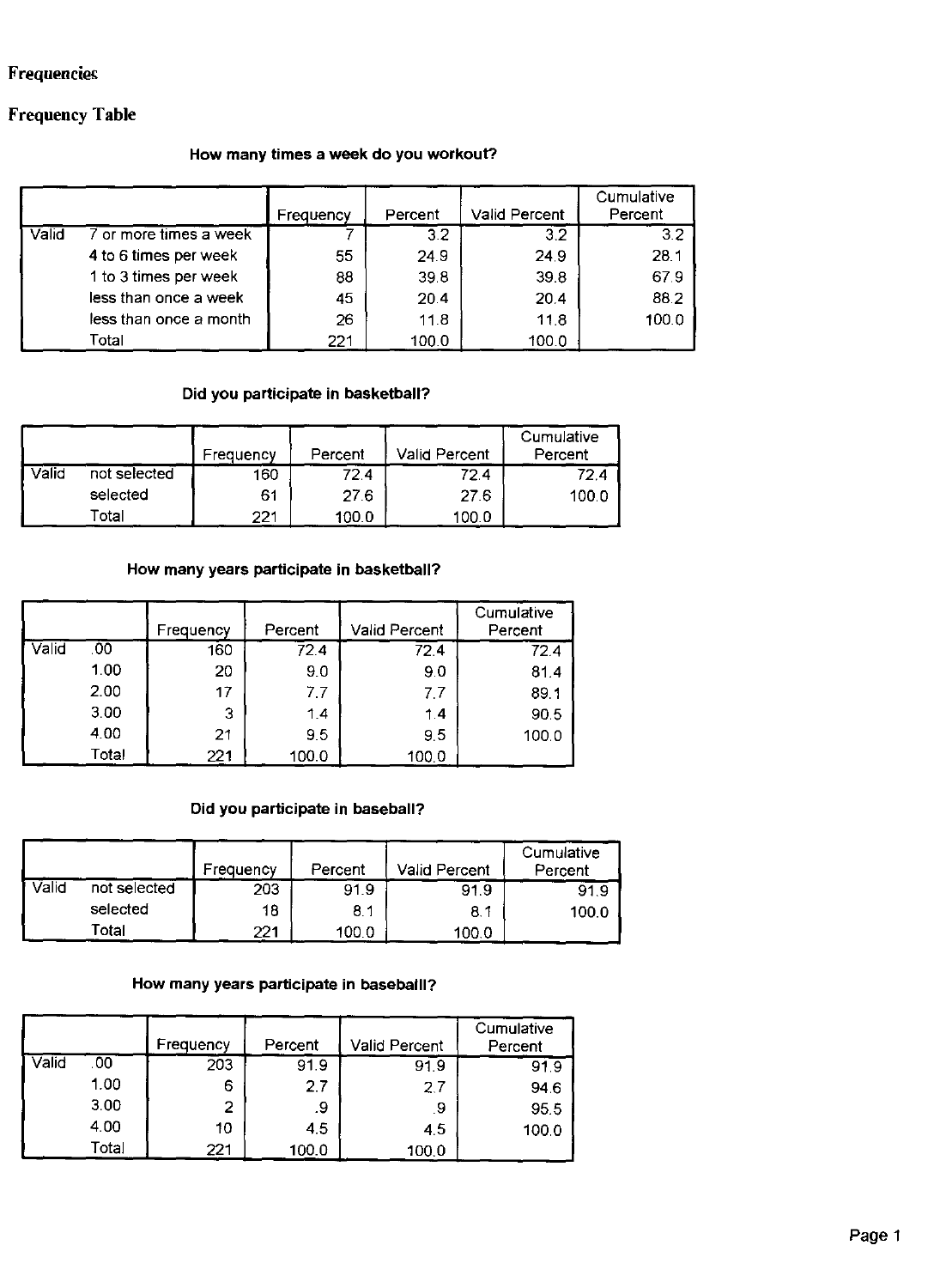# "The Influence of High School Athletic Participation"

The Department of Sociology would like to learn more about your high school athletic participation. The information you provide will be kept confidential and your participation is voluntary. There is no risk involved with your participation in this study. The answers you provide will not be linked to you in any way. If you feel uncomfortable with any question, you are not required to answer it. Your participation will not have any impact, positive or negative, on your standing with Ball State University. It will take approximately ten minutes for you to complete this survey. Do Not put your name on the survey. If you havc any questions or comments, pleasc contact Brian Walls or Dr. Melinda Mcssineo, Assistant Professor of Sociology in the Department of Sociology, North Quad 205. (765) 285-5530.

Please take a few minutes to respond to the following questions.

#### 1. How many times a week do you workout for at least twenty minutes?

- $\Box$  1.1.7 or more times a week
- $\Box$  4.) Less than once a week
- $\Box$  2.) 4 to 6 times per week  $\Box$  5.) Less than once a month
- $\Box$  3.) 1 to 3 times per week
- 2. Which sports activities did you participate in, and for how many years, while in high school?

(Leave answer space blank if you did not participate in that particular sport)

| $\Box$ 1.) Basketball           | vears | $\Box$ 8.) Cross Country                              | years |
|---------------------------------|-------|-------------------------------------------------------|-------|
| $\Box$ 2.) Baseball             | years | $\Box$ 9.) Golf                                       | years |
| $\Box$ 3.) Football             | years | $\Box$ 10.) Gymnastics                                | years |
| $\Box$ 4.) Wrestling            | vears | $\Box$ 11.) Swimming/Diving                           | years |
| $\Box$ 5.) Track and Field      | vears | $\Box$ 13.) Tennis                                    | vears |
| $\Box$ 6.) Soccer               | vears | $\Box$ 14.) Softball                                  | years |
| $\Box$ 7.) Volleyball           | years | $\Box$ 15.) Cheerleading                              | vears |
| $\Box$ 16.) Other (please list) |       | number of years<br>number of years<br>number of years |       |

3. Do you feel that your high school athletic participation had a positive. negative, or no influence on your academic success while in high school and college?

 $\Box$  1.) Positive influence  $\Box$  2.) Negative Influence  $\Box$  3.) No influence

4. Which non-athletic organizations were you a member of while in high school and for how many years?

| $\Box$ 1.) Student Government                      | vears |                         |
|----------------------------------------------------|-------|-------------------------|
| $\Box$ 2.) National Honor Society                  | vears |                         |
| $\Box$ 3.) Clubs (i.e. science club, drama club, ) | vears |                         |
| $\Box$ 4.) Other (please list)                     |       | number of years         |
|                                                    |       | number of years         |
|                                                    |       | <b>BURD</b> er of years |

#### Appendix A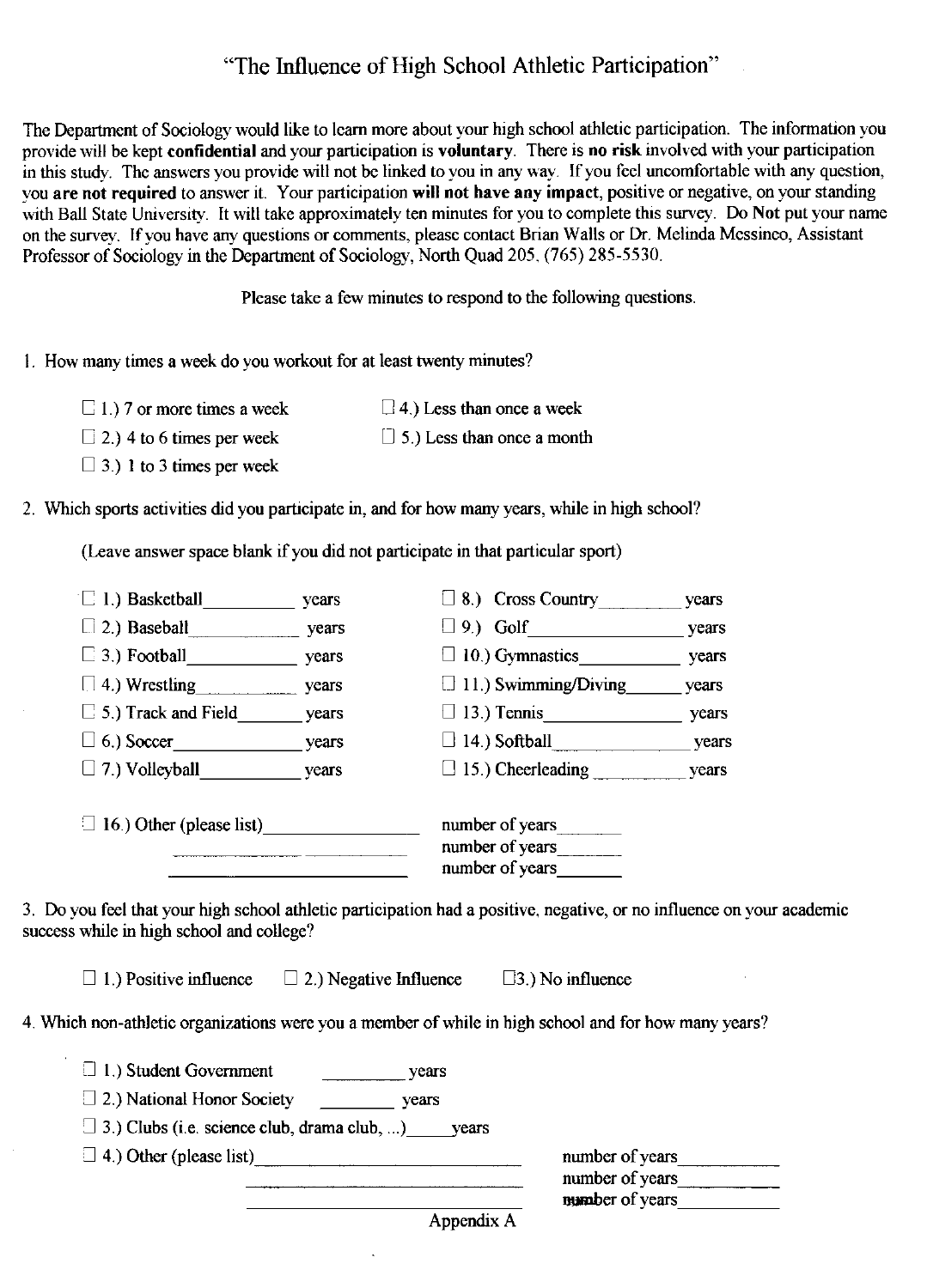| no influence on your academic success while in high school and college?        |                                                                                                                        | 5. Do you feel that your participation in non-athletic organizations while in high school made a positive, negative, or had |
|--------------------------------------------------------------------------------|------------------------------------------------------------------------------------------------------------------------|-----------------------------------------------------------------------------------------------------------------------------|
|                                                                                |                                                                                                                        |                                                                                                                             |
| $\Box$ 1.) Positive influence                                                  | $\Box$ 2.) Negative Influence                                                                                          | $\Box$ 3.) No influence                                                                                                     |
| 6. What is your current involvement in sports participation?                   |                                                                                                                        |                                                                                                                             |
| $\Box$ 1.) I do not play sports                                                |                                                                                                                        |                                                                                                                             |
| $\Box$ 2.) I rarely play sports                                                |                                                                                                                        |                                                                                                                             |
| $\Box$ 3.) I often play sports                                                 |                                                                                                                        |                                                                                                                             |
| 7. What is your sex?                                                           |                                                                                                                        |                                                                                                                             |
| $\Box$ 1.) Male<br>$\Box$ 2.) Female                                           |                                                                                                                        |                                                                                                                             |
|                                                                                |                                                                                                                        |                                                                                                                             |
| 8. Which racial or ethnic category do you most closely identify yourself with? |                                                                                                                        |                                                                                                                             |
| $\Box$ 1.) Black/African American                                              | $\Box$ 5.) Native/Indigenous American                                                                                  |                                                                                                                             |
| $\Box$ 2.) White/Caucasian                                                     | $\Box$ 6.) Multiracial                                                                                                 |                                                                                                                             |
| $\Box$ 3.) Hispanic/Latino                                                     | $\Box$ 7.) Other (Please Specify)                                                                                      |                                                                                                                             |
| $\Box$ 4.) Asian/Pacific Islander                                              |                                                                                                                        |                                                                                                                             |
| 9. What is your age? years old                                                 |                                                                                                                        |                                                                                                                             |
| 10. What year in college are you?                                              |                                                                                                                        |                                                                                                                             |
| $\Box$ 1.) Freshman<br>$\Box$ 4.) Senior                                       |                                                                                                                        |                                                                                                                             |
| $\Box$ 2.) Sophomore<br>$\Box$ 5.) Graduate Student                            |                                                                                                                        |                                                                                                                             |
| $\Box$ 3.) Junior                                                              |                                                                                                                        |                                                                                                                             |
| and then your graduate area of study.                                          |                                                                                                                        | 11. Please list your majors and minors below: (if a graduate student, please list your undergraduate major(s) and minor(s)  |
| Major(s)                                                                       | <u>, socialism control de la companya de la companya de la companya de la companya de la companya de la companya d</u> |                                                                                                                             |

Minor(s) \_\_\_\_\_\_\_\_\_\_\_\_\_\_\_\_\_\_\_\_\_\_\_\_\_\_\_\_\_ \_

Graduate Area of Study (leave blank if not a grad student)

12. What is your overall G.P.A. (Round up to the nearest category if necessary) (Usc your high school G.P.A. if you are a first semester freshmen)

 $\Box$  1.) 3.5 - 4.0  $\Box$  2.) 3.0 - 3.4  $\Box$  3.) 2.5 - 2.9  $\Box$  4.) 2.0 - 2.4  $\Box$  5.) less than 2.0

Thank you **for** your time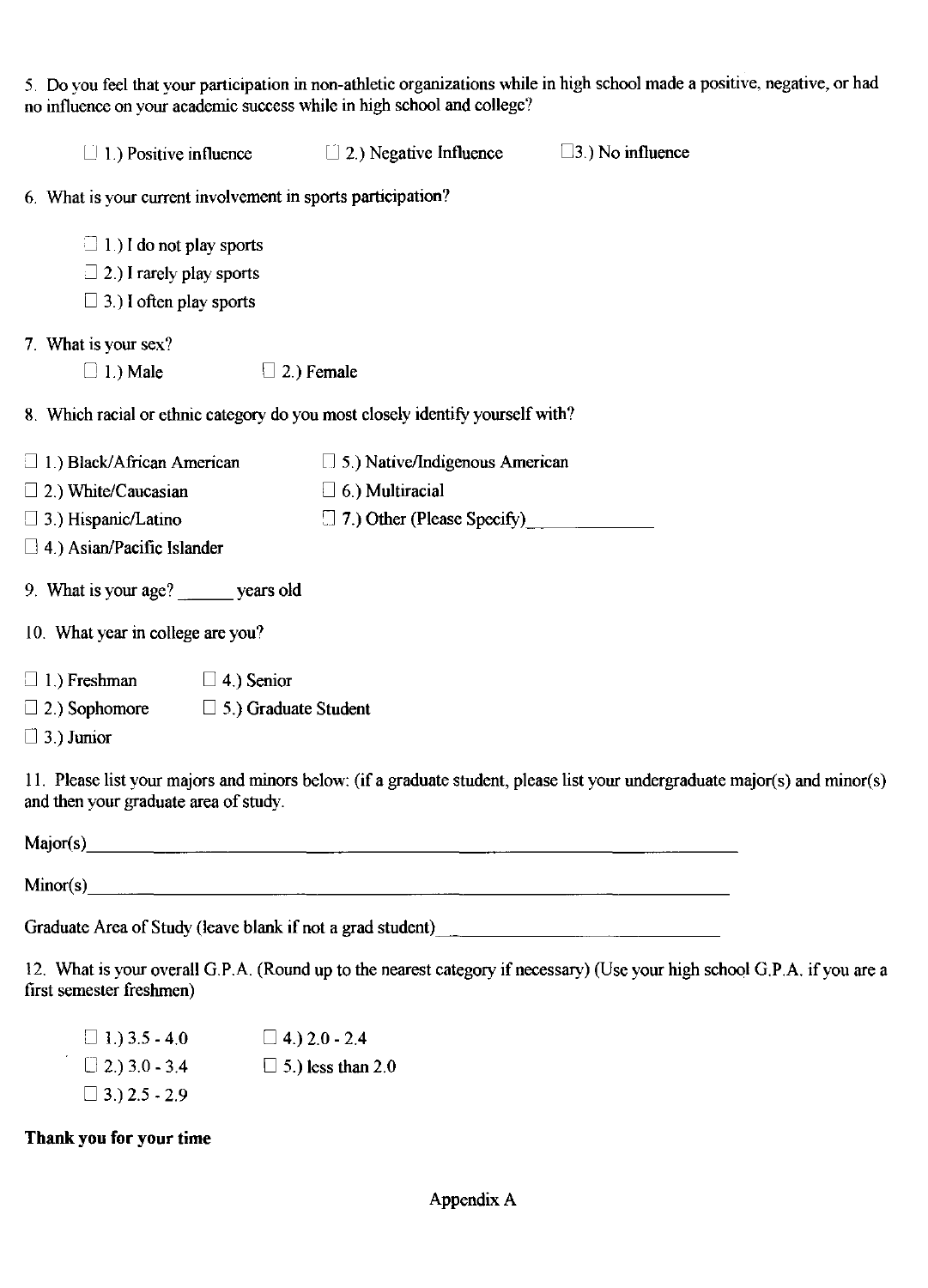

ACADEMIC AFFAIRS OFFICE OF ACADEMIC RESEARCH AND SPONSORED PROGRAMS Muncie, Indiana 47306-0155 Phone: 765-285-1600 Fax: 765-285-1624

#### INSTITUTIONAL REVIEW BOARD

TO FROM: DATE: RE Brian Walls 910 West Riverside Ave. Apt 6 B Muncie, IN 47303 Brvan Byers<sup>O</sup>Chair Institutional Review Board October 9, 2002 Human Subjects Protocol I.D. - IRB #03-87

The Institutional Review Board has recently approved your project titled "The Influence of High School athletic Participation" as submitted as an exempt study. Such approval is in force from October 9, 2002 to October 8, 2003.

It is the responsibility of the P.1. and/or faculty supervisor to inform the IRB:

- when the project is completed, or
- if the project is to be extended beyond the approved end date,
- if the project is modified,
- if the project encounters problems,
- if the project is discontinued.

Any of the above notifications should be addressed in writing to the Institutional Review Board, c/o the Office of Academic Research & Sponsored Programs (2100 Riverside Avenue). Please reference the above identification number in any communication to the IRB regarding this project. Be sure to allow sufficient time for extended approvals.

Appendix B

pc: Melinda Messineo

rib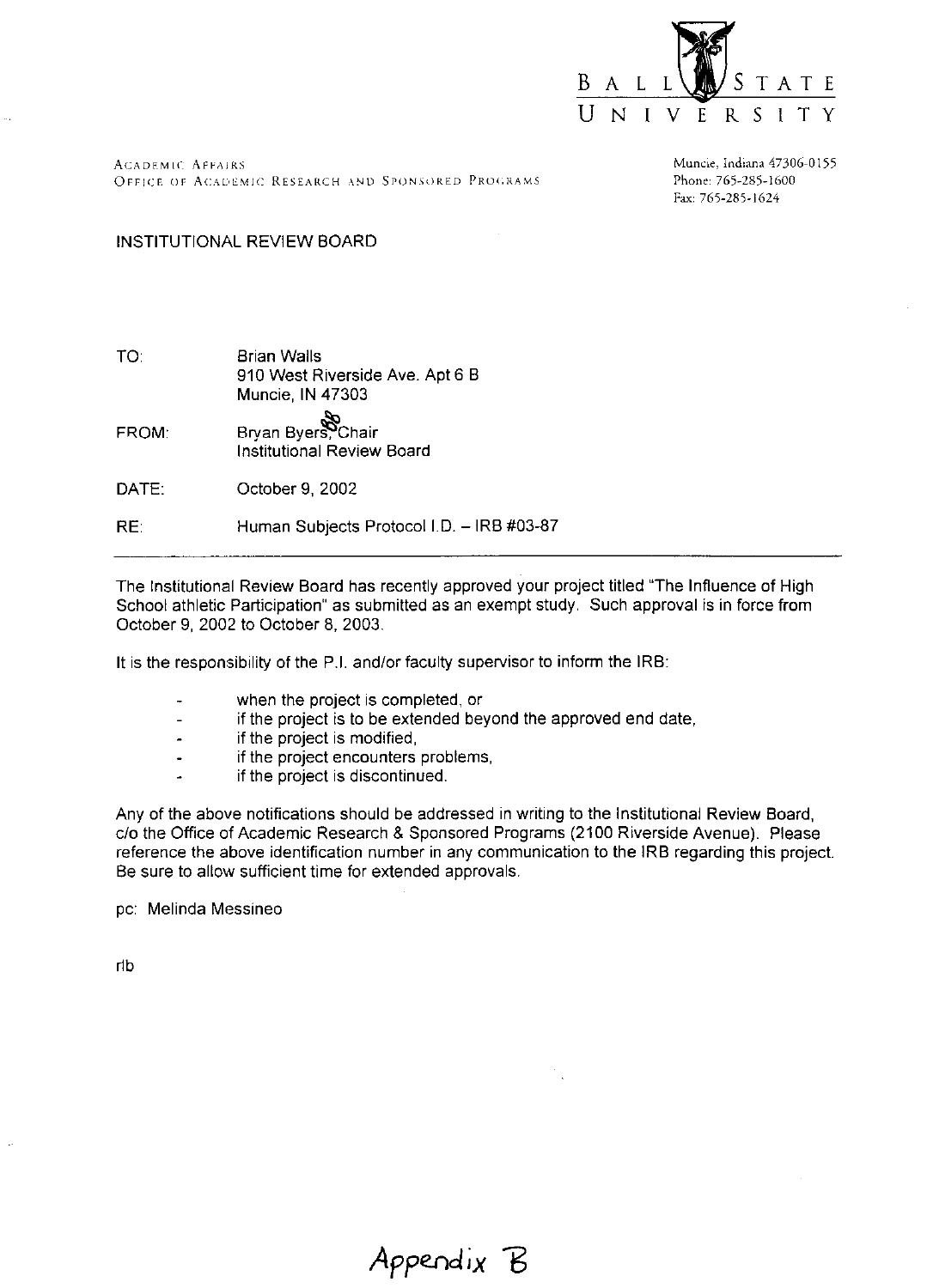#### Did you participate in faathal!?

|       |              | Frequency | Percent | <b>Valid Percent</b> | Cumulative<br>Percent |
|-------|--------------|-----------|---------|----------------------|-----------------------|
| Valid | not selected | 184       | 83.3    | 83.3                 | 83.3                  |
|       | selected     | 37        | 16.7    | 16.7                 | 100.0                 |
|       | ™otai        | 221       | 100.0   | 100.0                |                       |

## **How many years participate in footballl?**

|       |       | Frequency | Percent | <b>Valid Percent</b> | Cumulative<br>Percent |
|-------|-------|-----------|---------|----------------------|-----------------------|
| Valid | .00   | 184       | 83.3    | 83.3                 | 83.3                  |
|       | 1.00  | 5         | 2.3     | 2.3                  | 85.5                  |
|       | 2.00  | 8         | 3.6     | 3.6                  | 89.1                  |
|       | 3.00  | 3         | 1.4     | 1.4                  | 90.5                  |
|       | 4.00  | 21        | 9.5     | 9.5                  | 100.0                 |
|       | Total | 221       | 100.0   | 100.0                |                       |

### **Did you participate in wrestling?**

|       |              | Frequency | Percent | <b>Valid Percent</b> | Cumulative<br>Percent |
|-------|--------------|-----------|---------|----------------------|-----------------------|
| Valid | not selected | 205       | 92.8    | 92.8                 | 92.8                  |
|       | selected     | 16        | 7.2     | 7.2                  | 100.0                 |
|       | Total        | 221       | 100.0   | 100.0                |                       |

#### **How many years participate in wrestling?**

|       |       | Frequency | Percent | <b>Valid Percent</b> | Cumulative<br>Percent |
|-------|-------|-----------|---------|----------------------|-----------------------|
| Valid | .00   | 205       | 92.8    | 92.8                 | 92.8                  |
|       | 1.00  | 3         | 1.4     | 14                   | 94 1                  |
|       | 2.00  | 2         | .9      | .9                   | 95.0                  |
|       | 3.00  | 3         | 1.4     | 1.4                  | 964                   |
|       | 4.00  | 8         | 3.6     | 3.6                  | 100.0                 |
|       | Total | 221       | 100.0   | 100.0                |                       |

#### **Did you participate in track and field?**

|       |              | Frequency | Percent | Valid Percent | Cumulative<br>Percent |
|-------|--------------|-----------|---------|---------------|-----------------------|
| Valid | not selected | 165       | 74.7    | 74.7          |                       |
|       | selected     | 56        | 25.3    | 25.3          | 100.0                 |
|       | Total        | 221       | 100.0   | 100.0         |                       |

 $\blacksquare$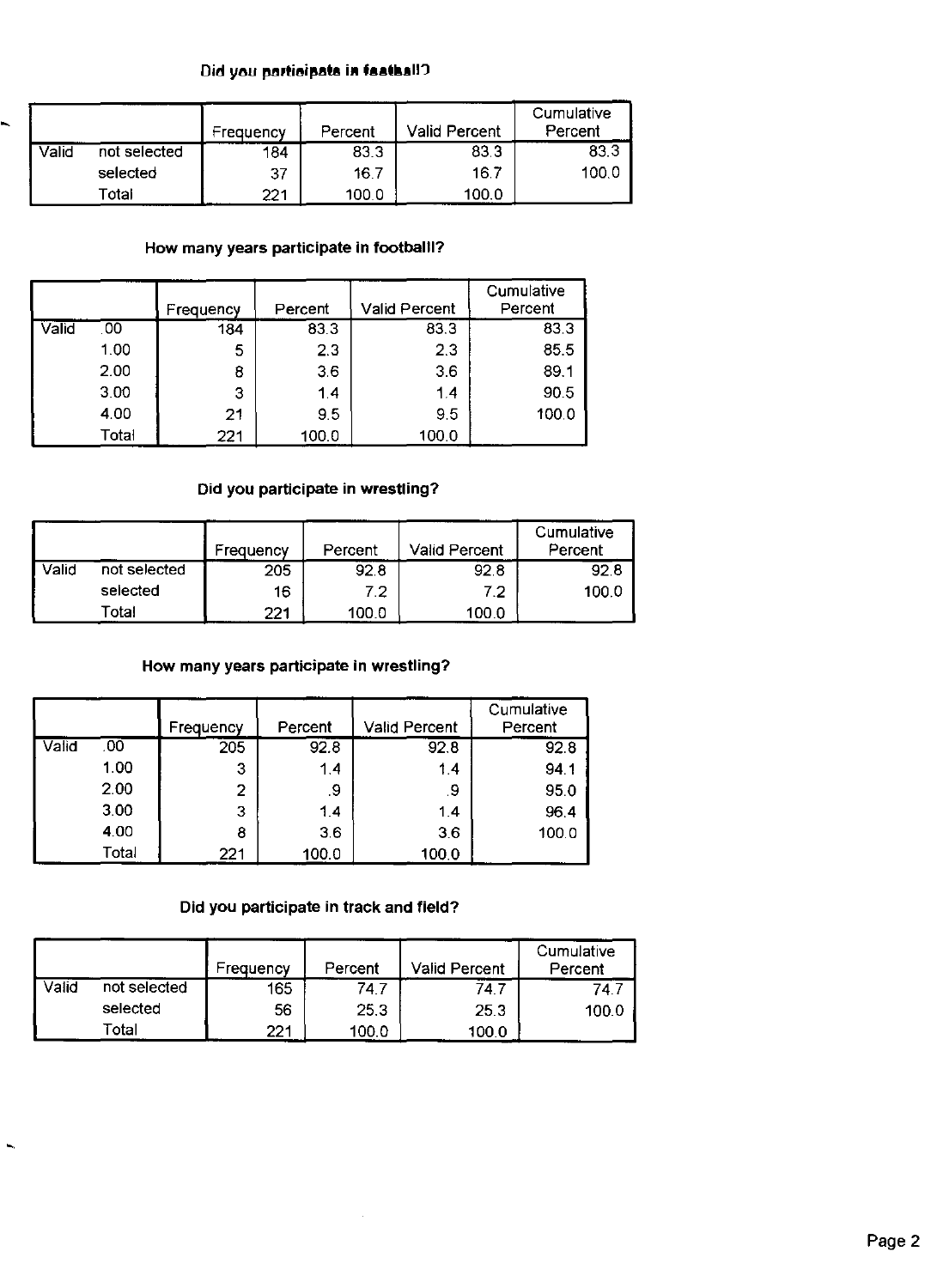#### How many years participate in track and field?

|       |       | Frequency | Percent | <b>Valid Percent</b> | Cumulative<br>Percent |
|-------|-------|-----------|---------|----------------------|-----------------------|
| Valid | .00   | 166       | 75.1    | 75.1                 | 75.1                  |
|       | 1.00  | 14        | 6.3     | 6.3                  | 81.4                  |
|       | 2.00  | 9         | 4.1     | 4.1                  | 855                   |
|       | 3.00  | 14        | 6.3     | 6.3                  | 91.9                  |
|       | 4.00  | 18        | 8.1     | 8.1                  | 100.0                 |
|       | Total | 221       | 100.0   | 100.0                |                       |

### **Did you participate in soccer?**

|       |              | Frequency | Percent | <b>Valid Percent</b> | Cumulative<br>Percent |
|-------|--------------|-----------|---------|----------------------|-----------------------|
| Valid | not selected | 199       | 90.0    | 90.0                 | 90.0                  |
|       | selected     | 22        | 10.0    | 10.0                 | 100.0                 |
|       | Total        | 221       | 100.0   | 100.0                |                       |

### **How many years participate in soccer?**

|       |              | Frequency | Percent | <b>Valid Percent</b> | Cumulative<br>Percent |
|-------|--------------|-----------|---------|----------------------|-----------------------|
| Valio | .00          | 199       | 90.0    | 90.0                 | 90.0                  |
|       | 1.00         | 5         | 2.3     | 2.3                  | 92.3                  |
|       | 2.00         |           | 3.2     | 3.2                  | 95.5                  |
|       | 3.00         |           | .5      | -5                   | 95.9                  |
|       | 4.00         | 9         | 4.1     | 4.1                  | 100.0                 |
|       | <b>Total</b> | 221       | 100.0   | 100.0                |                       |

### **Did you participate in volleyball?**

|       |                   | Frequency | Percent | Valid Percent | Cumulative<br>Percent |
|-------|-------------------|-----------|---------|---------------|-----------------------|
| Valid | not selected      | 175       | 79.2    | 79.2          | 79.2                  |
|       | selected          | 46        | 20.8    | 20.8          | 100.0                 |
|       | $^\mathsf{Total}$ | 221       | 100.0   | 100.0         |                       |

### **How many years participate in volleyball?**

|       |                  | Frequency | Percent | <b>Valid Percent</b> | Cumulative<br>Percent |
|-------|------------------|-----------|---------|----------------------|-----------------------|
| Valid | .00 <sub>1</sub> | 174       | 78.7    | 78.7                 | 78.7                  |
|       | 1.00             |           | 3.2     | 3.2                  | 81.9                  |
|       | 2.00             | 12        | 5.4     | 5,4                  | 87.3                  |
|       | 3.00             | 8         | 3.6     | 3.6                  | 91.0                  |
|       | 4.00             | 20        | 9.0     | 9.0                  | 100.0                 |
|       | Total            | 221       | 100.0   | 100.0                |                       |

 $\overline{\phantom{0}}$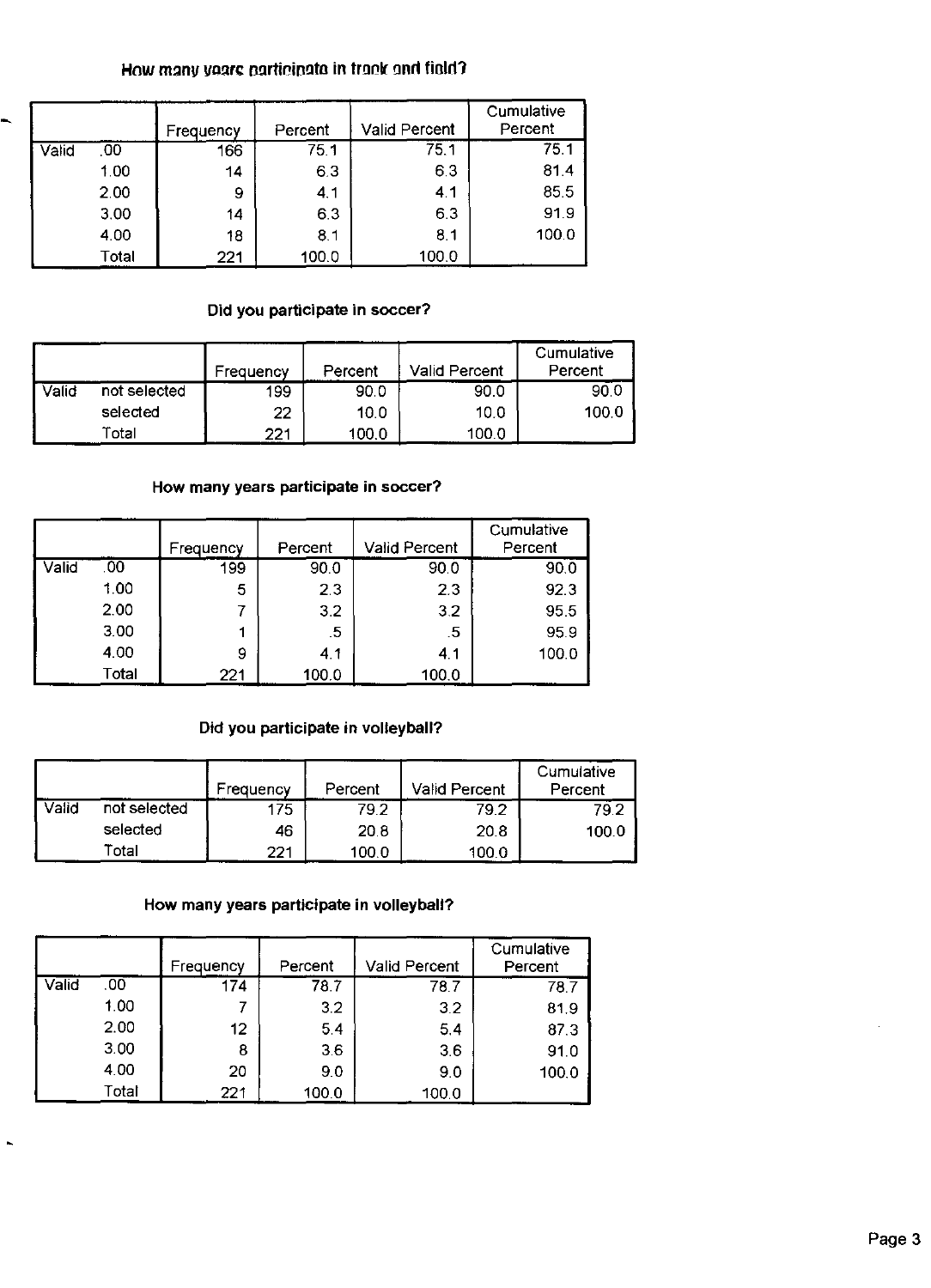#### **Did you participate in crosscountry?**

|       |              | Frequency | Percent | Valid Percent | Cumulative<br>Percent |
|-------|--------------|-----------|---------|---------------|-----------------------|
| Valid | not selected | 204       | 92.3    | 92.3          | 923                   |
|       | selected     | 16        | 7.2     | 7.2           | 99.5                  |
|       |              |           | .5      | .5            | 100.0                 |
|       | Total        | 221       | 100.0   | 100.0         |                       |

## **How many years participate in crosscountry?**

|       |       | Frequency | Percent | <b>Valid Percent</b> | Cumulative<br>Percent |
|-------|-------|-----------|---------|----------------------|-----------------------|
| Valid | .00   | 205       | 92.8    | 92.8                 | 92.8                  |
|       | 1.00  | 8         | 3.6     | 3.6                  | 96.4                  |
|       | 2.00  | 3         | 1.4     | 1.4                  | 977                   |
|       | 3.00  | 4         | 1.8     | 1.8                  | 99.5                  |
|       | 4.00  |           | .5      | .5                   | 100.0                 |
|       | Total | 221       | 100.0   | 100.0                |                       |

## **Did you participate in golf?**

|       |              | Frequency | Percent | <b>Valid Percent</b> | Cumulative<br>Percent |
|-------|--------------|-----------|---------|----------------------|-----------------------|
| Valid | not selected | 210       | 95.0    | 95.0                 | 95.0                  |
|       | selected     | 11        | 5.0     | 5.0                  | 100.0                 |
|       | Total        | 221       | 100.0   | 100.0                |                       |

### **How many years participate in golf?**

|       |       | Frequency | Percent | <b>Valid Percent</b> | Cumulative<br>Percent |
|-------|-------|-----------|---------|----------------------|-----------------------|
| Valid | .00   | 210       | 95.0    | 95.0                 | 95.0                  |
|       | 1.00  | 2         | .9      | .9                   | 95.9                  |
|       | 2.00  | 3         | 1.4     | 1.4                  | 97.3                  |
|       | 3.00  | 2         | .9      | .9                   | 98.2                  |
|       | 4.00  | 4         | 1.8     | 1.8                  | 100.0                 |
|       | Total | 221       | 100.0   | 100.0                |                       |

## **Did you participate in gymnastics?**

ĸ,

|       |              | Frequency | Percent | <b>Valid Percent</b> | Cumulative<br>Percent |
|-------|--------------|-----------|---------|----------------------|-----------------------|
| Valid | not selected | 208       | 94.1    | 94.1                 | 94.1                  |
|       | selected     | 13        | 5.9     | 5.9                  | 100.0                 |
|       | Total        | 221       | 100.0   | 100.0                |                       |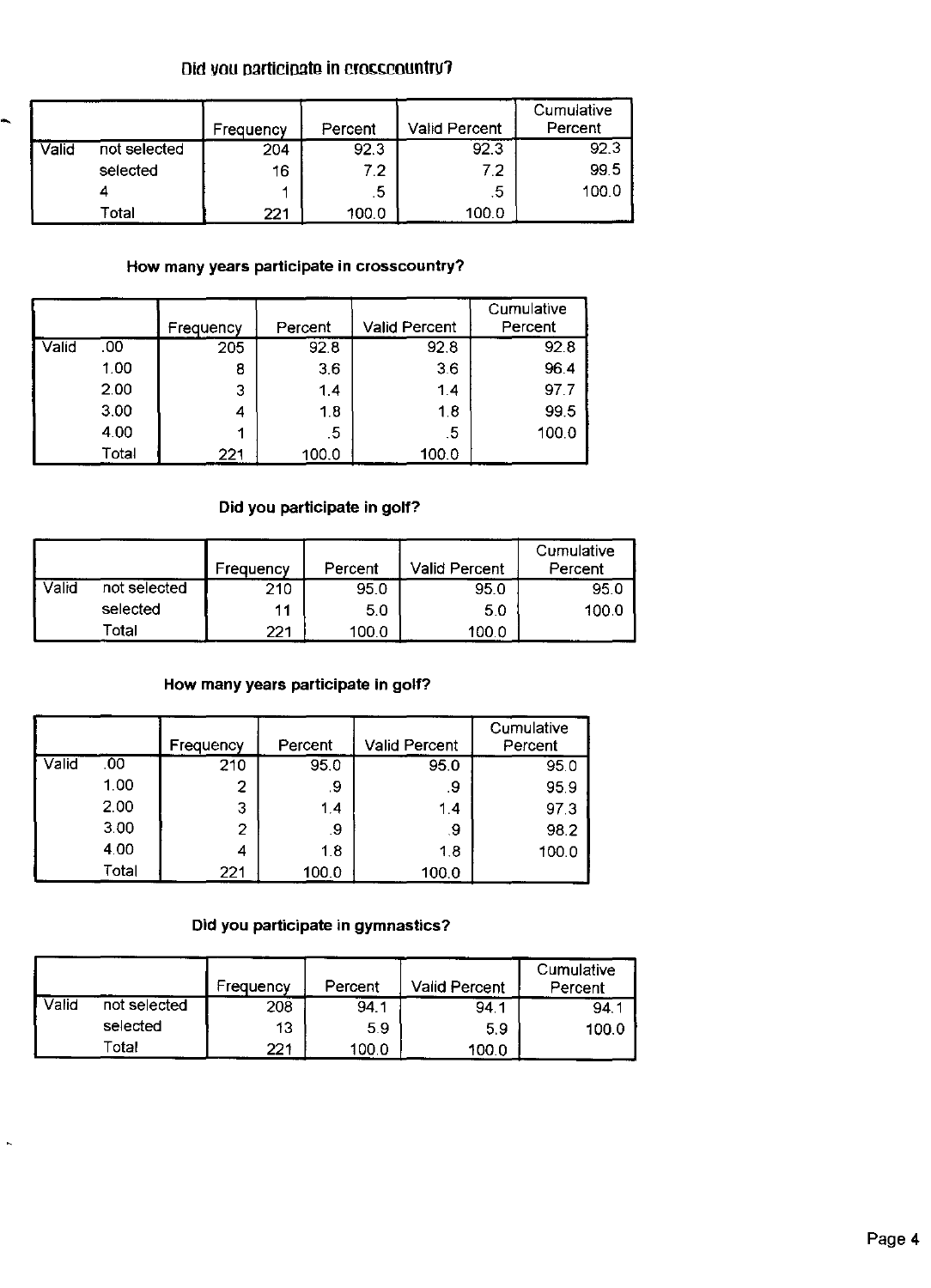#### How many years participate in gymnastias?

|       |       | Frequency | Percent | <b>Valid Percent</b> | Cumulative<br>Percent |
|-------|-------|-----------|---------|----------------------|-----------------------|
| Valid | .00   | 208       | 94.1    | 94.1                 | 94.1                  |
|       | 1.00  | 3         | 1.4     | 1,4                  | 95.5                  |
|       | 2.00  | 3         | 1.4     | 1.4                  | 96.8                  |
|       | 3.00  | 1         | .5      | .5                   | 97.3                  |
|       | 4.00  | 6         | 27      | 2.7                  | 100.0                 |
|       | Total | 221       | 100.0   | 100.0                |                       |

÷

## Did **you participate in** swim/dive?

|       |              | Frequency | Percent | <b>Valid Percent</b> | Cumulative<br>Percent |
|-------|--------------|-----------|---------|----------------------|-----------------------|
| Valid | not selected | 199       | 90.0    | 90.0                 | 90.0                  |
|       | selected     | 22        | 10.0    | 10.0                 | 100.0                 |
|       | Total        | 221       | 100.0   | 100.0                |                       |

### **How many years participate** in swim/dive?

|       |       | Frequency | Percent | <b>Valid Percent</b> | Cumulative<br>Percent |
|-------|-------|-----------|---------|----------------------|-----------------------|
| Valid | .00   | 199       | 90.0    | 90.0                 | 90.0                  |
|       | 1.00  |           | 3.2     | 3.2                  | 93.2                  |
|       | 2.00  | 4         | 1.8     | 1.8                  | 95.0                  |
|       | 3.00  | 5         | 2.3     | 2.3                  | 97.3                  |
|       | 4.00  | 6         | 27      | 2.7                  | 100.0                 |
|       | Total | 221       | 100.0   | 100.0                |                       |

### **Did you participate in tennis?**

|       |              | Frequency | Percent | <b>Valid Percent</b> | Cumulative<br>Percent |
|-------|--------------|-----------|---------|----------------------|-----------------------|
| Valid | not selected | 201       | 91.0    | 91.0                 | 91.0                  |
|       | selected     | 20        | 9.0     | 9.0                  | 100.0                 |
|       | Total        | 221       | 100.0   | 100.0                |                       |

## **How many years participate in tennis?**

|       |       | Frequency | Percent | <b>Valid Percent</b> | Cumulative<br>Percent |
|-------|-------|-----------|---------|----------------------|-----------------------|
| Valid | .00.  | 201       | 91.0    | 91.0                 | 91.0                  |
|       | 1.00  | 9         | 41      | 4.1                  | 95.0                  |
|       | 2.00  | 5         | 2.3     | 2.3                  | 97.3                  |
|       | 3.00  | 3         | 1.4     | 1.4                  | 98.6                  |
|       | 4.00  | 3         | 1.4     | 14                   | 100.0                 |
|       | Total | 221       | 100.0   | 100.0                |                       |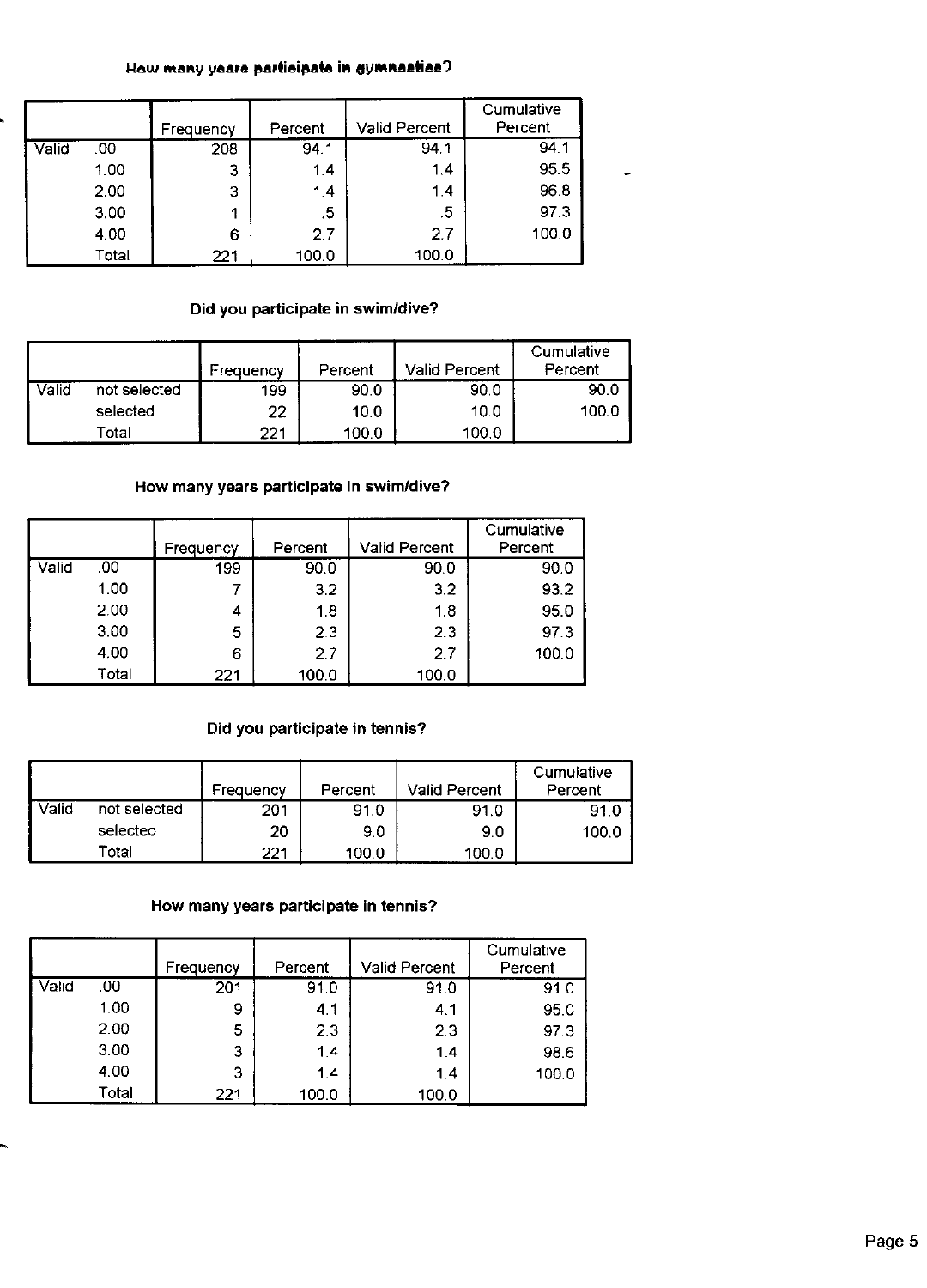#### Did you participate in setthall?

|       |              | Frequency | Percent | Valid Percent | Cumulative<br>Percent |
|-------|--------------|-----------|---------|---------------|-----------------------|
| Valid | not selected | 181       | 819     | 81.9          | 81.9                  |
|       | selected     | 40        | 18.1    | 18.1          | 100.0                 |
|       | Total        | 221       | 100.0   | 100.0         |                       |

## **How many years participate in softball?**

|       |       | Frequency | Percent | <b>Valid Percent</b> | Cumulative<br>Percent |
|-------|-------|-----------|---------|----------------------|-----------------------|
| Valid | .00   | 181       | 81.9    | 81.9                 | 81.9                  |
|       | 1.00  | 8         | 3.6     | 3.6                  | 85.5                  |
|       | 2.00  | 8         | 3.6     | 3.6                  | 89.1                  |
|       | 3.00  | 5         | 23      | 2.3                  | 91.4                  |
|       | 4.00  | 19        | 8.6     | 8.6                  | 100.0                 |
|       | Total | 221       | 100.0   | 100.0                |                       |

#### **Did you participate in cheerleading?**

|       |              | Frequency | Percent | Valid Percent | Cumulative<br>Percent |
|-------|--------------|-----------|---------|---------------|-----------------------|
| Valid | not selected | 197       | 89.1    | 89.1          | 89.1                  |
|       | selected     | 24        | 10.9    | 10.9          | 100.0                 |
|       | Total        | 221       | 100.0   | 100.0         |                       |

#### **How many years participate in cheerleading?**

|       |       | Frequency | Percent | <b>Valid Percent</b> | Cumulative<br>Percent |
|-------|-------|-----------|---------|----------------------|-----------------------|
| Valid | .00   | 197       | 89.1    | 89.1                 | 89.1                  |
|       | 1.00  | 9         | 4.1     | 4.1                  | 93.2                  |
|       | 2.00  | 4         | 1.8     | 1.8                  | 95.0                  |
|       | 3.00  | 3         | 1.4     | 1.4                  | 96.4                  |
|       | 4.00  | 8         | 3.6     | 3.6                  | 100.0                 |
|       | Total | 221       | 100.0   | 100.0                |                       |

#### **Did you participate in other** 1?

|       |              | Frequency | Percent | <b>Valid Percent</b> | Cumulative<br>Percent |
|-------|--------------|-----------|---------|----------------------|-----------------------|
| Valid | not selected | 188       | 85.1    | 85.1                 | 85.1                  |
|       | selected     | 33        | 14.9    | 14.9                 | 100.0                 |
|       | Total        | 221       | 100.0   | 100.0                |                       |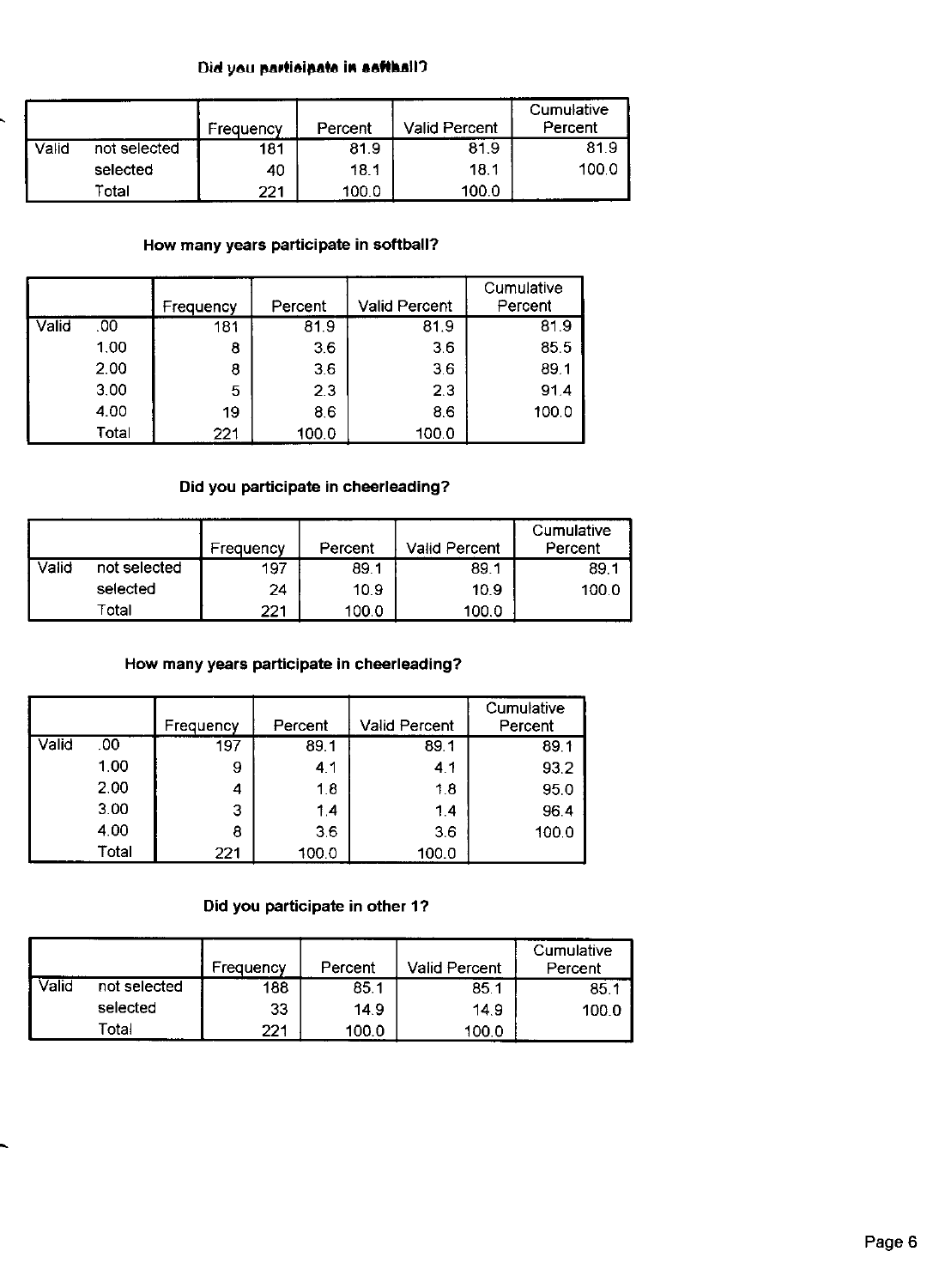## **How many years participate in other 17**

|       |       | Frequency | Percent | <b>Valid Percent</b> | Cumulative<br>Percent |
|-------|-------|-----------|---------|----------------------|-----------------------|
| Valid | .00   | 188       | 85.1    | 85.1                 | 85.1                  |
|       | 1.00  | 9         | 4.1     | 4.1                  | 89.1                  |
|       | 2.00  | 8         | 3.6     | 3.6                  | 92.8                  |
|       | 3.00  | 3         | 1.4     | 1.4                  | 94.1                  |
|       | 4.00  | 13        | 5.9     | 59                   | 100.0                 |
|       | Total | 221       | 100.0   | 100.0                |                       |

### **Did you participate in other 2?**

|       |              | Frequency | Percent | <b>Valid Percent</b> | Cumulative<br>Percent |
|-------|--------------|-----------|---------|----------------------|-----------------------|
| Valid | not selected | 218       | 98.6    | 98.6                 | 986                   |
|       | selected     | 3         | 1.4     | 14                   | 100.0                 |
|       | Total        | 221       | 100.0   | 100.0                |                       |

### **How** many **years participate in other 2?**

|       |       | Frequency | Percent | Valid Percent | Cumulative<br>Percent |
|-------|-------|-----------|---------|---------------|-----------------------|
| Valid | .00   | 218       | 98.6    | 98.6          | 98.6                  |
|       | 1.00  |           | .5      | .5            | 99.1                  |
|       | 4.00  | 2         | .9      | .9            | 100.0                 |
|       | Total | 221       | 100.0   | 100.0         |                       |

### **Did you participate in other 3?**

|         |              | Frequency | Percent | <b>Valid Percent</b> | Cumulative<br>Percent |
|---------|--------------|-----------|---------|----------------------|-----------------------|
| l Valid | not selected | 221       | 100.0   | 100.0                | 100 J                 |

### **How** many **years participate in other 3?**

 $\overline{\phantom{0}}$ 

|             | Frequency | Percent      | <b>Valid Percent</b> | Cumulative<br>Percent |
|-------------|-----------|--------------|----------------------|-----------------------|
| 00<br>√alid | ימי       | $-1001$<br>. | 100.                 | 100                   |

## **What influence of athletic participation?**

|       |                     | Frequency | Percent | <b>Valid Percent</b> | Cumulative<br>Percent |
|-------|---------------------|-----------|---------|----------------------|-----------------------|
| Valid |                     |           | .5.     | .5                   | .5                    |
|       | positive            | 120       | 54.3    | 54.3                 | 54.8                  |
|       | negative            |           | 3.2     | 3.2                  | 57.9                  |
|       | no influence        | 56        | 25.3    | 25.3                 | 83.3                  |
|       | did not play sports | 37        | 16.7    | 16.7                 | 100.0                 |
|       | <b>Total</b>        | 221       | 100.0   | 100.0                |                       |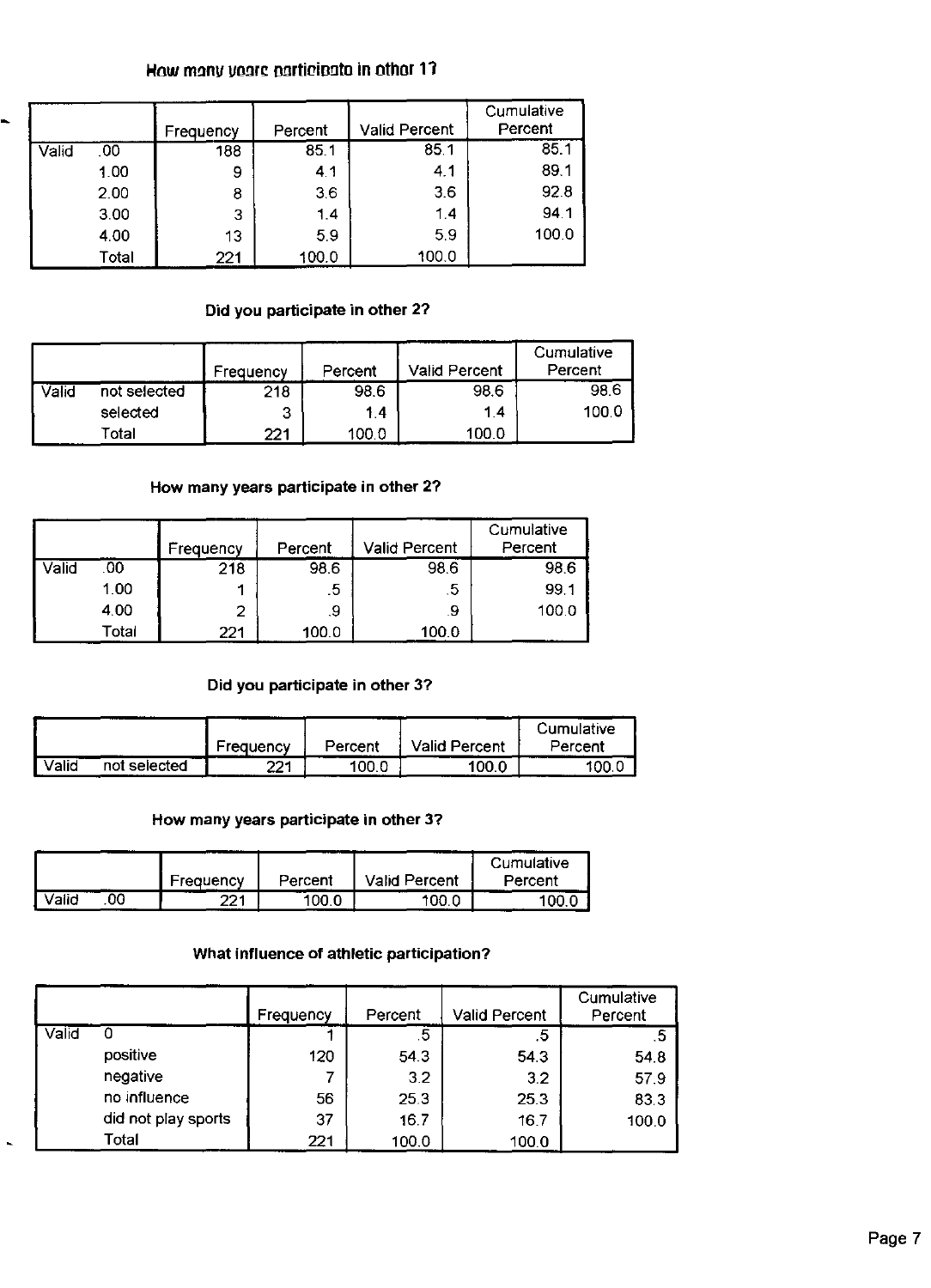## **Did you participate in ctudont government?**

|       |              | Frequency | Percent | Valid Percent | Cumulative<br>Percent |
|-------|--------------|-----------|---------|---------------|-----------------------|
| Valid | not selected |           | 77.4    | 77 A          | 77 4                  |
|       | selected     | 50        | 22.6    | 22.6          | 100.0                 |
|       | Total        | 221       | 100.0   | 100.0         |                       |

### **How** many **years student government?**

|       |       | Frequency | Percent | <b>Valid Percent</b> | Cumulative<br>Percent |
|-------|-------|-----------|---------|----------------------|-----------------------|
| Valid | 00    | 171       | 77.4    | 77.4                 | 77.4                  |
|       | 1.00  | 17        | 7.7     | 7.7                  | 85.1                  |
|       | 2.00  | 12        | 5.4     | 5,4                  | 90.5                  |
|       | 3.00  | 8         | 3.6     | 3.6                  | 94 1                  |
|       | 4.00  | 13        | 5.9     | 5.9                  | 100.0                 |
|       | Total | 221       | 100.0   | 100.0                |                       |

#### **Did you participate in Honor SOCiety?**

|       |              | Frequency | Percent | <b>Valid Percent</b> | Cumulative<br>Percent |
|-------|--------------|-----------|---------|----------------------|-----------------------|
| Valid | not selected | 154       | 69.7    | 69.7                 | 69.                   |
|       | selected     | -67       | 30.3    | 30.3                 | 100.0                 |
|       | Total        | 221       | 100.0   | 100.0                |                       |

#### **How many years in Honor Society?**

|       |       | Frequency | Percent | <b>Valid Percent</b> | Cumulative<br>Percent |
|-------|-------|-----------|---------|----------------------|-----------------------|
| Valid | .00   | 154       | 69.7    | 69.7                 | 69.7                  |
|       | 1.00  | 15        | 6.8     | 6.8                  | 76.5                  |
|       | 2.00  | 29        | 13.1    | 13.1                 | 89.6                  |
|       | 3.00  | 15        | 6.8     | 6.8                  | 96.4                  |
|       | 4.00  | 8         | 3.6     | 3.6                  | 100.0                 |
|       | Total | 221       | 100.0   | 100.0                |                       |

### **Did you participate in clubs?**

|       |              | Frequency | Percent | <b>Valid Percent</b> | Cumulative<br>Percent |
|-------|--------------|-----------|---------|----------------------|-----------------------|
| Valid | not selected | 76        | 34.4    | 34.4                 | 34.4                  |
|       | selected     | 145       | 65.6    | 65.6                 | 100.0                 |
|       | Гоtal        | 221       | 100.0   | 100.0                |                       |

 $\ddot{\phantom{0}}$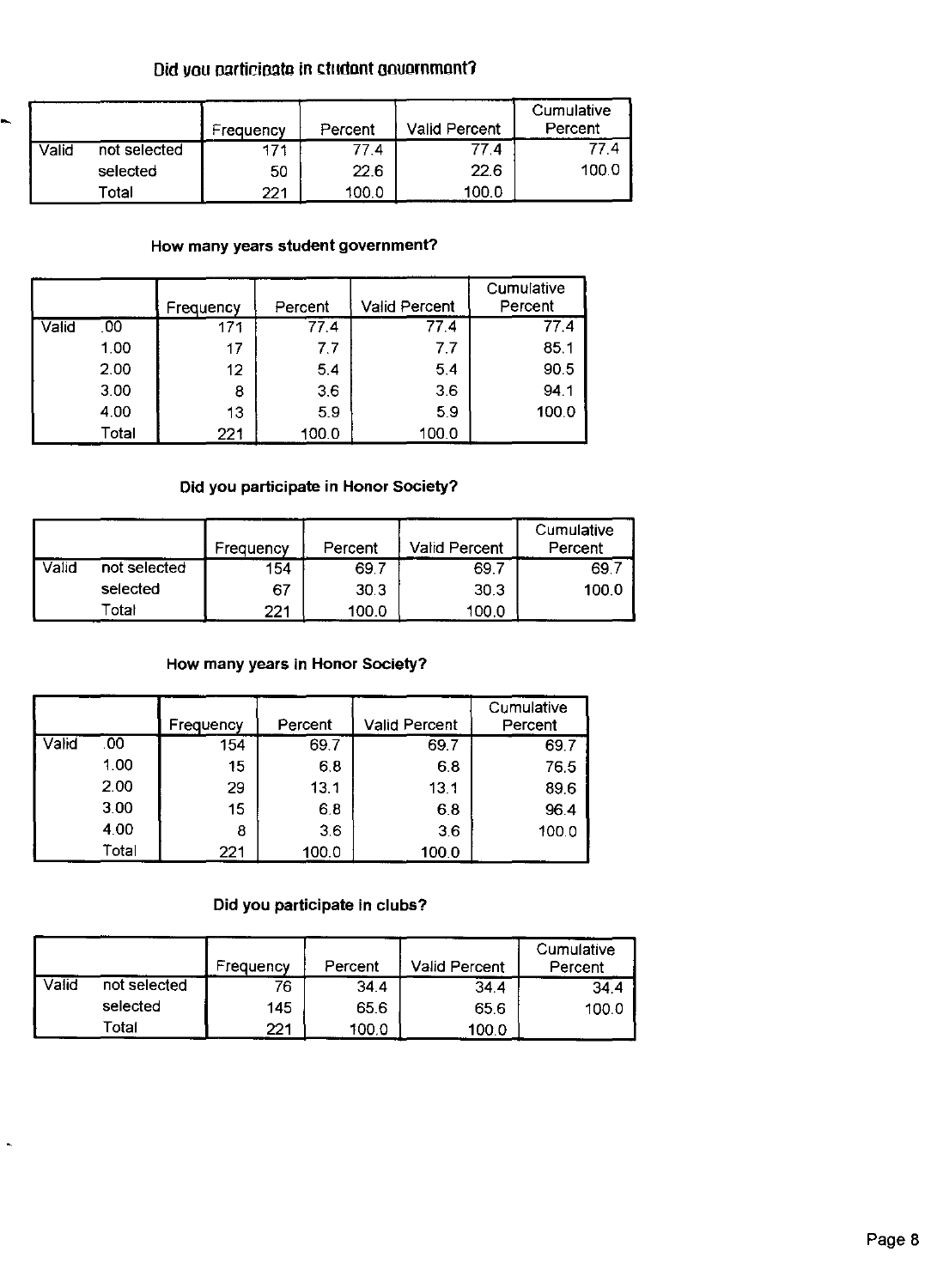### How many years in clubs?

|       |       | Frequency | Percent | <b>Valid Percent</b> | Cumulative<br>Percent |
|-------|-------|-----------|---------|----------------------|-----------------------|
| Valid | .00   | 76        | 34.4    | 34.4                 | 34.4                  |
|       | 1.00  | 8         | 3.6     | 3.6                  | 38.0                  |
|       | 2.00  | 32        | 14.5    | 14.5                 | 52.5                  |
|       | 3.00  | 20        | 9,0     | 9.0                  | 61.5                  |
|       | 4.00  | 85        | 38.5    | 38.5                 | 100.0                 |
|       | Total | 221       | 100.0   | 100.0                |                       |

### Did you participate in cother 1?

|       |              | Frequency | Percent | <b>Valid Percent</b> | Cumulative<br>Percent |
|-------|--------------|-----------|---------|----------------------|-----------------------|
| Valid | not selected | 121       | 54.8    | 54.8                 | 54.8                  |
|       | selected     | 100       | 45.2    | 45.2                 | 100.0                 |
|       | Total        | 221       | 100.0   | 100.0                |                       |

### How many years in cother 1?

|       |       | Frequency | Percent | <b>Valid Percent</b> | Cumulative<br>Percent |
|-------|-------|-----------|---------|----------------------|-----------------------|
| Valid | .00   | 121       | 54.8    | 54.8                 | 54.8                  |
|       | 1.00  | 15        | 6.8     | 6.8                  | 61.5                  |
|       | 2.00  | 16        | 7.2     | 7.2                  | 68.8                  |
|       | 3.00  | 19        | 8.6     | 8.6                  | 774                   |
|       | 4.00  | 50        | 22.6    | 22.6                 | 100.0                 |
|       | Total | 221       | 100.0   | 100.0                |                       |

### Did you participate in cother 2?

|       |              | Frequency | Percent | <b>Valid Percent</b> | Cumulative<br>Percent |
|-------|--------------|-----------|---------|----------------------|-----------------------|
| Valid | not selected | 178       | 80.5    | 80.5                 | 80.5                  |
|       | selected     | 43        | 19.5    | 19.5                 | 100.0                 |
|       | Total        | 221       | 100.0   | 100.0                |                       |

### How many years in cother 2?

|       |       | Frequency | Percent | Valid Percent | Cumulative<br>Percent |
|-------|-------|-----------|---------|---------------|-----------------------|
| Valid | .00   | 178       | 80.5    | 80.5          | 80.5                  |
|       | 1.00  | 5         | 2.3     | 2.3           | 82.8                  |
|       | 2.00  | 10        | 4.5     | 4.5           | 87.3                  |
|       | 3.00  | 9         | 4.1     | 4.1           | 914                   |
|       | 4.00  | 19        | 8.6     | 8.6           | 1000                  |
|       | Total | 221       | 100.0   | 100.0         |                       |

 $\overline{\phantom{a}}$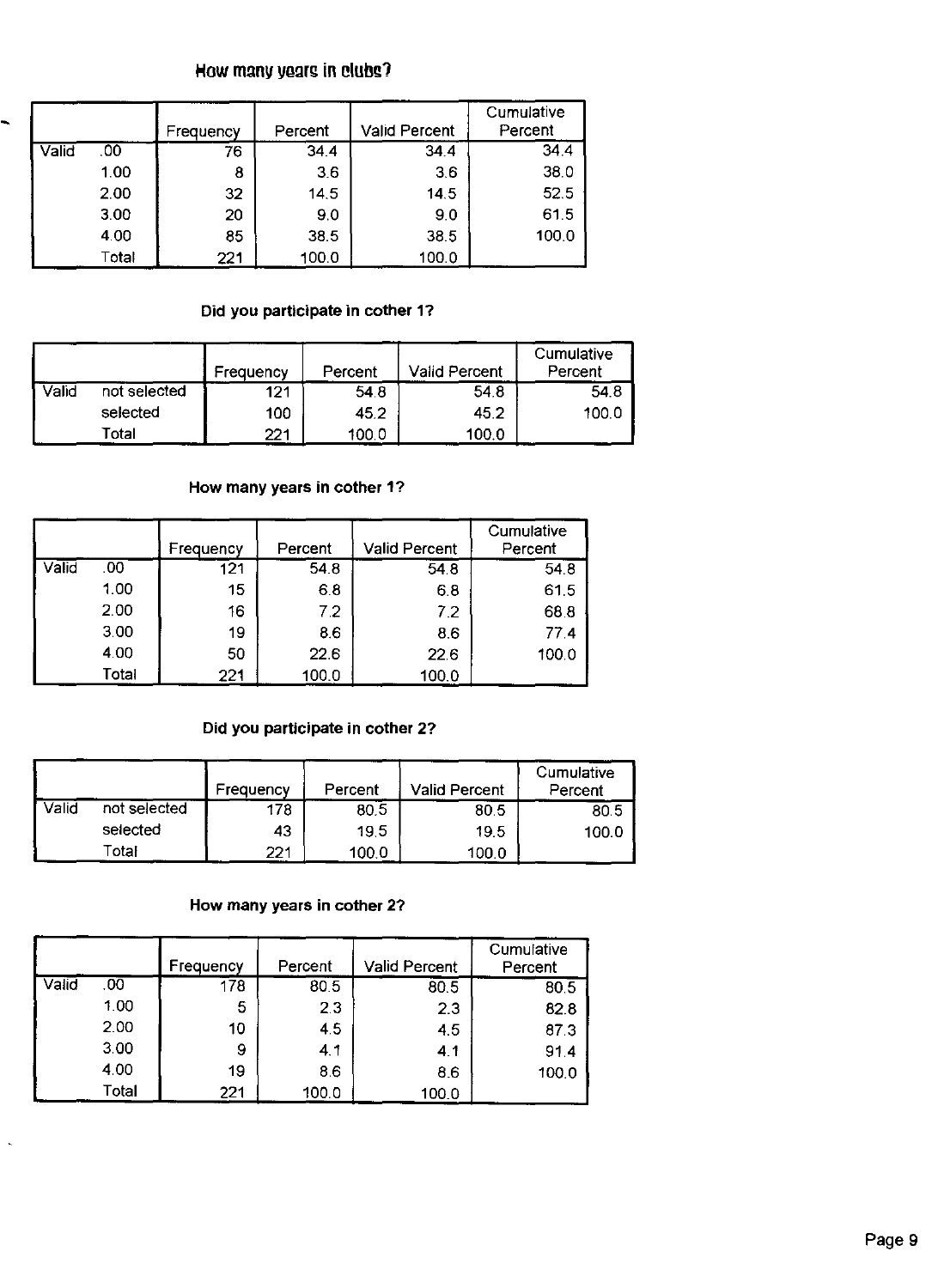### **Did you participate in cother 37**

|       |              | Frequency | Percent | <b>Valid Percent</b> | Cumulative<br>Percent |
|-------|--------------|-----------|---------|----------------------|-----------------------|
| Valid | not selected | 197       | 89.1    | 89.1                 | 89.1                  |
|       | selected     | 24        | 10.9    | 10.9                 | 100.0                 |
|       | Total        | 221       | 100.0   | 100.0                |                       |

## **How many years in cother 3?**

|       |       | Frequency | Percent | <b>Valid Percent</b> | Cumulative<br>Percent |
|-------|-------|-----------|---------|----------------------|-----------------------|
| Valid | .00   | 197       | 89.1    | 89.1                 | 89.1                  |
|       | 1.00  | 3         | 1.4     | 1.4                  | 90.5                  |
|       | 2.00  |           | 3.2     | 3.2                  | 93.7                  |
|       | 3.00  | 4         | 1.8     | 1.8                  | 955                   |
|       | 4.00  | 10        | 4.5     | 4.5                  | 100.0                 |
|       | Total | 221       | 100.0   | 100.0                |                       |

#### **What influence of clubs?**

|       |              | Frequency | Percent | <b>Valid Percent</b> | Cumulative<br>Percent |
|-------|--------------|-----------|---------|----------------------|-----------------------|
| Valid | positive     | 132       | 59.7    | 59.7                 | 59.7                  |
|       | negative     |           | 5       | .5                   | 60.2                  |
|       | no influence | 74        | 33.5    | 33.5                 | 93.7                  |
|       |              | 14        | 6,3     | 6.3                  | 100.0                 |
|       | Total        | 221       | 100.0   | 100.0                |                       |

### **What is current involvement in sports?**

|       |                      | Frequency | Percent | <b>Valid Percent</b> | Cumulative<br>Percent |
|-------|----------------------|-----------|---------|----------------------|-----------------------|
| Valid | do not play sports   | 78        | 35.3    | 35.3                 | 353                   |
|       | i rarely play sports | 89        | 40.3    | 40.3                 | 75.6                  |
|       | I often play sports  | 54        | 24.4    | 24.4                 | 100.0                 |
|       | Total                | 221       | 100.0   | 100.0                |                       |

**What is sex?** 

|       |        | Frequency | Percent | <b>Valid Percent</b> | Cumulative<br>Percent |
|-------|--------|-----------|---------|----------------------|-----------------------|
| Valid | male   | 74        | 33.5    | 33.5                 | 33.5                  |
|       | female | 147       | 66.5    | 66.5                 | 100.0                 |
|       | Total  | 221       | 100.0   | 100.0                |                       |

l,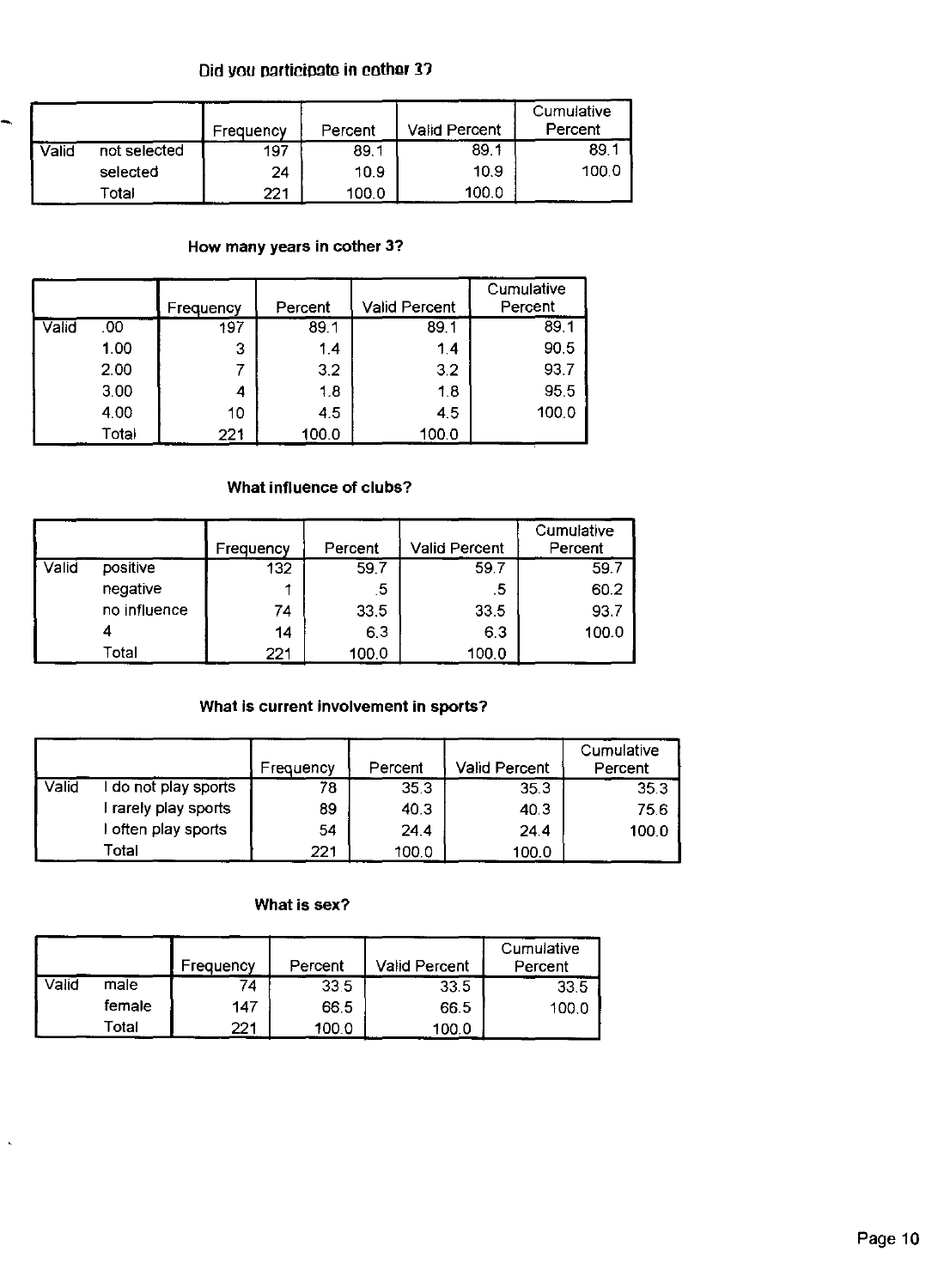### **What is your race?**

|       |                                  | Frequency | Percent | <b>Valid Percent</b> | Cumulative<br>Percent |
|-------|----------------------------------|-----------|---------|----------------------|-----------------------|
| Valid | <b>Black/African</b><br>American | 14        | 6.3     | 6.3                  | 6.3                   |
|       | white/Caucasian                  | 203       | 91.9    | 91.9                 | 98.2                  |
|       | Hispanic/Latino                  |           | .5      | .5                   | 98.6                  |
|       | Asian/Pacific Islander           |           | .5      | .5                   | 99.1                  |
|       | Multiracial                      | 2         | .9      | .9                   | 100.0                 |
|       | Total                            | 221       | 100.0   | 100.0                |                       |

#### **What is** otherace?

-

ï

|       | Frequency | Percent | <b>Valid Percent</b> | Cumulative<br>Percent |
|-------|-----------|---------|----------------------|-----------------------|
| Valid | 221       | 100.0   | 100.0                | 100 C                 |

### **What is your** age?

|       |                 | Frequency | Percent | <b>Valid Percent</b> | Cumulative<br>Percent |
|-------|-----------------|-----------|---------|----------------------|-----------------------|
| Valid | $\overline{17}$ |           | .5      | .5                   | .5                    |
|       | 18              | 91        | 41.2    | 41.2                 | 41.6                  |
|       | 19              | 44        | 19.9    | 19.9                 | 61.5                  |
|       | 20              | 24        | 10.9    | 10.9                 | 72.4                  |
|       | 21              | 34        | 15.4    | 15.4                 | 87.8                  |
|       | 22              | 16        | 7.2     | 7.2                  | 95.0                  |
|       | 23              | 6         | 2.7     | 2.7                  | 97.7                  |
|       | 24              |           | .5      | .5                   | 98.2                  |
|       | 25              | 2         | .9      | .9                   | 99.1                  |
|       | 26              |           | .5      | .5                   | 99.5                  |
|       | 35              |           | .5      | .5                   | 100.0                 |
|       | Total           | 221       | 100.0   | 100.0                |                       |

### **What year** in college?

|       |                  | Frequency | Percent | Valid Percent | Cumulative<br>Percent |
|-------|------------------|-----------|---------|---------------|-----------------------|
| Valid | freshman         | 118       | 53.4    | 53.4          | 53.4                  |
|       | sophomore        | 31        | 14.0    | 14.0          | 67.4                  |
|       | junior           | 22        | 10.0    | 10.0          | 77.4                  |
|       | senior           | 49        | 22.2    | 22.2          | 99.5                  |
|       | graduate student |           | .5      | .5            | 100.0                 |
|       | Total            | 221       | 100.0   | 100.0         |                       |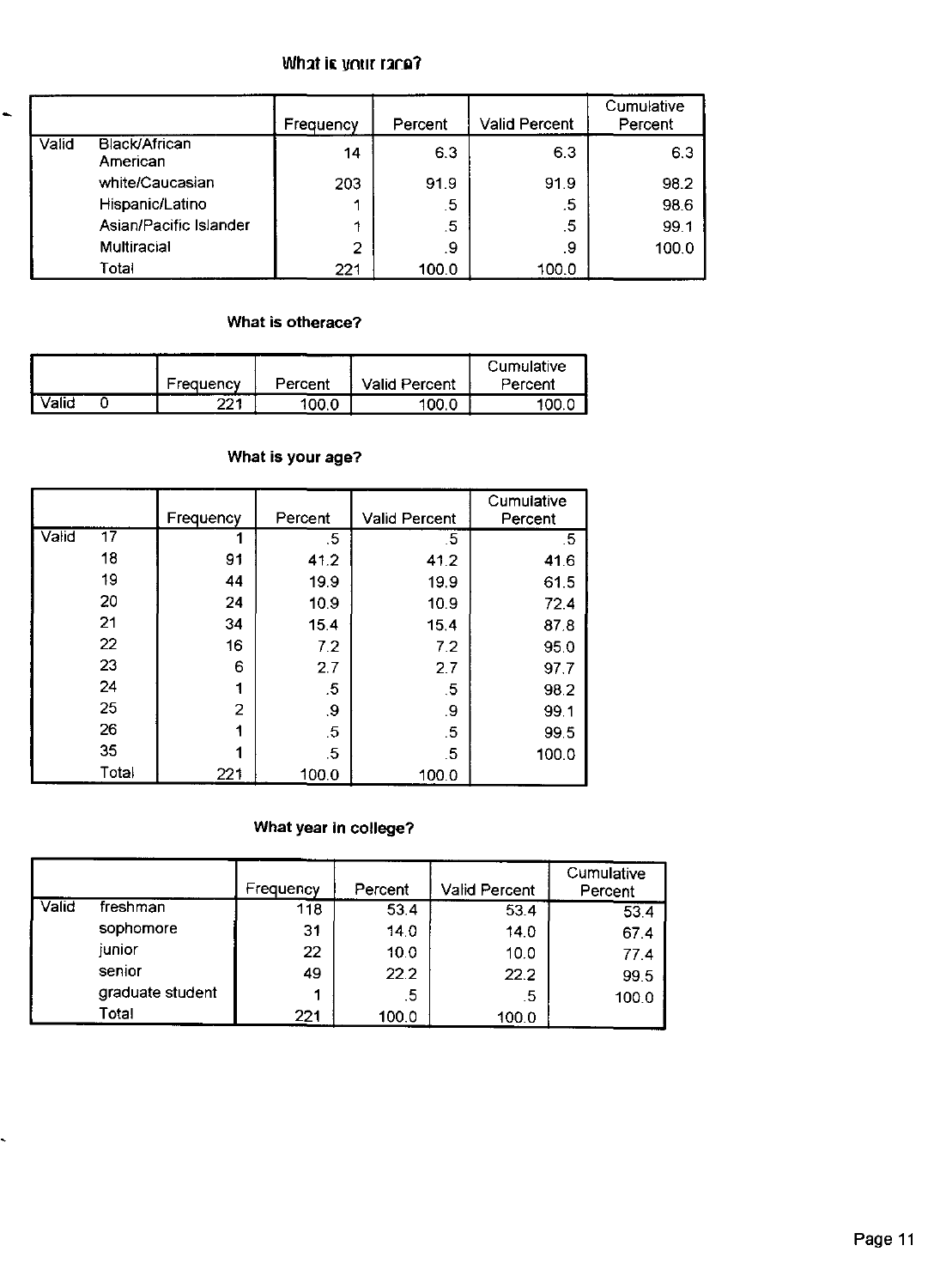### **What is major 17**

|       |                               | Frequency | Percent | Valid Percent | Cumulative<br>Percent |
|-------|-------------------------------|-----------|---------|---------------|-----------------------|
| Valid | <b>Science and Humanities</b> | 81        | 36.7    | 36.7          | 36.7                  |
|       | <b>Business</b>               | 21        | 9.5     | 9.5           | 46.2                  |
|       | Education                     | 39        | 17.6    | 17.6          | 63.8                  |
|       | <b>Communication Arts</b>     | 24        | 10.9    | 10.9          | 747                   |
|       | <b>Applied Technology</b>     | 29        | 13.1    | 13.1          | 87.8                  |
|       | Undecided                     | 27        | 12.2    | 12.2          | 100.0                 |
|       | Total                         | 221       | 100.0   | 100.0         |                       |

### **What is major 2?**

|       |                        | Frequency | Percent | <b>Valid Percent</b> | Cumulative<br>Percent |
|-------|------------------------|-----------|---------|----------------------|-----------------------|
| Valid |                        | 199       | 90.0    | 90.0                 | 90.0                  |
|       | Science and Humanities | 18        | 8.1     | 8.1                  | 98.2                  |
|       | <b>Business</b>        | 3         | 1.4     | 1.4                  | 99.5                  |
|       | Education              |           | .5      | .5                   | 100.0                 |
|       | Total                  | 221       | 100.0   | 100.0                |                       |

### **Do you have a minor** 1?

|       |       | Frequency | Percent | <b>Valid Percent</b> | Cumulative<br>Percent |
|-------|-------|-----------|---------|----------------------|-----------------------|
| Valid | no    | 131       | 59.3    | 59.3                 | 59.3                  |
|       | ves   | 90        | 40.7    | 40.7                 | 100.0                 |
|       | Total | 221       | 100.0   | 100.0                |                       |

## **Do you have a minor 2?**

|       |       | . Frequency | Percent | <b>Valid Percent</b> | Cumulative<br>Percent |
|-------|-------|-------------|---------|----------------------|-----------------------|
| Valid | no    | 210         | 95.0    | 95.0                 | 95.0                  |
|       | ves   | 11          | 5.0     | 5.0                  | 100.0                 |
|       | Total | 221         | 100.0   | 100.0                |                       |

### **What is grad area of study?**

|       | Frequency   | Percent | <b>Valid Percent</b> | Cumulative<br>Percent |
|-------|-------------|---------|----------------------|-----------------------|
| Valid | ר ממ<br>2Z. | 100.0   | 100.0                | 100.                  |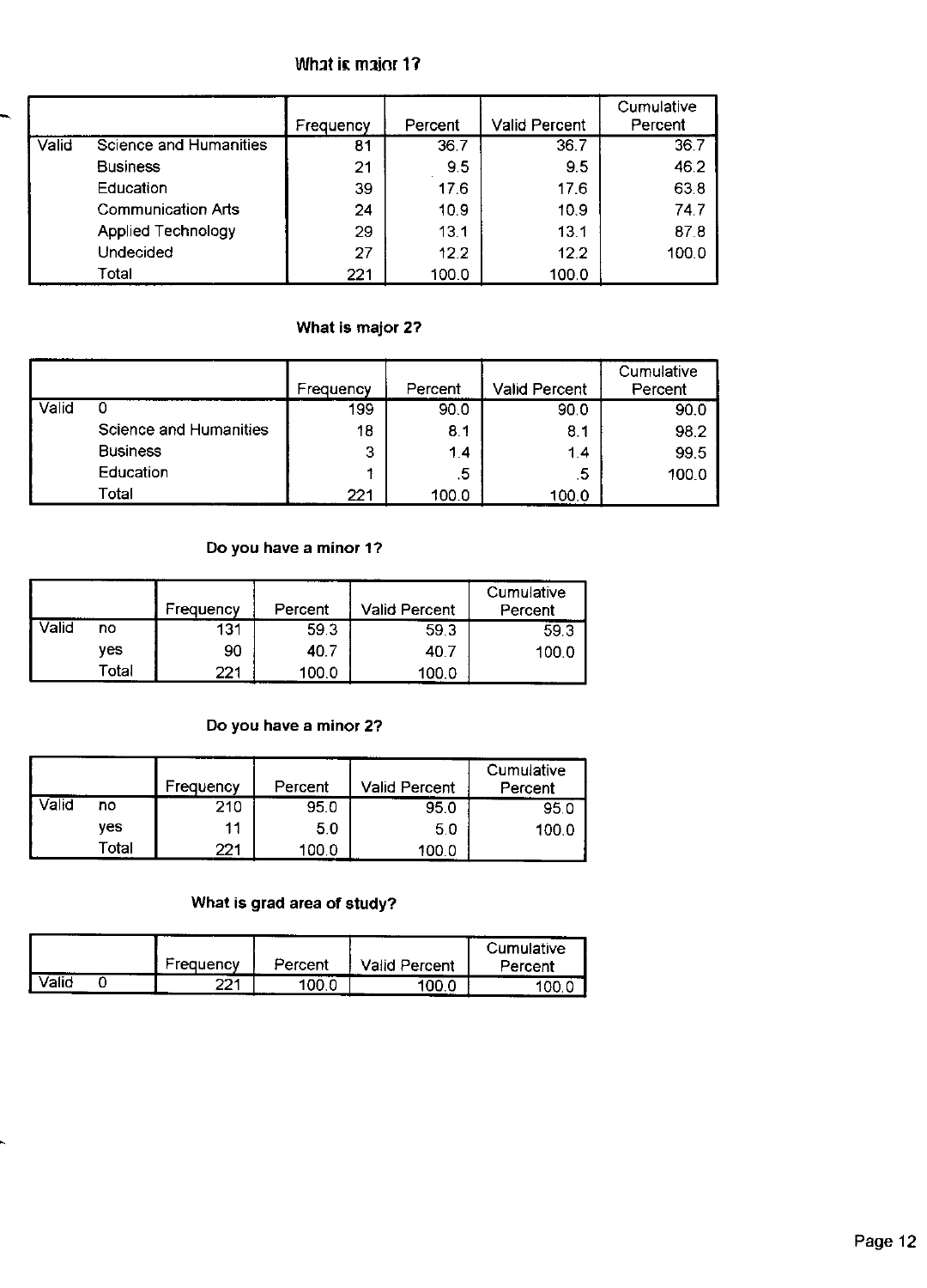#### **What is GPA?**

|       |             | Frequency | Percent | <b>Valid Percent</b> | Cumulative<br>Percent |
|-------|-------------|-----------|---------|----------------------|-----------------------|
| Valid | $3.5 - 4.0$ | 62        | 28.1    | 28.1                 | 28.1                  |
|       | $3.0 - 3.4$ | 99        | 44.8    | 44.8                 | 72.9                  |
|       | $2.5 - 2.9$ | 54        | 24.4    | 24.4                 | 973                   |
|       | $2.0 - 2.4$ | 6         | 2.7     | 2.7                  | 100.0                 |
|       | Total       | 221       | 100.0   | 100.0                |                       |

### **What is your** race?

|       |       | Frequency | Percent | <b>Valid Percent</b> | Cumulative<br>Percent |
|-------|-------|-----------|---------|----------------------|-----------------------|
| Valid | other | 18        | 8.1     | 8.1                  | 8.                    |
|       | white | 203       | 91.9    | 91.9                 | 100.0                 |
|       | Total | 221       | 100.0   | 100.0                |                       |

## **What is your** age **range?**

|       |       | Frequency | Percent | <b>Valid Percent</b> | Cumulative<br>Percent |
|-------|-------|-----------|---------|----------------------|-----------------------|
| Valid | 1.00  | 92        | 41.6    | 41.6                 | 41.6                  |
|       | 2.00  | 68        | 30.8    | 30.8                 | 72.4                  |
|       | 3.00  | 50        | 22.6    | 22.6                 | 95.0                  |
|       | 4.00  | 11        | 5.0     | 5.0                  | 100.0                 |
|       | Total | 221       | 100.0   | 100.0                |                       |

### **All sports added together**

|       |                |                |         |                      | Cumulative |
|-------|----------------|----------------|---------|----------------------|------------|
|       |                | Frequency      | Percent | <b>Valid Percent</b> | Percent    |
| Valid | $\overline{3}$ | 39             | 17.6    | 17.6                 | 176        |
|       | 1.00           | 16             | 7.2     | 7.2                  | 24.9       |
|       | 2.00           | 10             | 4.5     | 4.5                  | 29.4       |
|       | 3.00           | 17             | 7.7     | 7.7                  | 37.1       |
|       | 4.00           | 35             | 15.8    | 15.8                 | 52.9       |
|       | 5.00           | 18             | 8.1     | 8,1                  | 61.1       |
|       | 6.00           | 12             | 5.4     | 5.4                  | 66.5       |
|       | 7.00           | 14             | 6.3     | 6.3                  | 72.9       |
|       | 8.00           | 7              | 3.2     | 3.2                  | 76.0       |
|       | 9.00           | 14             | 6.3     | 6.3                  | 82.4       |
|       | 10.00          | 8              | 3.6     | 3.6                  | 86.0       |
|       | 11.00          | 6              | 2.7     | 2.7                  | 88.7       |
|       | 12.00          | 14             | 6,3     | 6.3                  | 95.0       |
|       | 13.00          | $\overline{c}$ | .9      | .9                   | 95.9       |
|       | 14.00          | 1              | .5      | .5                   | 964        |
|       | 15.00          | 4              | 1.8     | 1.8                  | 98.2       |
|       | 16.00          | 1              | .5      | .5                   | 98.6       |
|       | 19.00          | 1              | .5      | .5                   | 99.1       |
|       | 20.00          | 2              | .9      | .9                   | 100.0      |
|       | Total          | 221            | 100.0   | 100.0                |            |

ł,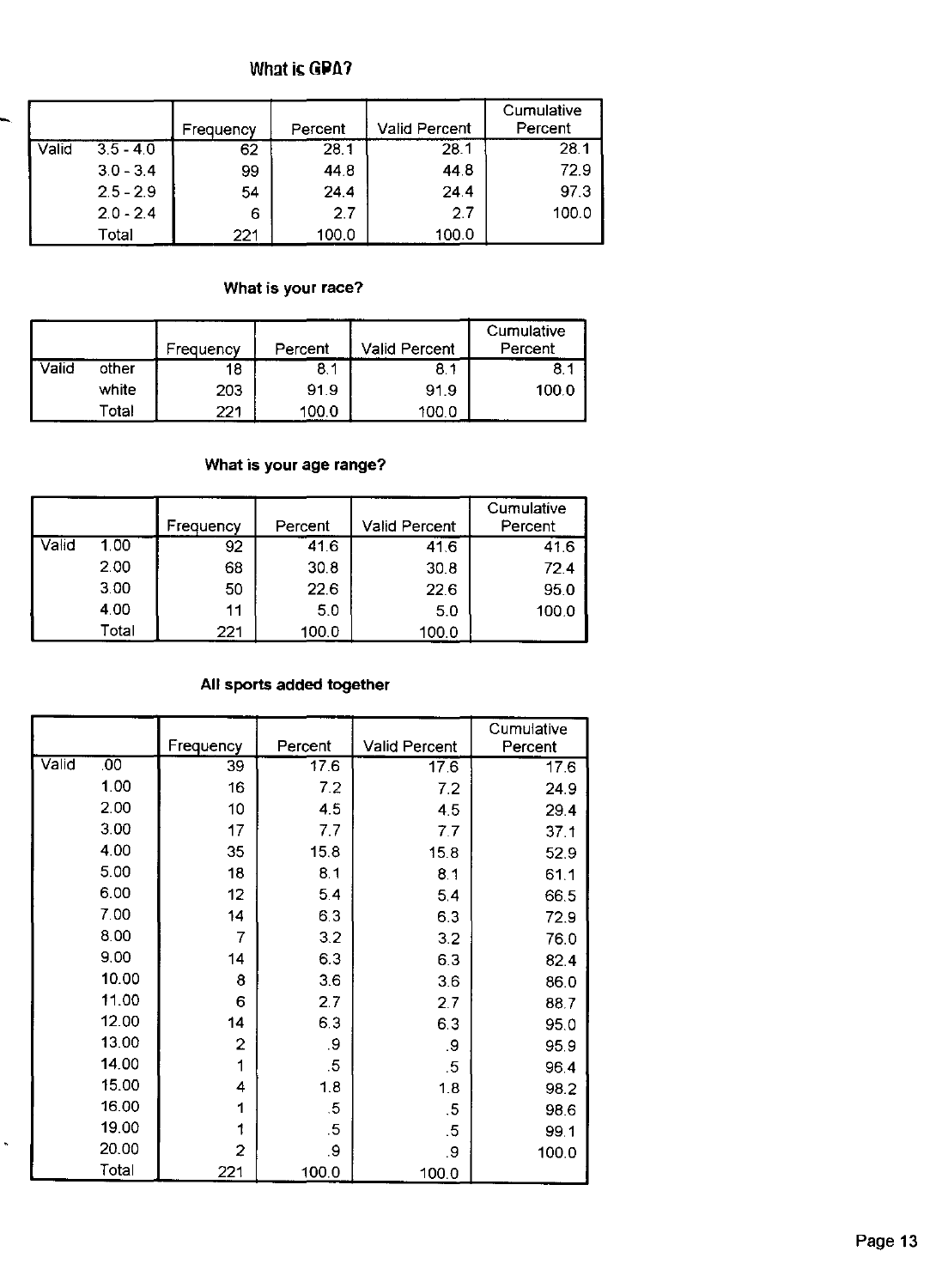# All nonsports added together

.

 $\ddot{\phantom{0}}$ 

|       |                 |           |                |                      | Cumulative |
|-------|-----------------|-----------|----------------|----------------------|------------|
|       |                 | Frequency | Percent        | <b>Valid Percent</b> | Percent    |
| Valid | $\overline{00}$ | 29        | 13.1           | 13.1                 | 13.1       |
|       | 1.00            | 9         | 4.1            | 4.1                  | 17.2       |
|       | 200             | 31        | 14.0           | 14.0                 | 31.2       |
|       | 3.00            | 21        | 9.5            | 9.5                  | 40.7       |
|       | 4.00            | 30        | 13.6           | 13.6                 | 54.3       |
|       | 5.00            | 12        | 5.4            | 5.4                  | 59.7       |
|       | 6.00            | 11        | 5.0            | 5.0                  | 64.7       |
|       | 7.00            | 9         | 4.1            | 4.1                  | 68.8       |
|       | 8.00            | 14        | 6.3            | 6.3                  | 75.1       |
|       | 9.00            | 9         | 4.1            | 4.1                  | 79.2       |
|       | 10.00           | 10        | 4.5            | 4.5                  | 83.7       |
|       | 11.00           | 4         | 1.8            | 1.8                  | 85.5       |
|       | 12.00           | 12        | 5.4            | 5.4                  | 91.0       |
|       | 13.00           | 5         | 2.3            | 2.3                  | 93.2       |
|       | 14.00           | 4         | 1.8            | 1.8                  | 95.0       |
|       | 15.00           | 1         | $.5\,$         | .5                   | 95.5       |
|       | 16.00           | 6         | 2.7            | 2.7                  | 98.2       |
|       | 18.00           | 1         | .5             | $.5\,$               | 98.6       |
|       | 19.00           | 1         | $.5\,$         | .5                   | 99.1       |
|       | 21.00           | 1         | $.5\,$         | $.5\,$               | 995        |
|       | 24.00           |           | $\overline{5}$ | $.5\,$               | 100.0      |
|       | Total           | 221       | 100.0          | 100.0                |            |

## sports category reduced to 3

|       |           | Frequency | Percent | Valid Percent | Cumulative<br>Percent |
|-------|-----------|-----------|---------|---------------|-----------------------|
| Valid | no sports | 39        | 17.6    | 17.6          | 17.6                  |
|       | $1 - 7$   | 122       | 55.2    | 55.2          | 72.9                  |
|       | $8 - 14$  | 52        | 23.5    | 23.5          | 96.4                  |
|       | $15 - 21$ | 8         | 3.6     | 3.6           | 100.0                 |
|       | Total     | 221       | 100.0   | 100.0         |                       |

### nons port **recoded**

|       |           | Frequency | Percent | <b>Valid Percent</b> | Cumulative<br>Percent |
|-------|-----------|-----------|---------|----------------------|-----------------------|
| Valid | no clubs  | 29        | 13.1    | 13.1                 | 13.1                  |
|       | $1 - 8$   | 137       | 62.0    | 62.0                 | 75.1                  |
|       | $9 - 16$  | 51        | 23.1    | 23.1                 | 98.2                  |
|       | $17 - 24$ | 4         | 1.8     | 1.8                  | 100.0                 |
|       | Total     | 221       | 100.0   | 100.0                |                       |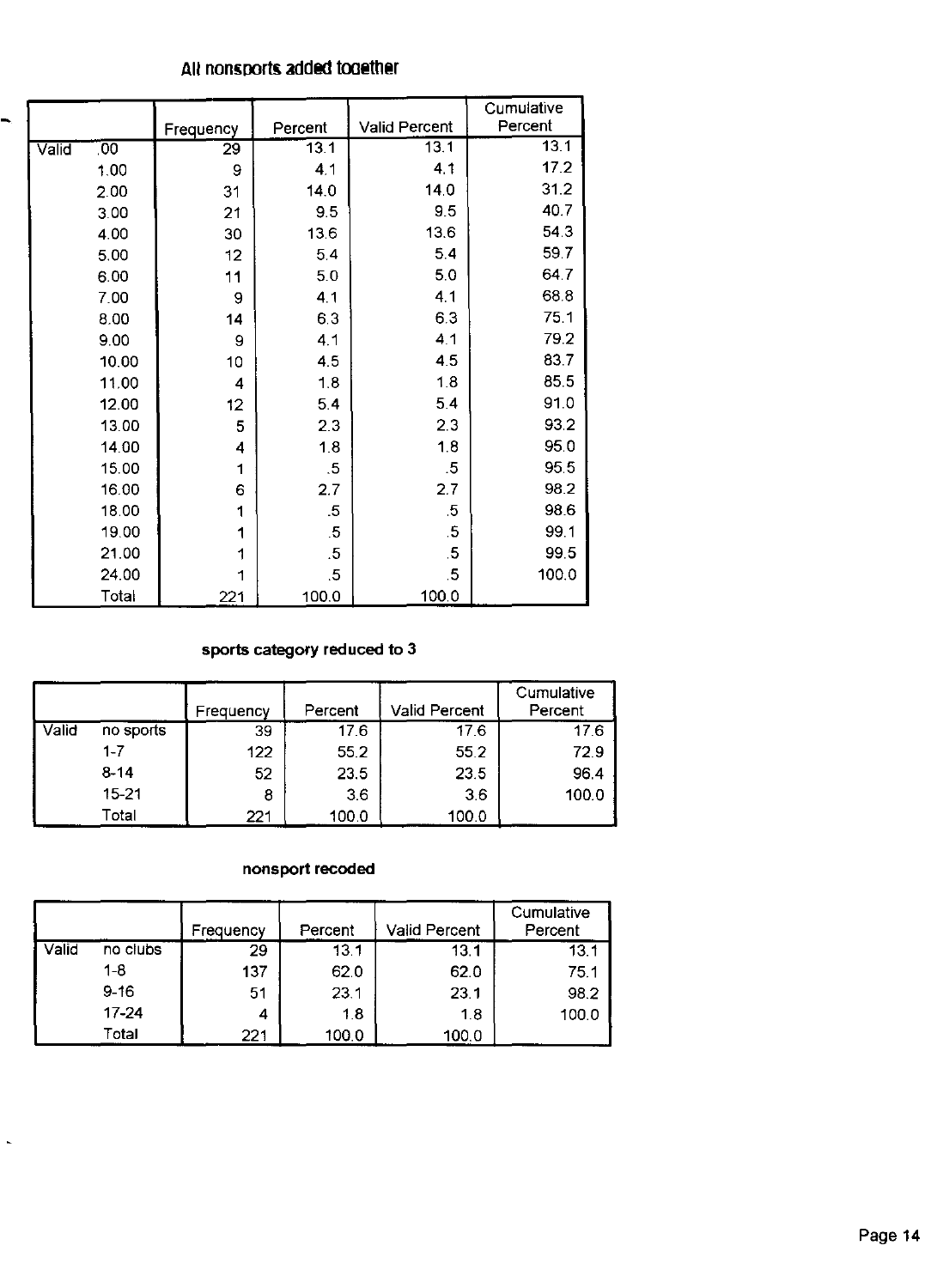### Did you participato in cports vosino

 $\ddot{\phantom{1}}$ 

|       |       | Frequency | Percent | <b>Valid Percent</b> | Cumulative<br>Percent |
|-------|-------|-----------|---------|----------------------|-----------------------|
| Valid | no    | 39        | 17.6    | 176                  | 17.6                  |
|       | ves   | 182       | 82.4    | 82.4                 | 1000                  |
|       | Total | 221       | 100.0   | 100.0                |                       |

### **Did participate in nonsports-yes/no?**

|       |       | Frequency | Percent | <b>Valid Percent</b> | Cumulative<br>Percent |
|-------|-------|-----------|---------|----------------------|-----------------------|
| Valid | no    | 29        | 13.1    | 13.1                 | 13.1                  |
|       | ves   | 192       | 86.9    | 86.9                 | 100.0                 |
|       | Total | 221       | 100.0   | 100.0                |                       |

### **GPA recoded**

|       |               | Frequency | Percent | <b>Valid Percent</b> | Cumulative<br>Percent |
|-------|---------------|-----------|---------|----------------------|-----------------------|
| Valid | 3.0 or higher | 161       | 72.9    | 72.9                 | 72.9                  |
|       | $2.0 - 2.9$   | 60        | 27.1    | 27.1                 | 100.0                 |
|       | Total         | 221       | 100.0   | 100.0                |                       |

 $\bar{\gamma}$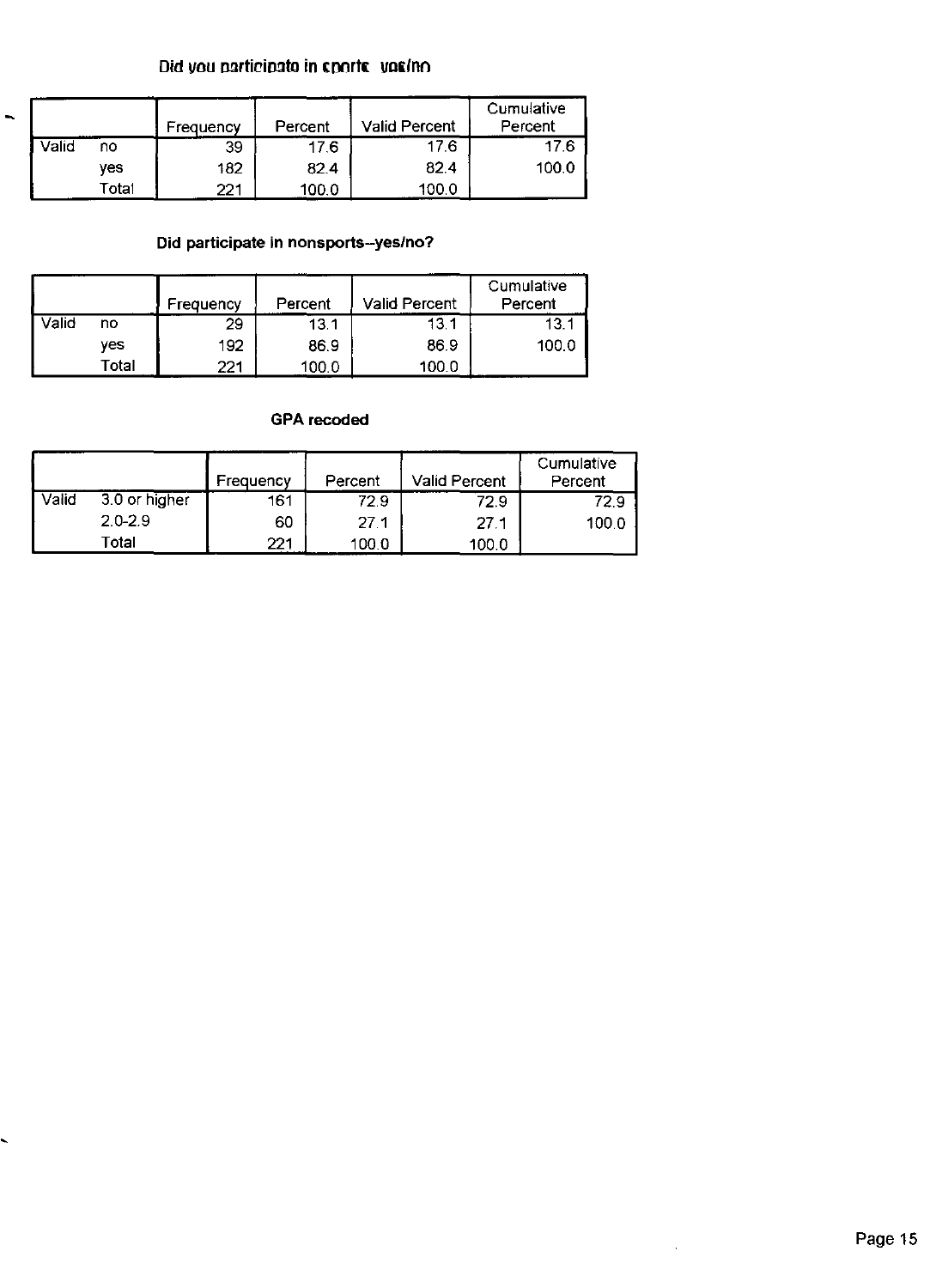### **Total yoars of all oxtra nart**

|       |                  |                      |                 |                      | Cumulative      |
|-------|------------------|----------------------|-----------------|----------------------|-----------------|
|       |                  | Frequency            | Percent         | <b>Valid Percent</b> | Percent         |
| Valid | $\overline{.00}$ | $\overline{2}$       | $\overline{.9}$ | $\overline{9}$       | $\overline{9}$  |
|       | 1.00             | $\overline{a}$       | .9              | 9                    | 1.8             |
|       | 2.00             | 8                    | 3.6             | 3.6                  | 5.4             |
|       | 3.00             | 13                   | 5.9             | 5.9                  | 11.3            |
|       | 4.00             | 13                   | 5.9             | 5.9                  | 17.2            |
|       | 5.00             | 11                   | 5.0             | 5.0                  | 22.2            |
|       | 6.00             | 20                   | 9.0             | 9.0                  | 31.2            |
|       | 7.00             | 13                   | 5.9             | 5.9                  | 37 <sub>1</sub> |
|       | 8.00             | 12                   | 5.4             | 5.4                  | 42.5            |
|       | 9.00             | 13                   | 5.9             | 5.9                  | 48.4            |
|       | 10.00            | 10                   | 4.5             | 4.5                  | 52.9            |
|       | 11.00            | 12                   | 5.4             | 5.4                  | 58.4            |
|       | 12.00            | 14                   | 6.3             | 6.3                  | 647             |
|       | 13.00            | 13                   | 5.9             | 5.9                  | 70.6            |
|       | 14.00            | 12                   | 5.4             | 5.4                  | 76.0            |
|       | 15.00            | 9                    | 4.1             | 4.1                  | 80.1            |
|       | 16.00            | 3                    | 1.4             | 1.4                  | 81.4            |
|       | 17.00            | 8                    | 3.6             | 3.6                  | 85.1            |
|       | 18.00            | 4                    | 1.8             | 1.8                  | 86.9            |
|       | 19.00            | 5                    | 2.3             | 2.3                  | 89.1            |
|       | 20.00            | 5                    | 2.3             | 2.3                  | 91.4            |
|       | 21.00            | 1                    | $\overline{5}$  | .5                   | 91.9            |
|       | 22.00            | 6                    | 2.7             | 2.7                  | 94.6            |
|       | 23.00            | 1                    | $.5\,$          | $.5\,$               | 95.0            |
|       | 24.00            | $\overline{a}$       | $\overline{.9}$ | $9^{\circ}$          | 95.9            |
|       | 25.00            | 1                    | $.5\,$          | .5                   | 96.4            |
|       | 27.00            | 3                    | 1.4             | 1.4                  | 97.7            |
|       | 28.00            | $\overline{a}$       | .9              | .9                   | 98.6            |
|       | 29.00            | $\ddot{\phantom{1}}$ | $\overline{5}$  | $\overline{.5}$      | 99.1            |
|       | 31.00            | 1                    | $.5\,$          | $\overline{.5}$      | 99.5            |
|       | 41.00            | 1                    | $\overline{5}$  | $\overline{5}$       | 100.0           |
|       | Total            | 221                  | 100.0           | 100.0                |                 |

### **total involvement recoded into 3 categories**

|       |                                    | Frequency | Percent | Valid Percent | Cumulative<br>Percent |
|-------|------------------------------------|-----------|---------|---------------|-----------------------|
| Valid | 0-10 years of involvement          | 117       | 52.9    | 52.9          | 52.9                  |
|       | 11-20 years of<br>involvement      | 85        | 38.5    | 38.5          | 91.4                  |
|       | 21 or more years of<br>involvement | 19        | 8.6     | 8.6           | 100.0                 |
|       | Total                              | 221       | 100.0   | 100.0         |                       |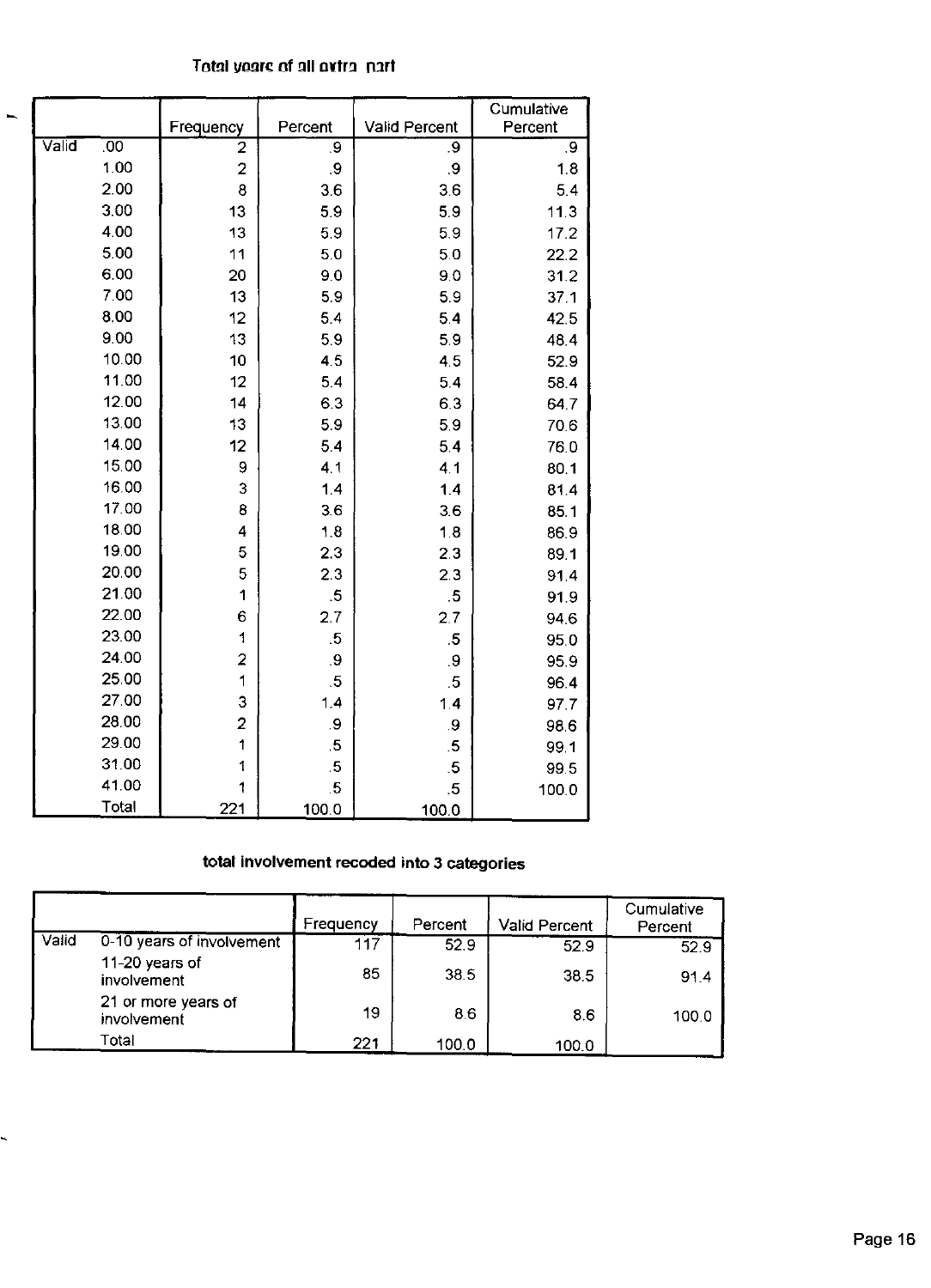### total involv. in toam coort

|       |       | Frequency | Percent | <b>Valid Percent</b> | Cumulative<br>Percent |
|-------|-------|-----------|---------|----------------------|-----------------------|
| Valid | .00   | 70        | 31.7    | 31.7                 | 31.7                  |
|       | 1.00  | 23        | 10.4    | 10.4                 | 42.1                  |
|       | 2.00  | 20        | 9.0     | 90                   | 51.1                  |
|       | 3.00  | 18        | 8.1     | 8.1                  | 59.3                  |
|       | 4.00  | 38        | 17.2    | 17.2                 | 76.5                  |
|       | 5.00  | 8         | 3.6     | 36                   | 801                   |
|       | 6.00  | 11        | 5.0     | 5.0                  | 85.1                  |
|       | 7.00  | 6         | 2.7     | 2.7                  | 87.8                  |
|       | 8.00  | 12        | 5.4     | 5.4                  | 93.2                  |
|       | 9.00  | 6         | 2.7     | 2.7                  | 95.9                  |
|       | 10.00 |           | .5      | .5                   | 96.4                  |
|       | 11.00 |           | .5      | .5                   | 96.8                  |
|       | 12.00 | 4         | 1.8     | 1.8                  | 98.6                  |
|       | 13.00 |           | .5      | .5                   | 99.1                  |
|       | 14.00 |           | $.5\,$  | .5                   | 99.5                  |
|       | 16.00 |           | $.5\,$  | .5                   | 100.0                 |
|       | Total | 221       | 100.0   | 100.0                |                       |

#### total involv in indiv. sport

|       |       | Frequency | Percent | <b>Valid Percent</b> | Cumulative<br>Percent |
|-------|-------|-----------|---------|----------------------|-----------------------|
| Valid | .00   | 112       | 50.7    | 50.7                 | 50.7                  |
|       | 1.00  | 24        | 10.9    | 10.9                 | 61.5                  |
|       | 2.00  | 19        | 8.6     | 8.6                  | 70.1                  |
|       | 3.00  | 13        | 5.9     | 5.9                  | 76.0                  |
|       | 4.00  | 27        | 12.2    | 12.2                 | 88.2                  |
|       | 5.00  | 5         | 2.3     | 2.3                  | 90.5                  |
|       | 6.00  | 7         | 3.2     | 3.2                  | 93.7                  |
|       | 7.00  | 7         | 3.2     | 3.2                  | 96.8                  |
|       | 8.00  | 5         | 2.3     | 2.3                  | 99.1                  |
|       | 9.00  | 4         | .5      | .5                   | 99.5                  |
|       | 10.00 |           | .5      | .5                   | 100.0                 |
|       | Total | 221       | 100.0   | 100.0                |                       |

#### total participation in team sports recoded into 2 variables

|       |                           | Frequency | Percent | <b>Valid Percent</b> | Cumulative<br>Percent |
|-------|---------------------------|-----------|---------|----------------------|-----------------------|
| Valid | 0-7 years involvement     | 194       | 87.8    | 87.8                 | 87.8                  |
|       | 8-16 years of involvement | 27        | 12.2    | 12.2                 | 100.0                 |
|       | Total                     | 221       | 100.0   | 100.0                |                       |